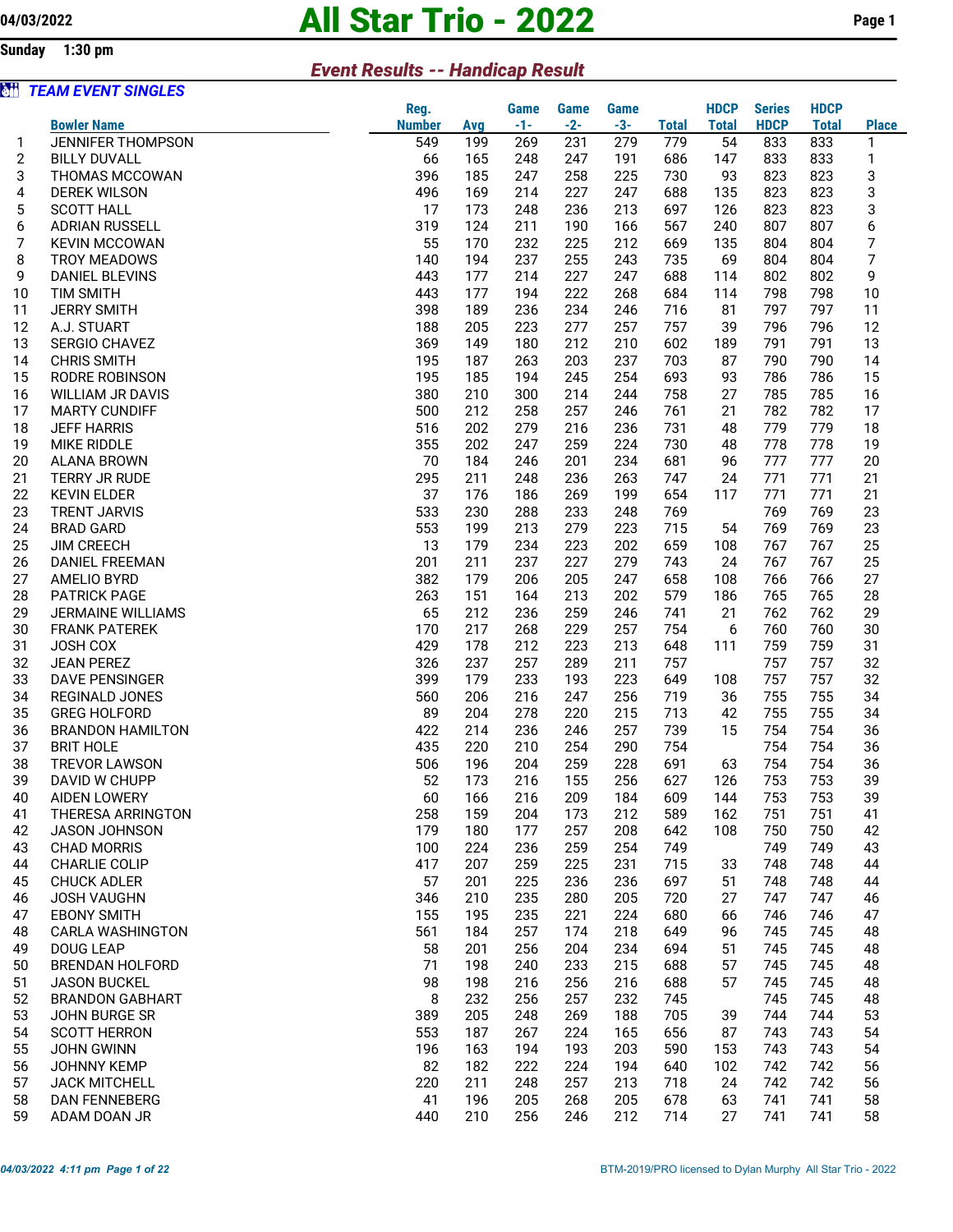04/03/2022 Page 2 All Star Trio - 2022

|          |                                           | Reg.           |            | <b>Game</b> | Game       | Game       |              | <b>HDCP</b>  | <b>Series</b> | <b>HDCP</b>  |              |
|----------|-------------------------------------------|----------------|------------|-------------|------------|------------|--------------|--------------|---------------|--------------|--------------|
|          | <b>Bowler Name</b>                        | <b>Number</b>  | Avg        | $-1-$       | $-2-$      | $-3-$      | <b>Total</b> | <b>Total</b> | <b>HDCP</b>   | <b>Total</b> | <b>Place</b> |
| 60       | <b>LEVI HUNT</b>                          | 444            | 153        | 188         | 183        | 190        | 561          | 180          | 741           | 741          | 58           |
| 61       | <b>MATT HILLERS</b>                       | 519            | 207        | 279         | 225        | 204        | 708          | 33           | 741           | 741          | 58           |
| 62       | <b>CASEY JEWELL</b>                       | 157            | 202        | 253         | 216        | 224        | 693          | 48           | 741           | 741          | 58           |
| 63       | DALE COOK                                 | $\overline{2}$ | 223        | 299         | 264        | 177        | 740          |              | 740           | 740          | 63           |
| 64       | <b>TERRY SR RUDE</b>                      | 43             | 176        | 226         | 202        | 194        | 622          | 117          | 739           | 739          | 64           |
| 65       | <b>RICK GLAZE</b>                         | 547            | 205        | 256         | 229        | 215        | 700          | 39           | 739           | 739          | 64           |
| 66       | <b>ROD DUFF</b>                           | 230            | 153        | 150         | 211        | 198        | 559          | 180          | 739           | 739          | 64           |
| 67       | <b>JIM HEARD</b>                          | 140            | 192        | 199         | 228        | 236        | 663          | 75           | 738           | 738          | 67           |
| 68<br>69 | <b>TERRY BRINK</b><br><b>AUSTIN LEEVY</b> | 346<br>431     | 195<br>201 | 256<br>234  | 201<br>226 | 214<br>226 | 671<br>686   | 66<br>51     | 737<br>737    | 737<br>737   | 68<br>68     |
| 70       | <b>BRAD MILLESON</b>                      | 495            | 199        | 224         | 245        | 214        | 683          | 54           | 737           | 737          | 68           |
| 71       | JOE DIDION JR                             | 52             | 214        | 238         | 237        | 247        | 722          | 15           | 737           | 737          | 68           |
| 72       | <b>RICK REYES</b>                         | 312            | 200        | 215         | 209        | 258        | 682          | 54           | 736           | 736          | 72           |
| 73       | <b>JOHN BLACKBURN</b>                     | 326            | 216        | 256         | 227        | 244        | 727          | 9            | 736           | 736          | 72           |
| 74       | <b>HAROLD SMITH</b>                       | 254            | 183        | 203         | 220        | 214        | 637          | 99           | 736           | 736          | 72           |
| 75       | <b>WESLEY STEWART</b>                     | 496            | 175        | 208         | 226        | 181        | 615          | 120          | 735           | 735          | 75           |
| 76       | <b>CHRIS MANNING</b>                      | 56             | 169        | 221         | 201        | 178        | 600          | 135          | 735           | 735          | 75           |
| 77       | ORLANDO WALTON                            | 259            | 194        | 228         | 213        | 225        | 666          | 69           | 735           | 735          | 75           |
| 78       | <b>JERRY RICKARD</b>                      | 497            | 212        | 238         | 234        | 241        | 713          | 21           | 734           | 734          | 78           |
| 79       | <b>KENNETH BALL SR</b>                    | 381            | 208        | 256         | 204        | 243        | 703          | 30           | 733           | 733          | 79           |
| 80       | <b>DEVON RADFORD</b>                      | 501            | 218        | 228         | 246        | 256        | 730          | 3            | 733           | 733          | 79           |
| 81       | <b>DON CARR</b>                           | 101            | 190        | 202         | 258        | 192        | 652          | 81           | 733           | 733          | 79           |
| 82       | RANDY DISPENNETT                          | 42             | 148        | 189         | 158        | 193        | 540          | 192          | 732           | 732          | 82           |
| 83       | <b>LISA WERNERT</b>                       | 486            | 190        | 235         | 225        | 191        | 651          | 81           | 732           | 732          | 82           |
| 84       | ANDREW BENSLAY                            | 64             | 203        | 241         | 209        | 237        | 687          | 45           | 732           | 732          | 82           |
| 85       | <b>JIMMY MARRILIA</b>                     | 130            | 236        | 232         | 254        | 246        | 732          |              | 732           | 732          | 82           |
| 86       | <b>TERILL DORSEY</b>                      | 273            | 207        | 187         | 265        | 246        | 698          | 33           | 731           | 731          | 86           |
| 87       | <b>RICK BROWN</b>                         | 93             | 204        | 267         | 190        | 231        | 688          | 42           | 730           | 730          | 87           |
| 88       | <b>LOUIS DUVALL</b>                       | 13             | 168        | 186         | 170        | 236        | 592          | 138          | 730           | 730          | 87           |
| 89       | <b>DANIEL PALMER</b>                      | 131            | 160        | 206         | 167        | 194        | 567          | 162          | 729           | 729          | 89           |
| 90       | SHIRLEY ARNETT                            | 134            | 147        | 171         | 191        | 172        | 534          | 195          | 729           | 729          | 89           |
| 91       | <b>JANICE CATLIN</b>                      | 464            | 154        | 145         | 197        | 209        | 551          | 177          | 728           | 728          | 91           |
| 92       | <b>WAYNE KELLY</b>                        | 463            | 181        | 229         | 193        | 200        | 622          | 105          | 727           | 727          | 92           |
| 93       | <b>CHRIS BUCHANAN</b>                     | 318            | 200        | 236         | 233        | 202        | 671          | 54           | 725           | 725          | 93           |
| 94       | <b>BRANDON STOGSDILL</b>                  | 98             | 215        | 257         | 229        | 227        | 713          | 12           | 725           | 725          | 93           |
| 95       | <b>GWEN STEVENSON</b>                     | 380            | 118        | 154         | 175        | 155        | 484          | 240          | 724           | 724          | 95           |
| 96<br>97 | <b>BRETT CORBIN</b><br><b>CARL GOWANS</b> | 390<br>10      | 182<br>191 | 233<br>199  | 182<br>229 | 207<br>218 | 622<br>646   | 102<br>78    | 724<br>724    | 724<br>724   | 95<br>95     |
| 98       | <b>TEKILA SPELLS</b>                      | 251            | 186        | 245         | 223        | 166        | 634          | 90           | 724           | 724          | 95           |
| 99       | <b>JEREMY BINKERD</b>                     | 136            | 223        | 259         | 253        | 211        | 723          |              | 723           | 723          | 99           |
| 100      | <b>JAMES GABBARD</b>                      | 139            | 157        | 181         | 190        | 182        | 553          | 168          | 721           | 721          | 100          |
| 101      | RICHIE GEIERSBACH                         | 188            | 206        | 215         | 245        | 223        | 683          | 36           | 719           | 719          | 101          |
| 102      | JEFFERY MISAMORE                          | 139            | 174        | 235         | 179        | 180        | 594          | 123          | 717           | 717          | 102          |
| 103      | <b>JAKE KILIAN</b>                        | 385            | 181        | 219         | 166        | 225        | 610          | 105          | 715           | 715          | 103          |
| 104      | JORDAN JOHNSON                            | 468            | 200        | 241         | 237        | 183        | 661          | 54           | 715           | 715          | 103          |
| 105      | <b>RICK DITTON</b>                        | 6              | 215        | 278         | 237        | 188        | 703          | 12           | 715           | 715          | 103          |
| 106      | J.D. MOORE                                | 78             | 209        | 235         | 246        | 206        | 687          | 27           | 714           | 714          | 106          |
| 107      | <b>LYRONE TERRY</b>                       | 274            | 175        | 210         | 205        | 179        | 594          | 120          | 714           | 714          | 106          |
| 108      | JENNIFER SCUDDER                          | 24             | 142        | 217         | 136        | 150        | 503          | 210          | 713           | 713          | 108          |
| 109      | <b>TAMRA MANDELDOVE</b>                   | 381            | 118        | 152         | 143        | 178        | 473          | 240          | 713           | 713          | 108          |
| 110      | CODY CISCO                                | 443            | 203        | 278         | 229        | 161        | 668          | 45           | 713           | 713          | 108          |
| 111      | <b>BOBBY RICE</b>                         | 47             | 221        | 256         | 216        | 241        | 713          |              | 713           | 713          | 108          |
| 112      | <b>DANEAN THATCHER</b>                    | 92             | 167        | 152         | 202        | 218        | 572          | 141          | 713           | 713          | 108          |
| 113      | NIA ANDERSON                              | 102            | 175        | 191         | 214        | 188        | 593          | 120          | 713           | 713          | 108          |
| 114      | <b>ERIC BATEMAN</b>                       | 135            | 181        | 187         | 219        | 202        | 608          | 105          | 713           | 713          | 108          |
| 115      | TIM REES                                  | 318            | 201        | 171         | 232        | 258        | 661          | 51           | 712           | 712          | 115          |
| 116      | <b>TOBY GOLDER</b>                        | 51             | 175        | 201         | 185        | 206        | 592          | 120          | 712           | 712          | 115          |
| 117      | <b>LACEY HERRON</b>                       | 53             | 127        | 169         | 139        | 164        | 472          | 240          | 712           | 712          | 115          |
| 118      | <b>JESS L BARGER</b>                      | 159            | 183        | 201         | 178        | 234        | 613          | 99           | 712           | 712          | 115          |
| 119      | <b>WADE HUGHES</b>                        | 24             | 165        | 218         | 203        | 143        | 564          | 147          | 711           | 711          | 119          |
| 120      | JENEAN SIMMONS                            | 474            | 158        | 161         | 226        | 159        | 546          | 165          | 711           | 711          | 119          |
| 121      | PHILIP PALMER                             | 130            | 206        | 236         | 247        | 192        | 675          | 36           | 711           | 711          | 119          |
| 122      | <b>CHUCK VAUGHN</b>                       | 397            | 188        | 214         | 246        | 165        | 625          | 84           | 709           | 709          | 122          |
| 123      | <b>TERRY VAUGHN</b>                       | 434            | 200        | 201         | 213        | 241        | 655          | 54           | 709           | 709          | 122          |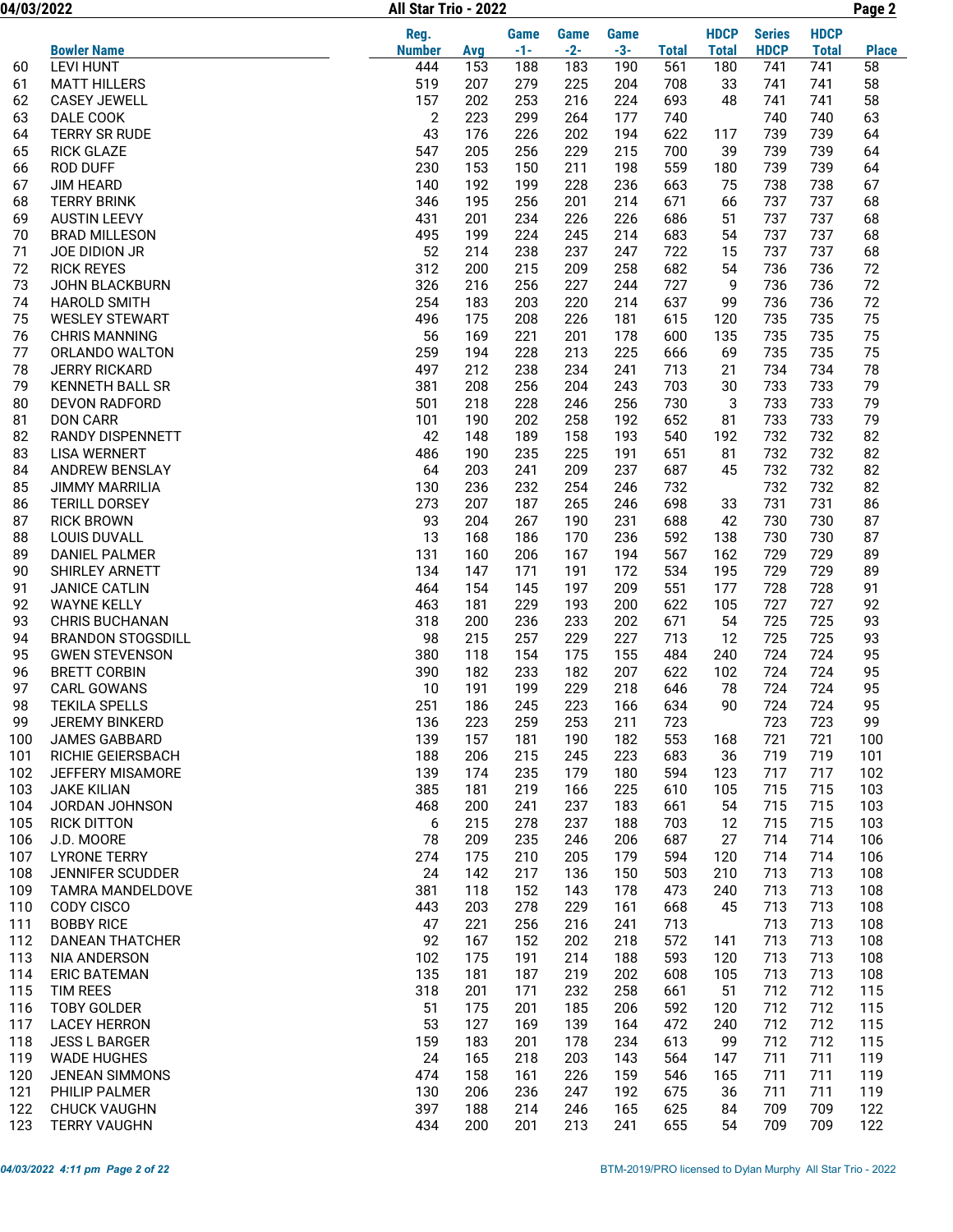| 04/03/2022 |                          | All Star Trio - 2022 |     |       |       |       |              |              |               |              | Page 3       |
|------------|--------------------------|----------------------|-----|-------|-------|-------|--------------|--------------|---------------|--------------|--------------|
|            |                          | Reg.                 |     | Game  | Game  | Game  |              | <b>HDCP</b>  | <b>Series</b> | <b>HDCP</b>  |              |
|            | <b>Bowler Name</b>       | <b>Number</b>        | Avg | $-1-$ | $-2-$ | $-3-$ | <b>Total</b> | <b>Total</b> | <b>HDCP</b>   | <b>Total</b> | <b>Place</b> |
| 124        | <b>RYAN PITMAN</b>       | 74                   | 217 | 258   | 232   | 213   | 703          | 6            | 709           | 709          | 122          |
| 125        | <b>BRANDON BLAKE</b>     | 159                  | 143 | 170   | 177   | 155   | 502          | 207          | 709           | 709          | 122          |
| 126        | <b>CHARLES MAY</b>       | 38                   | 183 | 214   | 158   | 237   | 609          | 99           | 708           | 708          | 126          |
| 127        | MIKE LUTZ                | 421                  | 202 | 226   | 212   | 222   | 660          | 48           | 708           | 708          | 126          |
| 128        | <b>GARY ARNETT</b>       | 66                   | 168 | 190   | 190   | 190   | 570          | 138          | 708           | 708          | 126          |
| 129        | <b>DUSTIN DIDION</b>     | 189                  | 210 | 238   | 257   | 186   | 681          | 27           | 708           | 708          | 126          |
| 130        | <b>SHANNON SEXTON</b>    | 259                  | 161 | 177   | 206   | 166   | 549          | 159          | 708           | 708          | 126          |
| 131        | <b>DESMOND JORDAN</b>    | 350                  | 223 | 209   | 235   | 263   | 707          |              | 707           | 707          | 131          |
| 132        | <b>JOYCE PLEDGER</b>     | 364                  | 165 | 182   | 153   | 225   | 560          | 147          | 707           | 707          | 131          |
| 133        | <b>PATRICK WALLACE</b>   | 481                  | 179 | 222   | 213   | 164   | 599          | 108          | 707           | 707          | 131          |
| 134        | <b>LOGAN MULLINIX</b>    | 85                   | 193 | 216   | 199   | 220   | 635          | 72           | 707           | 707          | 131          |
| 135        | <b>RICK POLLARD</b>      | 29                   | 225 | 248   | 222   | 236   | 706          |              | 706           | 706          | 135          |
| 136        | RICK HOUTTEMAN           | 426                  | 195 | 186   | 239   | 215   | 640          | 66           | 706           | 706          | 135          |
| 137        | <b>REGINALD HAYNES</b>   | 475                  | 204 | 247   | 195   | 222   | 664          | 42           | 706           | 706          | 135          |
| 138        | AARON WHIGHAM            | 3                    | 212 | 197   | 233   | 255   | 685          | 21           | 706           | 706          | 135          |
| 139        | <b>TAMEEKA CHALMERS</b>  | 256                  | 154 | 176   | 182   | 171   | 529          | 177          | 706           | 706          | 135          |
| 140        | <b>ARLANDERS SWIFT</b>   | 267                  | 205 | 218   | 200   | 249   | 667          | 39           | 706           | 706          | 135          |
| 141        | WAYNE FULLER JR          | 279                  | 223 | 256   | 194   | 255   | 705          |              | 705           | 705          | 141          |
| 142        | JOHN BAUERLE JR          | 510                  | 226 | 269   | 256   | 180   | 705          |              | 705           | 705          | 141          |
| 143        | ETHAN MODJESKI           | 187                  | 182 | 190   | 224   | 189   | 603          | 102          | 705           | 705          | 141          |
| 144        | JAMIE HEFFERRAN          | 424                  | 202 | 207   | 242   | 207   | 656          | 48           | 704           | 704          | 144          |
| 145        | MICHAEL SMITH            | 64                   | 205 | 223   | 224   | 218   | 665          | 39           | 704           | 704          | 144          |
| 146        | <b>BEN CALDWELL</b>      | 101                  | 227 | 179   | 237   | 288   | 704          |              | 704           | 704          | 144          |
| 147        | <b>STEVEN BROWN</b>      | 271                  | 194 | 200   | 258   | 177   | 635          | 69           | 704           | 704          | 144          |
| 148        | <b>TOMEKA HOFF</b>       | 363                  | 186 | 189   | 245   | 179   | 613          | 90           | 703           | 703          | 148          |
| 149        | <b>TODD SPEGAL</b>       | 208                  | 209 | 236   | 234   | 206   | 676          | 27           | 703           | 703          | 148          |
| 150        | PRINCE DAVIDSON          | 26                   | 189 | 236   | 197   | 188   | 621          | 81           | 702           | 702          | 150          |
| 151        | THOMAS MCCOWAN           | 554                  | 185 | 269   | 234   | 212   | 715          | 93           | 808           | 808          | 151          |
| 152        | <b>KEVIN MCCOWAN</b>     | 441                  | 170 | 205   | 223   | 217   | 645          | 135          | 780           | 780          | 152          |
| 153        | <b>KEVIN MCCOWAN</b>     | 510                  | 170 | 224   | 197   | 215   | 636          | 135          | 771           | 771          | 153          |
| 154        | <b>KEVIN MCCOWAN</b>     | 529                  | 170 | 237   | 212   | 182   | 631          | 135          | 766           | 766          | 154          |
| 155        | <b>DEREK WILSON</b>      | 28                   | 169 | 242   | 184   | 203   | 629          | 135          | 764           | 764          | 155          |
| 156        | <b>JEFF HARRIS</b>       | 555                  | 202 | 227   | 256   | 226   | 709          | 48           | 757           | 757          | 156          |
| 157        | THOMAS MCCOWAN           | 510                  | 185 | 235   | 214   | 213   | 662          | 93           | 755           | 755          | 157          |
| 158        | MIKE RIDDLE              | 217                  | 202 | 186   | 256   | 265   | 707          | 48           | 755           | 755          | 157          |
| 159        | <b>JIM CREECH</b>        | 15                   | 179 | 237   | 194   | 214   | 645          | 108          | 753           | 753          | 159          |
| 160        | <b>KEVIN MCCOWAN</b>     | 490                  | 170 | 192   | 245   | 176   | 613          | 135          | 748           | 748          | 160          |
| 161        | <b>KEVIN MCCOWAN</b>     | 106                  | 170 | 206   | 206   | 199   | 611          | 135          | 746           | 746          | 161          |
| 162        | <b>CHUCK ADLER</b>       | 28                   | 201 | 237   | 222   | 235   | 694          | 51           | 745           | 745          | 162          |
| 163        | <b>DANIEL FREEMAN</b>    | 500                  | 211 | 236   | 226   | 258   | 720          | 24           | 744           | 744          | 163          |
| 164        | <b>JEAN PEREZ</b>        | 561                  | 237 | 244   | 240   | 257   | 741          |              | 741           | 741          | 164          |
| 165        | THOMAS MCCOWAN           | 392                  | 185 | 216   | 185   | 243   | 644          | 93           | 737           | 737          | 165          |
| 166        | <b>TREVOR LAWSON</b>     | 493                  | 196 | 203   | 245   | 226   | 674          | 63           | 737           | 737          | 165          |
| 167        | <b>TIM SMITH</b>         | 223                  | 177 | 188   | 203   | 231   | 622          | 114          | 736           | 736          | 167          |
| 168        | <b>KEVIN ELDER</b>       | 25                   | 176 | 194   | 201   | 221   | 616          | 117          | 733           | 733          | 168          |
| 169        | <b>PATRICK PAGE</b>      | 261                  | 151 | 216   | 164   | 167   | 547          | 186          | 733           | 733          | 168          |
|            | <b>DANIEL FREEMAN</b>    | 399                  | 211 | 222   | 269   | 215   | 706          | 24           | 730           | 730          | 170          |
| 170<br>171 |                          | 441                  | 210 | 223   | 238   | 242   | 703          | 27           | 730           | 730          | 170          |
|            | <b>JOSH VAUGHN</b>       |                      |     |       |       |       |              |              |               |              |              |
| 172        | <b>KEVIN MCCOWAN</b>     | 554                  | 170 | 186   | 211   | 198   | 595          | 135          | 730           | 730          | 170          |
| 173        | <b>KEVIN MCCOWAN</b>     | 191                  | 170 | 215   | 212   | 168   | 595          | 135          | 730           | 730          | 170          |
| 174        | <b>BRAD GARD</b>         | 528                  | 199 | 264   | 215   | 196   | 675          | 54           | 729           | 729          | 174          |
| 175        | <b>WESLEY STEWART</b>    | 558                  | 175 | 245   | 196   | 168   | 609          | 120          | 729           | 729          | 174          |
| 176        | <b>JEFF HARRIS</b>       | 491                  | 202 | 183   | 268   | 228   | 679          | 48           | 727           | 727          | 176          |
| 177        | <b>BRAD GARD</b>         | 224                  | 199 | 236   | 213   | 224   | 673          | 54           | 727           | 727          | 176          |
| 178        | <b>JERRY SMITH</b>       | 55                   | 189 | 226   | 231   | 186   | 643          | 81           | 724           | 724          | 178          |
| 179        | LOUIS DUVALL             | 66                   | 168 | 202   | 221   | 163   | 586          | 138          | 724           | 724          | 178          |
| 180        | <b>JERRY SMITH</b>       | 19                   | 189 | 223   | 211   | 208   | 642          | 81           | 723           | 723          | 180          |
| 181        | <b>DEREK WILSON</b>      | 58                   | 169 | 196   | 214   | 177   | 587          | 135          | 722           | 722          | 181          |
| 182        | JOE DIDION JR            | 68                   | 214 | 244   | 238   | 224   | 706          | 15           | 721           | 721          | 182          |
| 183        | <b>JIM HEARD</b>         | 152                  | 192 | 193   | 227   | 226   | 646          | 75           | 721           | 721          | 182          |
| 184        | <b>DAN FENNEBERG</b>     | 16                   | 196 | 210   | 220   | 228   | 658          | 63           | 721           | 721          | 182          |
| 185        | <b>BRANDON STOGSDILL</b> | 493                  | 215 | 225   | 248   | 234   | 707          | 12           | 719           | 719          | 185          |
| 186        | <b>LEVI HUNT</b>         | 397                  | 153 | 193   | 189   | 155   | 537          | 180          | 717           | 717          | 186          |
| 187        | <b>MARTY CUNDIFF</b>     | 432                  | 212 | 247   | 214   | 235   | 696          | 21           | 717           | 717          | 186          |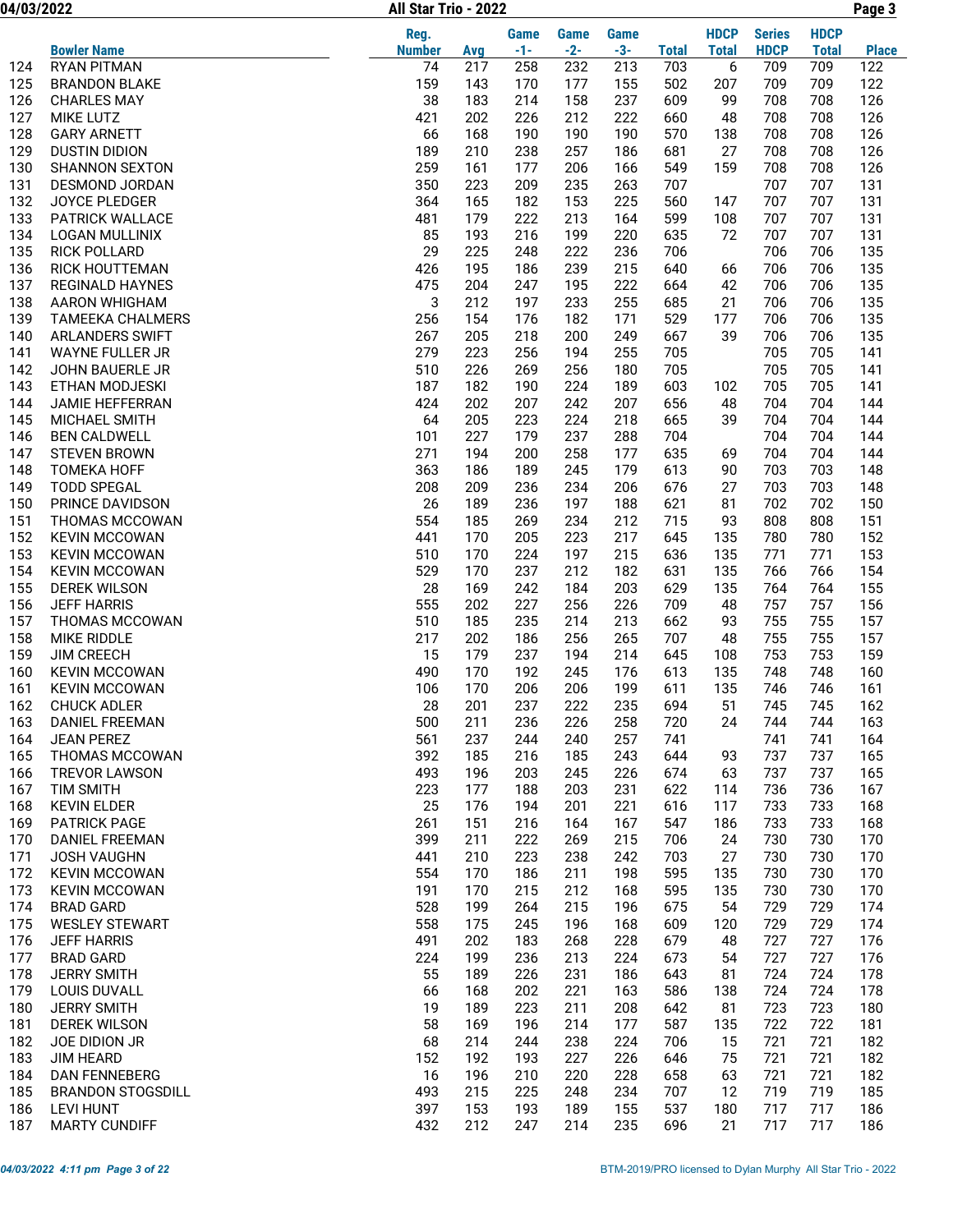04/03/2022 Page 4 All Star Trio - 2022

|            |                                             | Reg.           |            | <b>Game</b> | <b>Game</b> | <b>Game</b> |              | <b>HDCP</b>  | <b>Series</b> | <b>HDCP</b>  |              |
|------------|---------------------------------------------|----------------|------------|-------------|-------------|-------------|--------------|--------------|---------------|--------------|--------------|
|            | <b>Bowler Name</b>                          | <b>Number</b>  | Avg        | $-1-$       | $-2-$       | $-3-$       | <b>Total</b> | <b>Total</b> | <b>HDCP</b>   | <b>Total</b> | <b>Place</b> |
| 188        | <b>SCOTT HALL</b>                           | 504            | 173        | 181         | 214         | 194         | 589          | 126          | 715           | 715          | 188          |
| 189        | <b>ROD DUFF</b>                             | 218            | 153        | 200         | 182         | 153         | 535          | 180          | 715           | 715          | 188          |
| 190        | DAVID W CHUPP                               | 507            | 173        | 219         | 160         | 205         | 584          | 126          | 710           | 710          | 190          |
| 191        | <b>DANIEL FREEMAN</b>                       | 354            | 211        | 258         | 200         | 227         | 685          | 24           | 709           | 709          | 191          |
| 192        | <b>REGINALD JONES</b>                       | 356            | 206        | 217         | 268         | 188         | 673          | 36           | 709           | 709          | 191          |
| 193        | <b>SCOTT HERRON</b>                         | 528            | 187        | 221         | 209         | 192         | 622          | 87           | 709           | 709          | 191          |
| 194        | <b>KEVIN MCCOWAN</b>                        | 88             | 170        | 166         | 238         | 170         | 574          | 135          | 709           | 709          | 191          |
| 195        | <b>LOUIS DUVALL</b>                         | 292            | 168        | 172         | 181         | 216         | 569          | 138          | 707           | 707          | 195          |
| 196        | <b>ALANA BROWN</b><br><b>DANIEL FREEMAN</b> | 352<br>51      | 184        | 172         | 229         | 210         | 611          | 96           | 707<br>707    | 707          | 195          |
| 197<br>198 | RODRE ROBINSON                              | 505            | 211<br>185 | 267<br>211  | 179<br>191  | 237<br>212  | 683<br>614   | 24<br>93     | 707           | 707<br>707   | 195<br>195   |
| 199        | <b>DANIEL FREEMAN</b>                       | 112            | 211        | 224         | 223         | 235         | 682          | 24           | 706           | 706          | 199          |
| 200        | <b>TIM SMITH</b>                            | 192            | 177        | 190         | 204         | 196         | 590          | 114          | 704           | 704          | 200          |
| 201        | JOHN BAUERLE JR                             | 516            | 226        | 221         | 268         | 214         | 703          |              | 703           | 703          | 201          |
| 202        | <b>RICK BROWN</b>                           | 120            | 204        | 257         | 226         | 178         | 661          | 42           | 703           | 703          | 201          |
| 203        | <b>BOBBY RICE</b>                           | 9              | 221        | 234         | 225         | 244         | 703          |              | 703           | 703          | 201          |
| 204        | <b>GREG HOLFORD</b>                         | 216            | 204        | 184         | 236         | 241         | 661          | 42           | 703           | 703          | 201          |
| 205        | <b>LYRONE TERRY</b>                         | 468            | 175        | 170         | 210         | 202         | 582          | 120          | 702           | 702          | 205          |
| 206        | <b>JEFF HARRIS</b>                          | 442            | 202        | 194         | 225         | 234         | 653          | 48           | 701           | 701          | 206          |
| 207        | <b>CLINT MILLION</b>                        | 457            | 238        | 206         | 247         | 248         | 701          |              | 701           | 701          | 206          |
| 208        | <b>JAMES THOMPSON</b>                       | 83             | 193        | 221         | 203         | 205         | 629          | 72           | 701           | 701          | 206          |
| 209        | TERRY JR RUDE                               | 119            | 211        | 205         | 253         | 219         | 677          | 24           | 701           | 701          | 206          |
| 210        | MEL COX                                     | 146            | 186        | 176         | 214         | 221         | 611          | 90           | 701           | 701          | 206          |
| 211        | <b>THOMAS MCCOWAN</b>                       | 167            | 185        | 214         | 161         | 233         | 608          | 93           | 701           | 701          | 206          |
| 212        | DARRELL KELSO                               | $\overline{2}$ | 217        | 224         | 237         | 233         | 694          | 6            | 700           | 700          | 212          |
| 213        | JOE DIDION JR                               | 531            | 214        | 259         | 215         | 211         | 685          | 15           | 700           | 700          | 212          |
| 214        | JENNIFER APPLEWHITE                         | 546<br>554     | 177        | 194         | 209         | 183         | 586          | 114          | 700           | 700          | 212<br>212   |
| 215<br>216 | CODY CISCO<br><b>CARL GOWANS</b>            | 65             | 203<br>191 | 214<br>201  | 229<br>179  | 212<br>242  | 655<br>622   | 45<br>78     | 700<br>700    | 700<br>700   | 212          |
| 217        | <b>JOSH VAUGHN</b>                          | 142            | 210        | 227         | 256         | 190         | 673          | 27           | 700           | 700          | 212          |
| 218        | <b>CHRISTINA CASTEEL</b>                    | 221            | 174        | 208         | 222         | 147         | 577          | 123          | 700           | 700          | 212          |
| 219        | <b>ED COVERT</b>                            | 318            | 206        | 214         | 191         | 258         | 663          | 36           | 699           | 699          | 219          |
| 220        | <b>BRIAN HUNTER</b>                         | 379            | 178        | 186         | 245         | 157         | 588          | 111          | 699           | 699          | 219          |
| 221        | <b>JEFF HARRIS</b>                          | 396            | 202        | 203         | 233         | 215         | 651          | 48           | 699           | 699          | 219          |
| 222        | <b>JOE STUCKEY</b>                          | 420            | 158        | 162         | 203         | 169         | 534          | 165          | 699           | 699          | 219          |
| 223        | <b>JIM HEARD</b>                            | 452            | 192        | 213         | 207         | 204         | 624          | 75           | 699           | 699          | 219          |
| 224        | <b>MARY MARKHAM</b>                         | 481            | 156        | 176         | 184         | 168         | 528          | 171          | 699           | 699          | 219          |
| 225        | <b>HUNTER GLAZE</b>                         | 106            | 218        | 209         | 238         | 249         | 696          | 3            | 699           | 699          | 219          |
| 226        | THOMAS MCCOWAN                              | 108            | 185        | 174         | 216         | 216         | 606          | 93           | 699           | 699          | 219          |
| 227        | NIA ANDERSON                                | 230            | 175        | 212         | 165         | 202         | 579          | 120          | 699           | 699          | 219          |
| 228        | JOE HARMON                                  | 427            | 184        | 212         | 203         | 187         | 602          | 96           | 698           | 698          | 228          |
| 229        | <b>BJ DITCHLEY</b>                          | 145            | 195        | 188         | 202         | 242         | 632          | 66           | 698           | 698          | 228          |
| 230        | <b>TOBY LAWSON</b>                          | 16<br>438      | 215        | 249         | 234<br>255  | 203         | 686          | 12           | 698           | 698          | 228          |
| 231<br>232 | TROY MEADOWS<br><b>ZACH LAWSON</b>          | 452            | 194<br>194 | 191<br>200  | 205         | 182<br>223  | 628<br>628   | 69<br>69     | 697<br>697    | 697<br>697   | 231<br>231   |
| 233        | <b>WESLEY STEWART</b>                       | 536            | 175        | 171         | 196         | 210         | 577          | 120          | 697           | 697          | 231          |
| 234        | THOMAS MCCOWAN                              | 192            | 185        | 212         | 195         | 197         | 604          | 93           | 697           | 697          | 231          |
| 235        | MICHAEL CHILDS                              | 294            | 186        | 214         | 212         | 180         | 606          | 90           | 696           | 696          | 235          |
| 236        | <b>SCOTT HALL</b>                           | 40             | 173        | 169         | 178         | 223         | 570          | 126          | 696           | 696          | 235          |
| 237        | <b>MARK BRUNCK</b>                          | 535            | 199        | 193         | 215         | 234         | 642          | 54           | 696           | 696          | 235          |
| 238        | JASON TANKERSLEY                            | 557            | 191        | 246         | 166         | 206         | 618          | 78           | 696           | 696          | 235          |
| 239        | <b>KEVIN MCCOWAN</b>                        | 167            | 170        | 177         | 196         | 188         | 561          | 135          | 696           | 696          | 235          |
| 240        | <b>KAYLA VERNON</b>                         | 238            | 189        | 186         | 213         | 216         | 615          | 81           | 696           | 696          | 235          |
| 241        | <b>KEVIN MCCOWAN</b>                        | 18             | 170        | 193         | 199         | 169         | 561          | 135          | 696           | 696          | 235          |
| 242        | JOHN CARSON                                 | 257            | 199        | 197         | 223         | 222         | 642          | 54           | 696           | 696          | 235          |
| 243        | <b>GREGORY GRIER</b>                        | 285            | 201        | 226         | 195         | 223         | 644          | 51           | 695           | 695          | 243          |
| 244        | <b>DAVID FROMM</b>                          | 304            | 153        | 199         | 148         | 168         | 515          | 180          | 695           | 695          | 243          |
| 245        | JOE DIDION JR                               | 507            | 214        | 213         | 258         | 209         | 680          | 15           | 695           | 695          | 243          |
| 246        | <b>DAMON ROBINSON</b>                       | 549            | 198        | 222         | 211         | 205         | 638          | 57           | 695           | 695          | 243          |
| 247        | JARROD HUBBLE                               | 90             | 170        | 189         | 183         | 188         | 560          | 135          | 695           | 695          | 243          |
| 248        | <b>ANTHONY FELLER</b>                       | 11             | 156        | 135         | 177         | 212         | 524          | 171          | 695           | 695          | 243          |
| 249<br>250 | RODRE ROBINSON<br><b>TINA SARGENT</b>       | 174<br>144     | 185<br>122 | 230<br>169  | 167<br>136  | 205<br>149  | 602<br>454   | 93<br>240    | 695<br>694    | 695<br>694   | 243<br>250   |
| 251        | DEREK NEWSOME                               | 349            | 212        | 239         | 227         | 206         | 672          | 21           | 693           | 693          | 251          |
|            |                                             |                |            |             |             |             |              |              |               |              |              |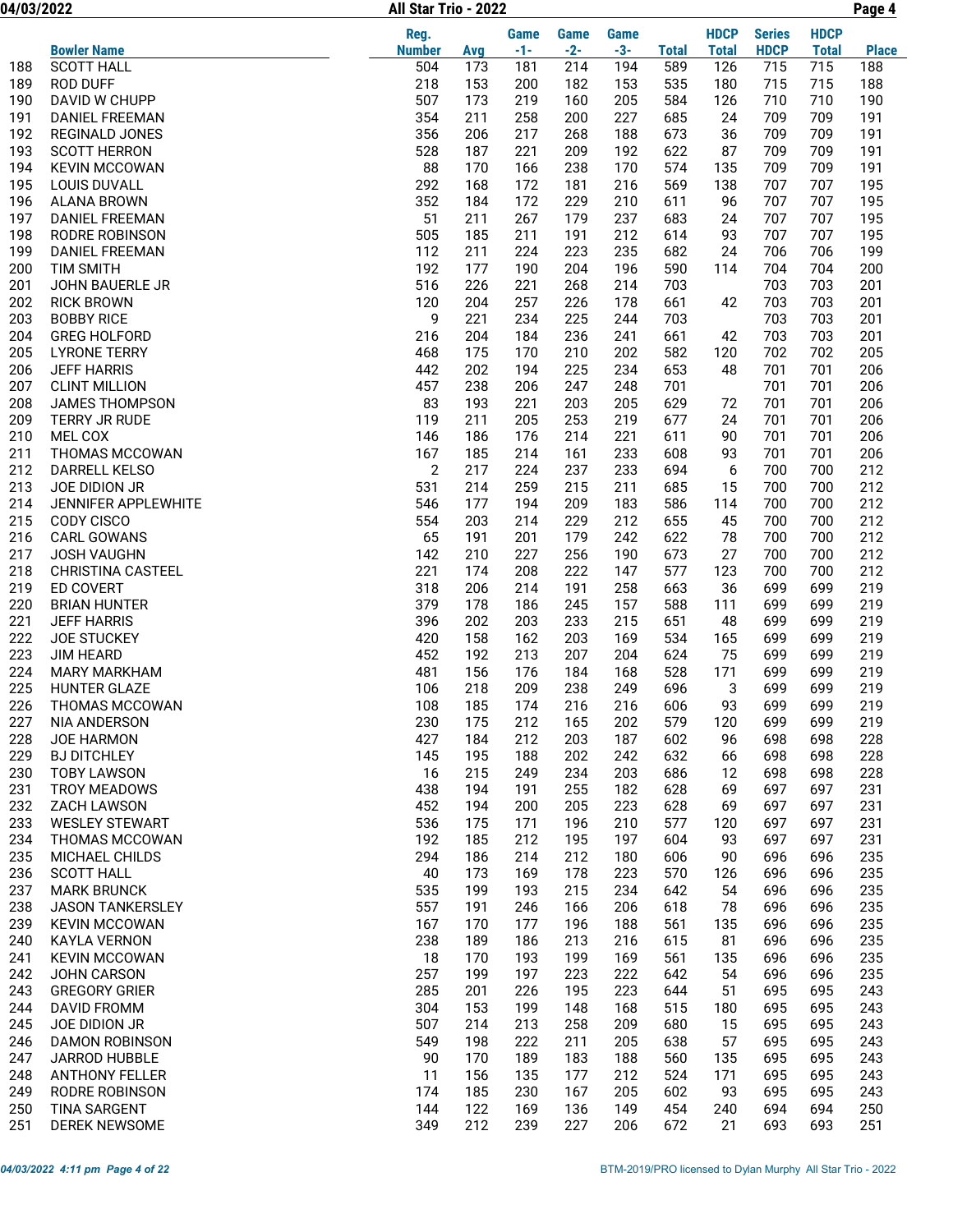04/03/2022 Page 5 All Star Trio - 2022

|     |                             | Reg.          |     | <b>Game</b> | Game  | <b>Game</b> |              | <b>HDCP</b>  | <b>Series</b> | <b>HDCP</b>  |              |
|-----|-----------------------------|---------------|-----|-------------|-------|-------------|--------------|--------------|---------------|--------------|--------------|
|     | <b>Bowler Name</b>          | <b>Number</b> | Avg | $-1-$       | $-2-$ | $-3-$       | <b>Total</b> | <b>Total</b> | <b>HDCP</b>   | <b>Total</b> | <b>Place</b> |
| 252 | <b>SCOTT BUCHHOLZ</b>       | 421           | 217 | 208         | 256   | 223         | 687          | 6            | 693           | 693          | 251          |
| 253 | JOHN CREGGETT               | 483           | 217 | 244         | 215   | 228         | 687          | 6            | 693           | 693          | 251          |
| 254 | <b>TONY ROLLISON</b>        | 526           | 208 | 264         | 210   | 189         | 663          | 30           | 693           | 693          | 251          |
| 255 | JARROD HUBBLE               | 71            | 170 | 141         | 259   | 158         | 558          | 135          | 693           | 693          | 251          |
| 256 | <b>TRENT BURNS</b>          | 93            | 225 | 179         | 290   | 224         | 693          |              | 693           | 693          | 251          |
| 257 | ETHAN MODJESKI              | 170           | 182 | 184         | 158   | 249         | 591          | 102          | 693           | 693          | 251          |
| 258 | <b>FRANK PATEREK</b>        | 188           | 217 | 247         | 248   | 192         | 687          | 6            | 693           | 693          | 251          |
| 259 | NIA ANDERSON                | 218           | 175 | 206         | 180   | 187         | 573          | 120          | 693           | 693          | 251          |
| 260 | MARTIN ALEXANDER            | 270           | 178 | 175         | 206   | 201         | 582          | 111          | 693           | 693          | 251          |
| 261 | <b>TRENT BURNS</b>          | 403           | 225 | 233         | 235   | 224         | 692          |              | 692           | 692          | 261          |
| 262 | DONNIE SPENCER              | 422           | 196 | 222         | 199   | 208         | 629          | 63           | 692           | 692          | 261          |
| 263 | <b>JOSH VAUGHN</b>          | 123           | 210 | 206         | 234   | 225         | 665          | 27           | 692           | 692          | 261          |
| 264 | <b>RICKY FINK</b>           | 183           | 195 | 202         | 246   | 178         | 626          | 66           | 692           | 692          | 261          |
| 265 | <b>BRANDON STOGSDILL</b>    | 290           | 215 | 222         | 235   | 222         | 679          | 12           | 691           | 691          | 265          |
| 266 | <b>MARIO MARTINEZ</b>       | 308           | 213 | 187         | 248   | 238         | 673          | 18           | 691           | 691          | 265          |
| 267 | <b>NICK COVERT</b>          | 340           | 228 | 279         | 205   | 207         | 691          |              | 691           | 691          | 265          |
| 268 | <b>DANIEL FREEMAN</b>       | 346           | 211 | 208         | 225   | 234         | 667          | 24           | 691           | 691          | 265          |
| 269 | <b>TRENT BURNS</b>          | 47            | 225 | 229         | 253   | 209         | 691          |              | 691           | 691          | 265          |
| 270 | DYLAN HOLFORD               | 201           | 222 | 256         | 247   | 188         | 691          |              | 691           | 691          | 265          |
| 271 | <b>RODRE ROBINSON</b>       | 354           | 185 | 173         | 245   | 179         | 597          | 93           | 690           | 690          | 271          |
| 272 | <b>JOSH VAUGHN</b>          | 394           | 210 | 233         | 225   | 205         | 663          | 27           | 690           | 690          | 271          |
| 273 | <b>DANIEL FREEMAN</b>       | 432           | 211 | 225         | 234   | 207         | 666          | 24           | 690           | 690          | 271          |
| 274 | JOHN GILBERT                | 44            | 168 | 200         | 182   | 170         | 552          | 138          | 690           | 690          | 271          |
| 275 | <b>JAMIN SMITH</b>          | 558           | 188 | 193         | 214   | 199         | 606          | 84           | 690           | 690          | 271          |
|     |                             |               | 238 | 237         |       |             |              |              |               |              |              |
| 276 | <b>JALEN MOSLEY</b>         | 112           |     |             | 217   | 236         | 690          |              | 690           | 690          | 271          |
| 277 | <b>IAN PERRY</b>            | 153           | 222 | 238         | 217   | 235         | 690          |              | 690           | 690          | 271          |
| 278 | <b>JERRY SMITH</b>          | 168           | 189 | 153         | 198   | 258         | 609          | 81           | 690           | 690          | 271          |
| 279 | <b>GARY ROSSELOT</b>        | 204           | 173 | 171         | 215   | 178         | 564          | 126          | 690           | 690          | 271          |
| 280 | <b>DARLENE STANFORD</b>     | 358           | 147 | 152         | 193   | 149         | 494          | 195          | 689           | 689          | 280          |
| 281 | PATRICIA CAMPBELL BELL      | 474           | 156 | 130         | 196   | 192         | 518          | 171          | 689           | 689          | 280          |
| 282 | <b>JASON TANKERSLEY</b>     | 536           | 191 | 193         | 216   | 202         | 611          | 78           | 689           | 689          | 280          |
| 283 | <b>ELIHAH MILLS</b>         | 56            | 200 | 243         | 173   | 219         | 635          | 54           | 689           | 689          | 280          |
| 284 | THERESA SMITH-DILL          | 77            | 208 | 235         | 232   | 192         | 659          | 30           | 689           | 689          | 280          |
| 285 | EDWARD JR MCCARTY           | 472           | 199 | 243         | 201   | 190         | 634          | 54           | 688           | 688          | 285          |
| 286 | <b>KORY HARRIS</b>          | 509           | 198 | 177         | 222   | 232         | 631          | 57           | 688           | 688          | 285          |
| 287 | TIMOTHY PATTERSON           | 265           | 231 | 268         | 197   | 223         | 688          |              | 688           | 688          | 285          |
| 288 | JOSEPH WILSON               | 290           | 197 | 197         | 256   | 174         | 627          | 60           | 687           | 687          | 288          |
| 289 | <b>DANIEL FREEMAN</b>       | 326           | 211 | 268         | 195   | 200         | 663          | 24           | 687           | 687          | 288          |
| 290 | <b>TRENT BURNS</b>          | 80            | 225 | 255         | 246   | 186         | 687          |              | 687           | 687          | 288          |
| 291 | <b>TAMERA COVERT</b>        | 82            | 151 | 159         | 157   | 185         | 501          | 186          | 687           | 687          | 288          |
| 292 | MICHELE IRWIN               | 126           | 220 | 202         | 268   | 217         | 687          |              | 687           | 687          | 288          |
| 293 | PATRICK JOHNSON             | 308           | 238 | 214         | 225   | 247         | 686          |              | 686           | 686          | 293          |
| 294 | <b>CHUCK ADLER</b>          | 390           | 201 | 184         | 214   | 237         | 635          | 51           | 686           | 686          | 293          |
| 295 | <b>TERRY PALMER</b>         | 128           | 204 | 199         | 210   | 235         | 644          | 42           | 686           | 686          | 293          |
| 296 | <b>KENA GAYLES</b>          | 258           | 154 | 157         | 192   | 160         | 509          | 177          | 686           | 686          | 293          |
| 297 | RUSSELL SUTHERLAND          | 273           | 204 | 215         | 236   | 193         | 644          | 42           | 686           | 686          | 293          |
| 298 | <b>FREEMAN JR PENDLETON</b> | 473           | 169 | 167         | 191   | 192         | 550          | 135          | 685           | 685          | 298          |
| 299 | JENNIFER APPLEWHITE         | 534           | 177 | 223         | 153   | 195         | 571          | 114          | 685           | 685          | 298          |
| 300 | <b>ALEXIS BRUNCK</b>        | 535           | 189 | 199         | 233   | 172         | 604          | 81           | 685           | 685          | 298          |
| 301 | <b>RUTH COWPER</b>          | 160           | 155 | 159         | 187   | 165         | 511          | 174          | 685           | 685          | 298          |
| 302 | <b>CARL BLYTHE</b>          | 174           | 182 | 189         | 176   | 218         | 583          | 102          | 685           | 685          | 298          |
| 303 | JERRY FLYNN                 | 289           | 180 | 195         | 193   | 188         | 576          | 108          | 684           | 684          | 303          |
| 304 | THOMAS WILSON               | 316           | 168 | 176         | 199   | 171         | 546          | 138          | 684           | 684          | 303          |
| 305 | DOVIE BROWN                 | 366           | 148 | 180         | 151   | 161         | 492          | 192          | 684           | 684          | 303          |
| 306 | <b>NATE PERCIFIELD</b>      | 499           | 190 | 186         | 211   | 206         | 603          | 81           | 684           | 684          | 303          |
| 307 | <b>SAMI NEW</b>             | 54            | 212 | 256         | 184   | 223         | 663          | 21           | 684           | 684          | 303          |
| 308 | ADAM DOAN JR                | 520           | 210 | 228         | 237   | 192         | 657          | 27           | 684           | 684          | 303          |
| 309 | <b>MARTY CUNDIFF</b>        | 64            | 212 | 224         | 279   | 160         | 663          | 21           | 684           | 684          | 303          |
| 310 | <b>JIM CRAFT</b>            | 93            | 214 | 224         | 203   | 242         | 669          | 15           | 684           | 684          | 303          |
| 311 | <b>SAM THOMPSON</b>         | 153           | 203 | 234         | 193   | 212         | 639          | 45           | 684           | 684          | 303          |
| 312 | <b>WILLIE JR STUDWAY</b>    | 298           | 205 | 199         | 211   | 234         | 644          | 39           | 683           | 683          | 312          |
| 313 | <b>BRAD BOLLING</b>         | 388           | 190 | 211         | 189   | 202         | 602          | 81           | 683           | 683          | 312          |
| 314 | <b>JIM HEARD</b>            | 438           | 192 | 201         | 258   | 149         | 608          | 75           | 683           | 683          | 312          |
| 315 | <b>TRENT BURNS</b>          | 60            | 225 | 169         | 258   | 256         | 683          |              | 683           | 683          | 312          |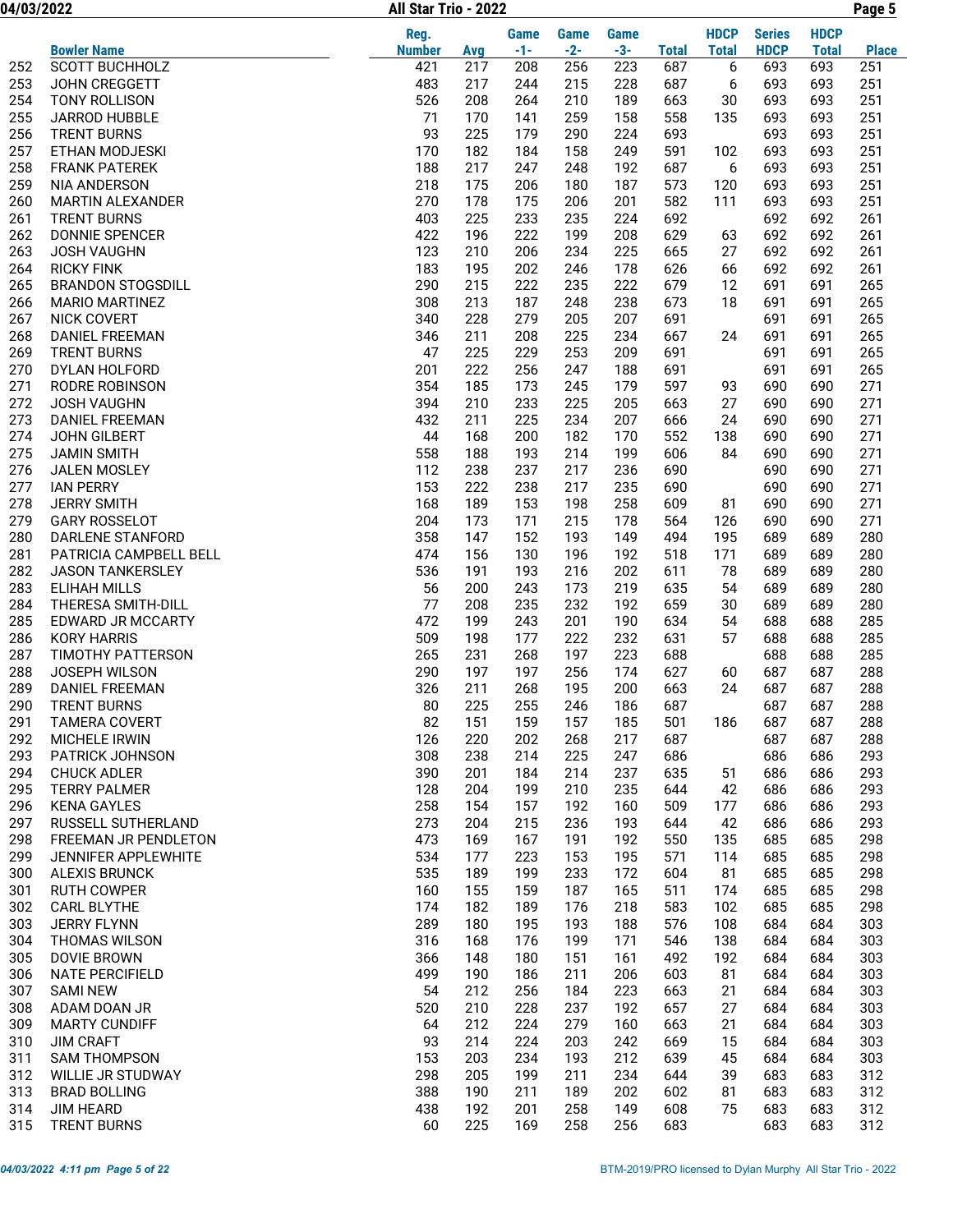04/03/2022 Page 6 All Star Trio - 2022

|            |                                            | Reg.          |            | Game       | <b>Game</b> | <b>Game</b> |              | <b>HDCP</b>  | <b>Series</b> | <b>HDCP</b>  |              |
|------------|--------------------------------------------|---------------|------------|------------|-------------|-------------|--------------|--------------|---------------|--------------|--------------|
|            | <b>Bowler Name</b>                         | <b>Number</b> | Avg        | $-1-$      | $-2-$       | $-3-$       | <b>Total</b> | <b>Total</b> | <b>HDCP</b>   | <b>Total</b> | <b>Place</b> |
| 316        | <b>GINA ANDERSON</b>                       | 67            | 171        | 166        | 185         | 200         | 551          | 132          | 683           | 683          | 312          |
| 317        | <b>BRANDON STOGSDILL</b>                   | 291           | 215        | 234        | 224         | 212         | 670          | 12           | 682           | 682          | 317          |
| 318        | <b>TONEY HENDERSON</b>                     | 299           | 204        | 192        | 244         | 204         | 640          | 42           | 682           | 682          | 317          |
| 319        | AJ BERRY                                   | 304           | 203        | 226        | 167         | 244         | 637          | 45           | 682           | 682          | 317          |
| 320        | <b>BEVERLY REED</b>                        | 358           | 124        | 126        | 166         | 150         | 442          | 240          | 682           | 682          | 317          |
| 321        | <b>RANDY MESSER</b>                        | 48            | 207        | 229        | 216         | 204         | 649          | 33           | 682           | 682          | 317          |
| 322        | <b>EDWARD FUNCHES</b>                      | 484           | 190        | 218        | 194         | 189         | 601          | 81           | 682           | 682          | 317          |
| 323        | <b>RUSTY ELLIOTT</b>                       | 520           | 203        | 215        | 234         | 188<br>185  | 637          | 45           | 682           | 682          | 317<br>317   |
| 324<br>325 | NIKKI LAUDERBAUGH<br><b>BILL CASH</b>      | 533<br>73     | 180<br>202 | 195<br>203 | 194<br>207  | 224         | 574<br>634   | 108<br>48    | 682<br>682    | 682<br>682   | 317          |
| 326        | <b>CHANNING RUSSELL</b>                    | 79            | 210        | 204        | 246         | 205         | 655          | 27           | 682           | 682          | 317          |
| 327        | JOE DIDION JR                              | 84            | 214        | 196        | 215         | 256         | 667          | 15           | 682           | 682          | 317          |
| 328        | <b>JEFFREY SANFORD</b>                     | 95            | 204        | 210        | 211         | 219         | 640          | 42           | 682           | 682          | 317          |
| 329        | <b>GARY ARNETT</b>                         | 15            | 168        | 191        | 162         | 191         | 544          | 138          | 682           | 682          | 317          |
| 330        | <b>JASON BUCKEL</b>                        | 17            | 198        | 220        | 206         | 199         | 625          | 57           | 682           | 682          | 317          |
| 331        | <b>ERIC HADLEY</b>                         | 301           | 189        | 172        | 203         | 225         | 600          | 81           | 681           | 681          | 331          |
| 332        | <b>KEVIN RUSSELL</b>                       | 473           | 192        | 199        | 192         | 215         | 606          | 75           | 681           | 681          | 331          |
| 333        | THOMAS MCCOWAN                             | 491           | 185        | 201        | 178         | 209         | 588          | 93           | 681           | 681          | 331          |
| 334        | <b>TINA SARGENT</b>                        | 529           | 122        | 156        | 139         | 146         | 441          | 240          | 681           | 681          | 331          |
| 335        | <b>TIM SMITH</b>                           | 555           | 177        | 180        | 227         | 160         | 567          | 114          | 681           | 681          | 331          |
| 336        | <b>JERRY SMITH</b>                         | 68            | 189        | 200        | 237         | 163         | 600          | 81           | 681           | 681          | 331          |
| 337        | <b>LOGAN HOLFORD</b>                       | 90            | 121        | 149        | 158         | 134         | 441          | 240          | 681           | 681          | 331          |
| 338        | MORGAN RODEBAUGH                           | 92            | 191        | 168        | 200         | 235         | 603          | 78           | 681           | 681          | 331          |
| 339        | <b>JEFF SLAVENA</b>                        | 171           | 187        | 160        | 243         | 191         | 594          | 87           | 681           | 681          | 331          |
| 340        | <b>TIFFANY GRAYSON</b>                     | 350           | 193        | 247        | 135         | 226         | 608          | 72           | 680           | 680          | 340          |
| 341        | <b>SEAN SUTHERLAND</b>                     | 384           | 187        | 199        | 234         | 160         | 593          | 87           | 680           | 680          | 340          |
| 342<br>343 | JOHN NICHOLS<br>THERESA SMITH-DILL         | 477<br>63     | 204<br>208 | 248<br>198 | 213<br>244  | 177<br>208  | 638<br>650   | 42<br>30     | 680<br>680    | 680<br>680   | 340<br>340   |
| 344        | <b>MALIK KNIGHT</b>                        | 203           | 210        | 197        | 235         | 221         | 653          | 27           | 680           | 680          | 340          |
| 345        | RONALD BOUYE                               | 287           | 191        | 181        | 244         | 176         | 601          | 78           | 679           | 679          | 345          |
| 346        | <b>BILL JONES</b>                          | 294           | 190        | 191        | 235         | 172         | 598          | 81           | 679           | 679          | 345          |
| 347        | <b>DOLORES MILLER</b>                      | 360           | 137        | 153        | 178         | 126         | 457          | 222          | 679           | 679          | 345          |
| 348        | <b>ISAAC CLARK</b>                         | 372           | 167        | 169        | 188         | 181         | 538          | 141          | 679           | 679          | 345          |
| 349        | <b>CHUCK VAUGHN</b>                        | 395           | 188        | 203        | 203         | 189         | 595          | 84           | 679           | 679          | 345          |
| 350        | <b>BRAD HELMS</b>                          | 430           | 210        | 245        | 196         | 211         | 652          | 27           | 679           | 679          | 345          |
| 351        | <b>JASON BUCKEL</b>                        | 115           | 198        | 176        | 245         | 201         | 622          | 57           | 679           | 679          | 345          |
| 352        | <b>ISAAC PORTER</b>                        | 261           | 227        | 257        | 165         | 257         | 679          |              | 679           | 679          | 345          |
| 353        | <b>JOSH VAUGHN</b>                         | 354           | 210        | 220        | 205         | 226         | 651          | 27           | 678           | 678          | 353          |
| 354        | <b>LUKE MUNDY</b>                          | 385           | 152        | 145        | 210         | 140         | 495          | 183          | 678           | 678          | 353          |
| 355        | THOMAS MCCOWAN                             | 433           | 185        | 200        | 197         | 188         | 585          | 93           | 678           | 678          | 353          |
| 356        | ERICA POLLARD                              | 57            | 201        | 220        | 220         | 187         | 627          | 51           | 678           | 678          | 353          |
| 357        | <b>JAMES PUGH</b>                          | 266           | 192        | 213        | 157         | 233         | 603          | 75           | 678           | 678          | 353          |
| 358<br>359 | <b>KEVIN MCCOWAN</b><br><b>ALANA BROWN</b> | 395<br>440    | 170<br>184 | 185<br>203 | 182<br>192  | 175<br>186  | 542<br>581   | 135<br>96    | 677<br>677    | 677<br>677   | 358<br>358   |
| 360        | <b>TOBY LAWSON</b>                         | 504           | 215        | 242        | 191         | 232         | 665          | 12           | 677           | 677          | 358          |
| 361        | <b>JERRY RICKARD</b>                       | 531           | 212        | 266        | 184         | 206         | 656          | 21           | 677           | 677          | 358          |
| 362        | HUNTER GLAZE                               | 546           | 218        | 183        | 237         | 254         | 674          | 3            | 677           | 677          | 358          |
| 363        | <b>JERRY SMITH</b>                         | 553           | 189        | 202        | 212         | 182         | 596          | 81           | 677           | 677          | 358          |
| 364        | <b>MATTHEW BRATSCH</b>                     | 113           | 197        | 153        | 200         | 264         | 617          | 60           | 677           | 677          | 358          |
| 365        | <b>LACEY HERRON</b>                        | 123           | 127        | 143        | 147         | 147         | 437          | 240          | 677           | 677          | 358          |
| 366        | RODRE ROBINSON                             | 127           | 185        | 224        | 185         | 175         | 584          | 93           | 677           | 677          | 358          |
| 367        | <b>JOSH VAUGHN</b>                         | 150           | 210        | 200        | 215         | 235         | 650          | 27           | 677           | 677          | 358          |
| 368        | <b>RICHARD GOEWEY</b>                      | 152           | 175        | 197        | 190         | 170         | 557          | 120          | 677           | 677          | 358          |
| 369        | <b>BRENDAN HOLFORD</b>                     | 217           | 198        | 209        | 193         | 218         | 620          | 57           | 677           | 677          | 358          |
| 370        | ANTJUAN BYRD                               | 384           | 190        | 214        | 190         | 191         | 595          | 81           | 676           | 676          | 370          |
| 371        | <b>MIKE BARNES</b>                         | 430           | 179        | 197        | 202         | 169         | 568          | 108          | 676           | 676          | 370          |
| 372        | <b>JOSH VAUGHN</b>                         | 112           | 210        | 223        | 264         | 162         | 649          | 27           | 676           | 676          | 370          |
| 373        | REGINALD JONES                             | 195           | 206        | 258        | 194         | 188         | 640          | 36           | 676           | 676          | 370          |
| 374        | <b>MAYA BROWN</b>                          | 276           | 148        | 167        | 168         | 149         | 484          | 192          | 676           | 676          | 370          |
| 375        | <b>STEVE BERGMAN</b>                       | 27            | 215        | 180        | 228         | 255         | 663          | 12           | 675           | 675          | 375          |
| 376<br>377 | <b>JERRY SMITH</b><br>EARNEST W. ELAM III  | 393<br>423    | 189<br>190 | 186<br>184 | 225<br>199  | 183<br>211  | 594<br>594   | 81<br>81     | 675<br>675    | 675<br>675   | 375<br>375   |
| 378        | PAUL MILLS                                 | 426           | 196        | 167        | 235         | 210         | 612          | 63           | 675           | 675          | 375          |
| 379        | <b>SCOTT GLOVER</b>                        | 498           | 200        | 192        | 205         | 224         | 621          | 54           | 675           | 675          | 375          |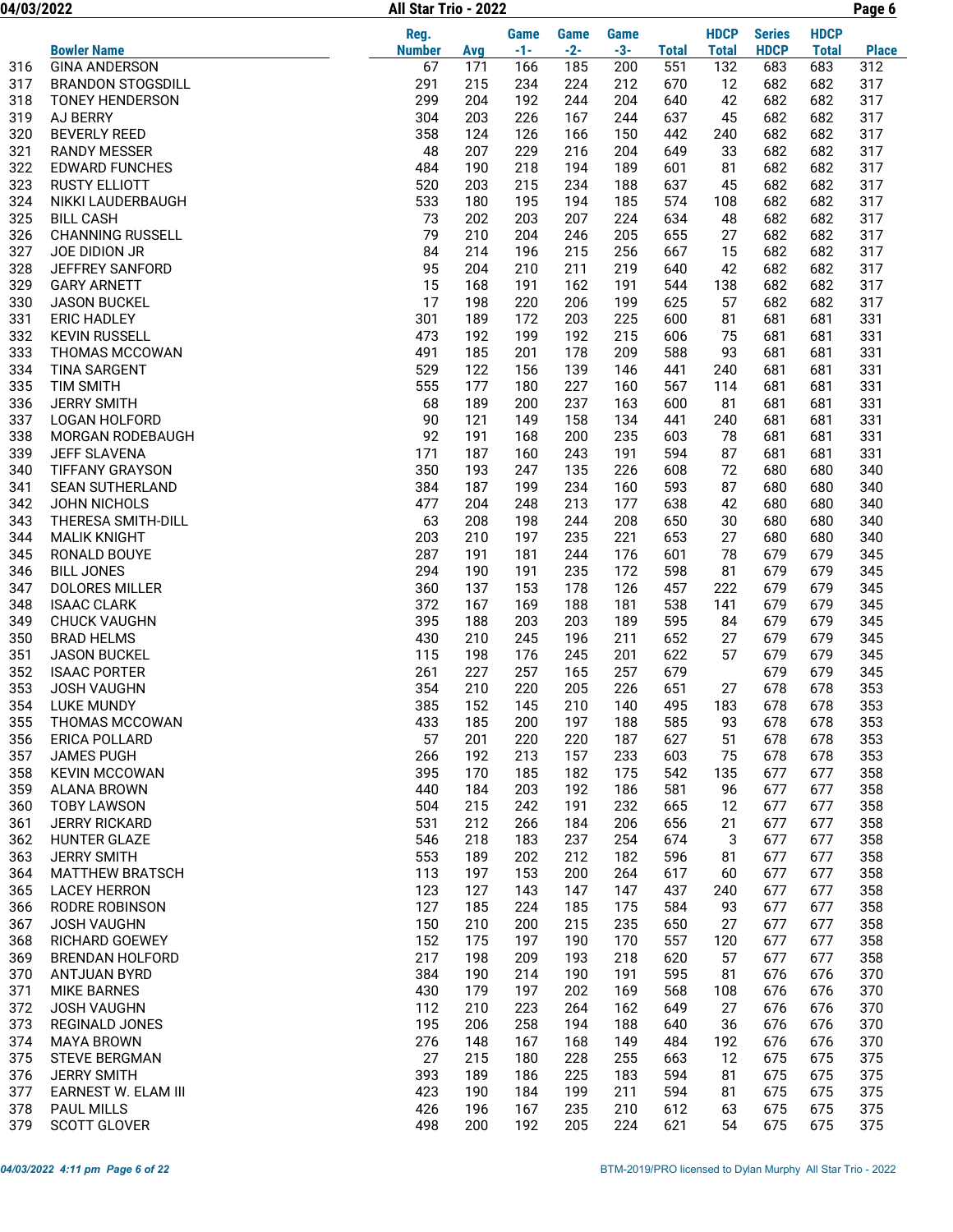04/03/2022 Page 7 All Star Trio - 2022

|            |                                             | Reg.          |            | Game       | Game       | Game       |              | <b>HDCP</b>  | <b>Series</b> | <b>HDCP</b>  |              |
|------------|---------------------------------------------|---------------|------------|------------|------------|------------|--------------|--------------|---------------|--------------|--------------|
|            | <b>Bowler Name</b>                          | <b>Number</b> | Avg        | $-1-$      | $-2-$      | $-3-$      | <b>Total</b> | <b>Total</b> | <b>HDCP</b>   | <b>Total</b> | <b>Place</b> |
| 380        | <b>BRANDON POWELL</b>                       | 136           | 223        | 215        | 237        | 223        | 675          |              | 675           | 675          | 375          |
| 381        | THOMAS MCCOWAN                              | 149           | 185        | 209        | 200        | 173        | 582          | 93           | 675           | 675          | 375          |
| 382        | <b>DEAN KELLEY</b>                          | 183           | 197        | 224        | 187        | 204        | 615          | 60           | 675           | 675          | 375          |
| 383        | <b>MELVIN HERRELL</b>                       | 245           | 184        | 176        | 190        | 213        | 579          | 96           | 675           | 675          | 375          |
| 384        | <b>TINA SARGENT</b>                         | 509           | 122        | 165        | 142        | 127        | 434          | 240          | 674           | 674          | 384          |
| 385        | <b>JOSH RAYBURN</b>                         | 61<br>131     | 208<br>212 | 231        | 197        | 216<br>264 | 644          | 30           | 674<br>674    | 674<br>674   | 384          |
| 386<br>387 | <b>BOB HILERICH</b><br><b>JIMMY FINCHUM</b> | 215           | 229        | 197<br>202 | 192<br>247 | 225        | 653<br>674   | 21           | 674           | 674          | 384<br>384   |
| 388        | ANDREA ARMSTRONG                            | 236           | 154        | 150        | 187        | 160        | 497          | 177          | 674           | 674          | 384          |
| 389        | <b>DAMOND BUNTON</b>                        | 242           | 215        | 226        | 236        | 200        | 662          | 12           | 674           | 674          | 384          |
| 390        | <b>SKYLER OHANIS</b>                        | 21            | 192        | 180        | 221        | 198        | 599          | 75           | 674           | 674          | 384          |
| 391        | PAIGE LEEVY                                 | 431           | 136        | 212        | 131        | 105        | 448          | 225          | 673           | 673          | 391          |
| 392        | <b>JEFFREY SANFORD</b>                      | 439           | 204        | 235        | 231        | 165        | 631          | 42           | 673           | 673          | 391          |
| 393        | <b>BRIT HOLE</b>                            | 444           | 220        | 227        | 233        | 213        | 673          |              | 673           | 673          | 391          |
| 394        | <b>CHUCK VAUGHN</b>                         | 108           | 188        | 193        | 197        | 199        | 589          | 84           | 673           | 673          | 391          |
| 395        | <b>COREY WARD</b>                           | 205           | 222        | 216        | 224        | 233        | 673          |              | 673           | 673          | 391          |
| 396        | <b>CHARLES ROTT</b>                         | 206           | 230        | 224        | 191        | 258        | 673          |              | 673           | 673          | 391          |
| 397        | <b>RENEE SHORES</b>                         | 248           | 183        | 204        | 161        | 209        | 574          | 99           | 673           | 673          | 391          |
| 398        | <b>RYAN TURNER</b>                          | 255           | 208        | 220        | 218        | 205        | 643          | 30           | 673           | 673          | 391          |
| 399        | <b>JONATHAN MYERS</b>                       | 313           | 211        | 192        | 213        | 243        | 648          | 24           | 672           | 672          | 399          |
| 400        | DYLAN HOLFORD                               | 389           | 222        | 203        | 255        | 214        | 672          |              | 672           | 672          | 399          |
| 401        | <b>BRAD GARD</b>                            | 442           | 199        | 185        | 248        | 185        | 618          | 54           | 672           | 672          | 399          |
| 402        | <b>ROBBIE MCDANIEL</b>                      | 46            | 215        | 206        | 239        | 215        | 660          | 12           | 672           | 672          | 399          |
| 403        | <b>CHARLES NACE</b>                         | 523           | 217        | 226        | 258        | 182        | 666          | 6            | 672           | 672          | 399          |
| 404        | <b>BRIAN CARTER</b>                         | 82            | 174        | 171        | 170        | 208        | 549          | 123          | 672           | 672          | 399          |
| 405        | <b>TIM SMITH</b>                            | 168           | 177        | 216        | 177        | 165        | 558          | 114          | 672           | 672          | 399          |
| 406<br>407 | <b>SCOTT GLOVER</b><br><b>TIM HARDIN</b>    | 206<br>15     | 200<br>207 | 206<br>178 | 190<br>216 | 222<br>245 | 618<br>639   | 54<br>33     | 672<br>672    | 672<br>672   | 399<br>399   |
| 408        | <b>MARTY CUNDIFF</b>                        | 541           | 212        | 247        | 194        | 209        | 650          | 21           | 671           | 671          | 408          |
| 409        | <b>GREG HOLFORD</b>                         | 71            | 204        | 192        | 245        | 192        | 629          | 42           | 671           | 671          | 408          |
| 410        | <b>JALEN MOSLEY</b>                         | 126           | 238        | 235        | 209        | 227        | 671          |              | 671           | 671          | 408          |
| 411        | <b>BRETT FOGERSON</b>                       | 424           | 234        | 218        | 218        | 234        | 670          |              | 670           | 670          | 411          |
| 412        | AMELIO BYRD                                 | 462           | 179        | 213        | 181        | 168        | 562          | 108          | 670           | 670          | 411          |
| 413        | <b>RON HUNGLER</b>                          | 552           | 199        | 171        | 199        | 246        | 616          | 54           | 670           | 670          | 411          |
| 414        | <b>LACEY HERRON</b>                         | 107           | 127        | 139        | 166        | 125        | 430          | 240          | 670           | 670          | 411          |
| 415        | <b>BRANDON GABHART</b>                      | 114           | 232        | 223        | 215        | 232        | 670          |              | 670           | 670          | 411          |
| 416        | <b>SARA JONES</b>                           | 12            | 133        | 144        | 127        | 165        | 436          | 234          | 670           | 670          | 411          |
| 417        | <b>AARON ETCHISON</b>                       | 288           | 183        | 179        | 160        | 231        | 570          | 99           | 669           | 669          | 417          |
| 418        | <b>JAMES JEWELL</b>                         | 331           | 168        | 156        | 184        | 191        | 531          | 138          | 669           | 669          | 417          |
| 419        | MICHAEL CALLHAM                             | 369           | 209        | 226        | 232        | 184        | 642          | 27           | 669           | 669          | 417          |
| 420        | <b>TINA SARGENT</b>                         | 435           | 122        | 128        | 159        | 142        | 429          | 240          | 669           | 669          | 417          |
| 421        | JOHN BLEDSOE                                | 454           | 210        | 163        | 245        | 234        | 642          | 27           | 669           | 669          | 417          |
| 422        | <b>SCOTT HALL</b>                           | 492           | 173        | 161        | 180        | 202        | 543          | 126          | 669           | 669          | 417          |
| 423<br>424 | <b>ERIC WAGNER</b>                          | 521<br>534    | 225<br>205 | 205<br>170 | 238        | 226<br>224 | 669<br>630   | 39           | 669<br>669    | 669<br>669   | 417<br>417   |
| 425        | <b>RICK GLAZE</b><br><b>KRIS LAWSON</b>     | 72            | 182        | 168        | 236<br>188 | 211        | 567          | 102          | 669           | 669          | 417          |
| 426        | <b>SCOTT HERRON</b>                         | 107           | 187        | 172        | 215        | 195        | 582          | 87           | 669           | 669          | 417          |
| 427        | <b>CARLOS FRANCO</b>                        | 116           | 201        | 179        | 204        | 235        | 618          | 51           | 669           | 669          | 417          |
| 428        | <b>BARBARA HILLERS</b>                      | 161           | 163        | 199        | 136        | 181        | 516          | 153          | 669           | 669          | 417          |
| 429        | <b>GARY ARNETT</b>                          | 13            | 168        | 189        | 157        | 185        | 531          | 138          | 669           | 669          | 417          |
| 430        | <b>JEFF SLAVENA</b>                         | 187           | 187        | 204        | 163        | 215        | 582          | 87           | 669           | 669          | 417          |
| 431        | MICHELE IRWIN                               | 223           | 220        | 215        | 206        | 248        | 669          |              | 669           | 669          | 417          |
| 432        | <b>KORI HARRIS</b>                          | 19            | 198        | 191        | 197        | 224        | 612          | 57           | 669           | 669          | 417          |
| 433        | <b>ALLEN BROEKER</b>                        | 388           | 198        | 179        | 199        | 233        | 611          | 57           | 668           | 668          | 433          |
| 434        | <b>STACI JACKSON</b>                        | 447           | 145        | 184        | 163        | 120        | 467          | 201          | 668           | 668          | 433          |
| 435        | <b>EBONY SMITH</b>                          | 67            | 195        | 243        | 181        | 178        | 602          | 66           | 668           | 668          | 433          |
| 436        | <b>AUSTIN SAMPLY</b>                        | 124           | 142        | 146        | 152        | 160        | 458          | 210          | 668           | 668          | 433          |
| 437        | <b>NINA GRANT</b>                           | 177           | 166        | 169        | 203        | 152        | 524          | 144          | 668           | 668          | 433          |
| 438        | JUDY SULLIVAN                               | 284           | 168        | 155        | 180        | 194        | 529          | 138          | 667           | 667          | 438          |
| 439        | <b>JOE FISHBACK</b>                         | 287           | 209        | 212        | 225        | 203        | 640          | 27           | 667           | 667          | 438          |
| 440        | REGINALD JONES                              | 31            | 206        | 209        | 222        | 200        | 631          | 36           | 667           | 667          | 438          |
| 441        | ANTHONY D'ANTIGNAC                          | 480           | 171        | 196        | 165        | 174        | 535          | 132          | 667           | 667          | 438          |
| 442        | <b>DONALD PRIM</b>                          | 50            | 187        | 168        | 234        | 178        | 580          | 87           | 667           | 667          | 438          |
| 443        | <b>RON MATHEWS</b>                          | 486           | 185        | 180        | 189        | 205        | 574          | 93           | 667           | 667          | 438          |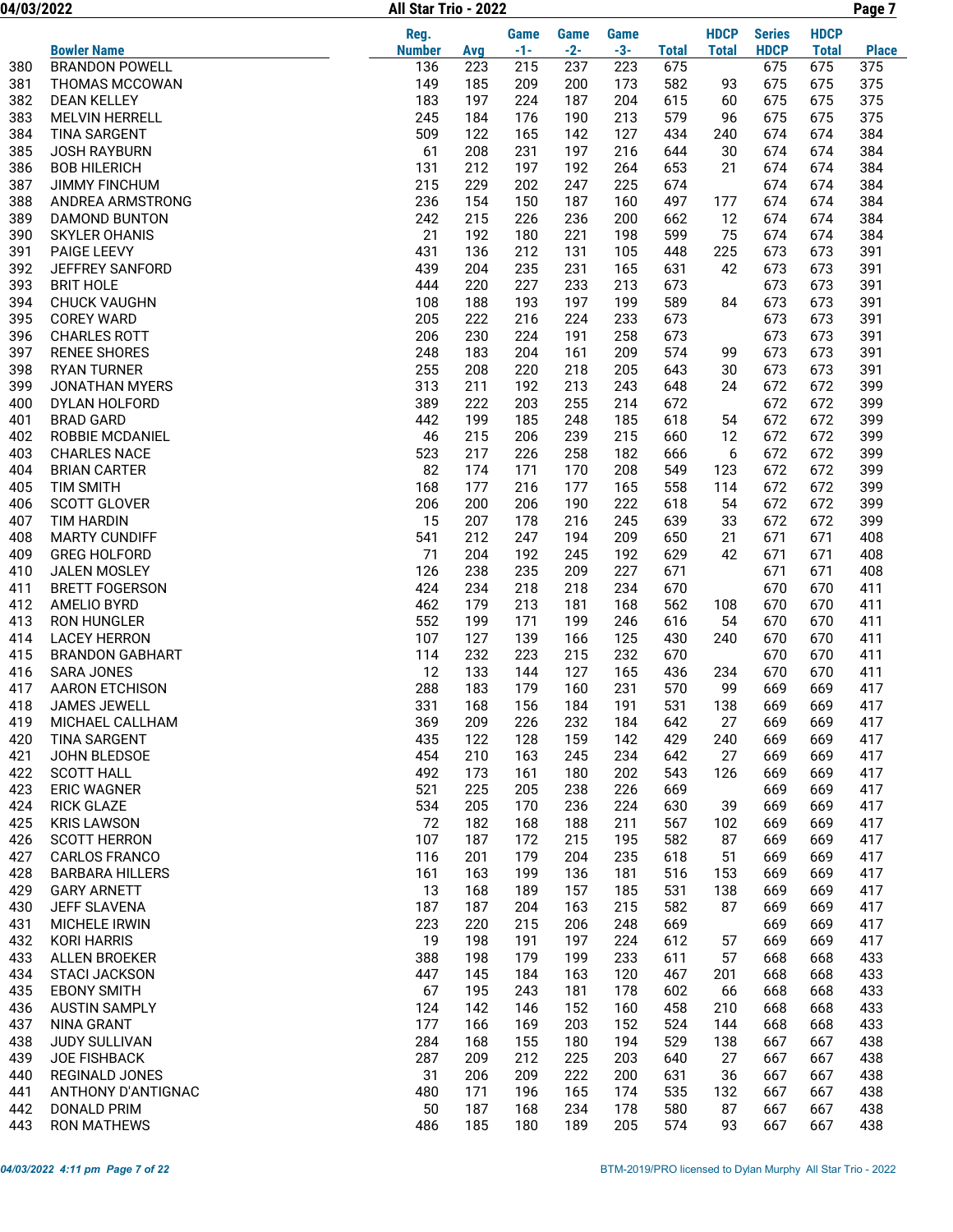04/03/2022 Page 8 All Star Trio - 2022

|            |                                             | Reg.          |            | <b>Game</b> | <b>Game</b> | Game       |              | <b>HDCP</b>  | <b>Series</b> | <b>HDCP</b>  |              |
|------------|---------------------------------------------|---------------|------------|-------------|-------------|------------|--------------|--------------|---------------|--------------|--------------|
|            | <b>Bowler Name</b>                          | <b>Number</b> | Avg        | $-1-$       | $-2-$       | $-3-$      | <b>Total</b> | <b>Total</b> | <b>HDCP</b>   | <b>Total</b> | <b>Place</b> |
| 444        | <b>BEN CALDWELL</b>                         | 118           | 227        | 264         | 171         | 232        | 667          |              | 667           | 667          | 438          |
| 445        | THOMAS MCCOWAN                              | 211           | 185        | 147         | 235         | 192        | 574          | 93           | 667           | 667          | 438          |
| 446        | <b>KEVIN MCCOWAN</b>                        | 223           | 170        | 157         | 160         | 215        | 532          | 135          | 667           | 667          | 438          |
| 447        | <b>THOMAS MCCOWAN</b>                       | 19            | 185        | 192         | 193         | 189        | 574          | 93           | 667           | 667          | 438          |
| 448        | <b>KENNETH DOW</b>                          | 253           | 203        | 223         | 230         | 169        | 622          | 45           | 667           | 667          | 438          |
| 449        | <b>DOUGLAS SURFLEET</b>                     | 347           | 186        | 184         | 189         | 203        | 576          | 90           | 666           | 666          | 449          |
| 450<br>451 | <b>BRENDAN HOLFORD</b><br>LINDA WASHINGTON  | 355<br>360    | 198<br>136 | 217<br>156  | 205<br>136  | 187<br>149 | 609<br>441   | 57<br>225    | 666<br>666    | 666<br>666   | 449<br>449   |
| 452        | <b>BRETT CORBIN</b>                         | 496           | 182        | 196         | 176         | 192        | 564          | 102          | 666           | 666          | 449          |
| 453        | <b>JEFF FRITH</b>                           | 526           | 216        | 205         | 278         | 174        | 657          | 9            | 666           | 666          | 449          |
| 454        | <b>GREG HOLFORD</b>                         | 233           | 204        | 211         | 196         | 217        | 624          | 42           | 666           | 666          | 449          |
| 455        | MARSHELLE FREEMAN                           | 374           | 144        | 146         | 149         | 166        | 461          | 204          | 665           | 665          | 455          |
| 456        | <b>TEAUNNA DANIELS</b>                      | 278           | 139        | 197         | 126         | 125        | 448          | 216          | 664           | 664          | 456          |
| 457        | DANIELLE COLLIER                            | 280           | 190        | 224         | 188         | 171        | 583          | 81           | 664           | 664          | 456          |
| 458        | <b>ADEN VOSS</b>                            | 316           | 158        | 171         | 176         | 152        | 499          | 165          | 664           | 664          | 456          |
| 459        | <b>JASON BUCKEL</b>                         | 41            | 198        | 190         | 170         | 247        | 607          | 57           | 664           | 664          | 456          |
| 460        | <b>JERRY SMITH</b>                          | 433           | 189        | 170         | 200         | 213        | 583          | 81           | 664           | 664          | 456          |
| 461        | <b>TONY TEMPLE</b>                          | 461           | 184        | 168         | 214         | 186        | 568          | 96           | 664           | 664          | 456          |
| 462        | <b>MIKE SEGBERS</b>                         | 527           | 195        | 194         | 190         | 214        | 598          | 66           | 664           | 664          | 456          |
| 463        | <b>BRENDAN HOLFORD</b>                      | 90            | 198        | 214         | 167         | 226        | 607          | 57           | 664           | 664          | 456          |
| 464        | <b>CHUCK VAUGHN</b>                         | 122           | 188        | 213         | 192         | 175        | 580          | 84           | 664           | 664          | 456          |
| 465<br>466 | <b>AUSTIN SAMPLY</b><br><b>TINA SARGENT</b> | 149<br>151    | 142<br>122 | 120<br>133  | 168<br>157  | 166<br>134 | 454<br>424   | 210<br>240   | 664<br>664    | 664<br>664   | 456<br>456   |
| 467        | <b>TRENT BURNS</b>                          | 1             | 225        | 225         | 191         | 248        | 664          |              | 664           | 664          | 456          |
| 468        | <b>MIKE RIDDLE</b>                          | 233           | 202        | 213         | 257         | 146        | 616          | 48           | 664           | 664          | 456          |
| 469        | <b>ADAM ELLARS</b>                          | 22            | 203        | 236         | 193         | 190        | 619          | 45           | 664           | 664          | 456          |
| 470        | <b>BILL SAGE JR</b>                         | 300           | 212        | 280         | 193         | 169        | 642          | 21           | 663           | 663          | 470          |
| 471        | <b>JANICE REED</b>                          | 360           | 132        | 167         | 115         | 144        | 426          | 237          | 663           | 663          | 470          |
| 472        | <b>GREG JENKINS</b>                         | 383           | 171        | 213         | 167         | 151        | 531          | 132          | 663           | 663          | 470          |
| 473        | <b>TOBY GOLDER</b>                          | 391           | 175        | 150         | 158         | 235        | 543          | 120          | 663           | 663          | 470          |
| 474        | <b>NOAH STUCKEY</b>                         | 420           | 163        | 158         | 171         | 181        | 510          | 153          | 663           | 663          | 470          |
| 475        | <b>THOMAS BLANDING</b>                      | 3             | 208        | 187         | 203         | 243        | 633          | 30           | 663           | 663          | 470          |
| 476        | <b>CASEY NACE</b>                           | 523           | 200        | 217         | 185         | 207        | 609          | 54           | 663           | 663          | 470          |
| 477        | <b>TOBY LAWSON</b>                          | 99            | 215        | 214         | 211         | 226        | 651          | 12           | 663           | 663          | 470          |
| 478        | <b>CHAD PIKE</b>                            | 101           | 205        | 182         | 197         | 245        | 624          | 39           | 663           | 663          | 470          |
| 479        | <b>SHELLY CLARK</b>                         | 134           | 169        | 182         | 152         | 194        | 528          | 135          | 663           | 663          | 470          |
| 480<br>481 | <b>SHANE BRUNNER</b><br>AARON HORTON        | 175<br>253    | 220<br>220 | 172<br>243  | 268<br>216  | 223<br>204 | 663<br>663   |              | 663<br>663    | 663<br>663   | 470<br>470   |
| 482        | <b>CARRIE WEATHERHOLT</b>                   | 24            | 168        | 175         | 200         | 149        | 524          | 138          | 662           | 662          | 482          |
| 483        | PAUL LEMOND                                 | 388           | 205        | 174         | 226         | 223        | 623          | 39           | 662           | 662          | 482          |
| 484        | <b>JEFF HARRIS</b>                          | 394           | 202        | 197         | 226         | 191        | 614          | 48           | 662           | 662          | 482          |
| 485        | <b>RANDY THOMPSON</b>                       | 495           | 170        | 145         | 202         | 180        | 527          | 135          | 662           | 662          | 482          |
| 486        | <b>REGINALD JONES</b>                       | 505           | 206        | 214         | 243         | 169        | 626          | 36           | 662           | 662          | 482          |
| 487        | <b>TRENT MARNER</b>                         | 548           | 220        | 215         | 223         | 224        | 662          |              | 662           | 662          | 482          |
| 488        | JOHN B WRIGHT                               | 100           | 204        | 189         | 227         | 204        | 620          | 42           | 662           | 662          | 482          |
| 489        | <b>MARK CARSON</b>                          | 257           | 197        | 195         | 184         | 223        | 602          | 60           | 662           | 662          | 482          |
| 490        | CARLA GRAYSON                               | 319           | 185        | 148         | 218         | 202        | 568          | 93           | 661           | 661          | 490          |
| 491        | <b>TONY TEMPLE</b>                          | 348           | 184        | 205         | 164         | 196        | 565          | 96           | 661           | 661          | 490          |
| 492        | <b>RICK JEFFERS</b>                         | 428           | 204        | 165         | 211         | 243        | 619          | 42           | 661           | 661          | 490          |
| 493        | <b>JAMIN SMITH</b>                          | 536           | 188        | 200         | 185         | 192        | 577          | 84           | 661           | 661          | 490          |
| 494<br>495 | <b>TRENT JARVIS</b><br><b>DON CARR</b>      | 547<br>73     | 230<br>190 | 223<br>184  | 218<br>210  | 220<br>186 | 661<br>580   | 81           | 661<br>661    | 661<br>661   | 490<br>490   |
| 496        | RACHEL LUNA                                 | 160           | 178        | 171         | 198         | 181        | 550          | 111          | 661           | 661          | 490          |
| 497        | ROBBIE JOHNSON                              | 178           | 160        | 159         | 195         | 145        | 499          | 162          | 661           | 661          | 490          |
| 498        | JEFF SUTTON JR                              | 199           | 215        | 221         | 242         | 186        | 649          | 12           | 661           | 661          | 490          |
| 499        | RACHEL LUNA                                 | 203           | 178        | 191         | 176         | 183        | 550          | 111          | 661           | 661          | 490          |
| 500        | DAVE CASTEEL                                | 220           | 201        | 204         | 186         | 220        | 610          | 51           | 661           | 661          | 490          |
| 501        | STEPHEN BENJAMIN                            | 245           | 183        | 156         | 245         | 161        | 562          | 99           | 661           | 661          | 490          |
| 502        | DANIEL FREEMAN                              | 35            | 211        | 189         | 220         | 227        | 636          | 24           | 660           | 660          | 502          |
| 503        | RON SCHITTER                                | 387           | 189        | 158         | 244         | 177        | 579          | 81           | 660           | 660          | 502          |
| 504        | <b>KRIS KAPELANSKI</b>                      | 429           | 196        | 167         | 193         | 237        | 597          | 63           | 660           | 660          | 502          |
| 505        | <b>JOSH VAUGHN</b>                          | 434           | 210        | 238         | 221         | 174        | 633          | 27           | 660           | 660          | 502          |
| 506        | <b>DAVID ROBERTS</b>                        | 461           | 191        | 187         | 182         | 213        | 582          | 78           | 660           | 660          | 502          |
| 507        | DAVID FROMM                                 | 489           | 153        | 157         | 165         | 158        | 480          | 180          | 660           | 660          | 502          |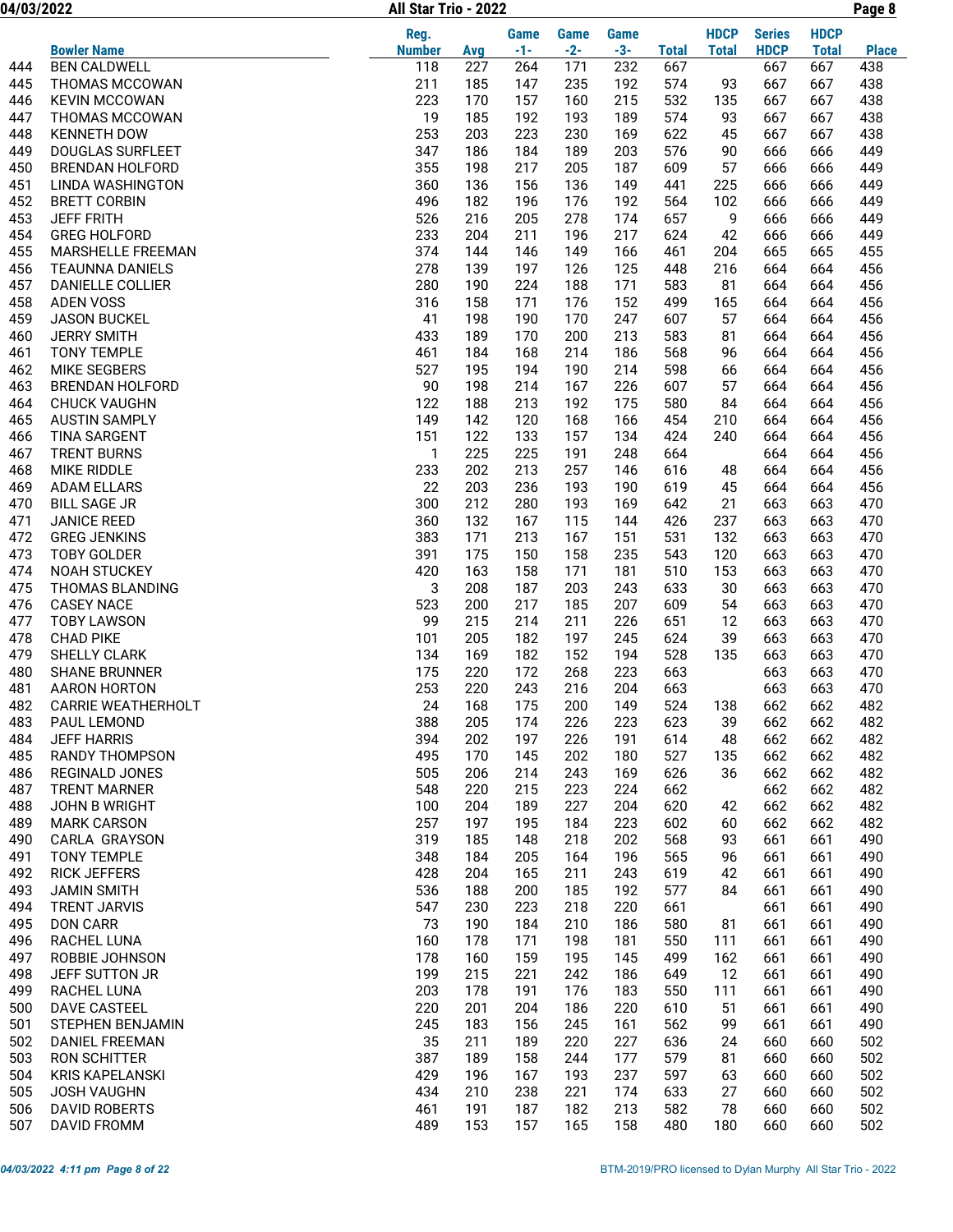04/03/2022 Page 9 All Star Trio - 2022

|            |                         | Reg.          |            | <b>Game</b> | <b>Game</b> | <b>Game</b> |              | <b>HDCP</b>  | <b>Series</b> | <b>HDCP</b>  |              |
|------------|-------------------------|---------------|------------|-------------|-------------|-------------|--------------|--------------|---------------|--------------|--------------|
|            | <b>Bowler Name</b>      | <b>Number</b> | Avg        | $-1-$       | $-2-$       | $-3-$       | <b>Total</b> | <b>Total</b> | <b>HDCP</b>   | <b>Total</b> | <b>Place</b> |
| 508        | <b>BOBBY RICE</b>       | 78            | 221        | 223         | 184         | 253         | 660          |              | 660           | 660          | 502          |
| 509        | <b>KEVIN ROEBUCK</b>    | 268           | 193        | 191         | 231         | 166         | 588          | 72           | 660           | 660          | 502          |
| 510        | <b>CHRIS MANNING</b>    | 30            | 169        | 193         | 172         | 159         | 524          | 135          | 659           | 659          | 510          |
| 511        | <b>TERRY BRINK</b>      | 392           | 195        | 178         | 211         | 204         | 593          | 66           | 659           | 659          | 510          |
| 512        | MICHAEL SMITH           | 432           | 205        | 213         | 182         | 225         | 620          | 39           | 659           | 659          | 510          |
| 513        | JOHNNY L. FINLEY        | 469           | 181        | 205         | 177         | 172         | 554          | 105          | 659           | 659          | 510          |
| 514        | <b>JEFF FRITH</b>       | 552           | 216        | 212         | 236         | 202         | 650          | 9            | 659           | 659          | 510          |
| 515        | <b>SCOTT HALL</b>       | 99            | 173        | 197         | 154         | 182         | 533          | 126          | 659           | 659          | 510          |
| 516        | <b>BRIAN HAWKINS</b>    | 114           | 215        | 217         | 236         | 194         | 647          | 12           | 659           | 659          | 510          |
| 517        | <b>WENDY BASTIN</b>     | 134           | 168        | 181         | 150         | 190         | 521          | 138          | 659           | 659          | 510          |
| 518        | JULIUS JONES            | 251           | 188        | 212         | 155         | 208         | 575          | 84           | 659           | 659          | 510          |
| 519        | <b>CORY BANKHEAD</b>    | 267           | 206        | 254         | 166         | 203         | 623          | 36           | 659           | 659          | 510          |
| 520        | <b>TEAUNNA DANIELS</b>  | 277           | 139        | 137         | 141         | 164         | 442          | 216          | 658           | 658          | 520          |
| 521        | JOE CALISTRO            | 23            | 223        | 225         | 231         | 202         | 658          |              | 658           | 658          | 520          |
| 522        | <b>REGINALD JONES</b>   | 338           | 206        | 178         | 244         | 200         | 622          | 36           | 658           | 658          | 520          |
| 523        | <b>SHON BARNES</b>      | 376           | 197        | 184         | 222         | 192         | 598          | 60           | 658           | 658          | 520          |
| 524        | <b>BYRON MILLER</b>     | 422           | 228        | 193         | 208         | 257         | 658          |              | 658           | 658          | 520          |
| 525        | <b>FRANK PATEREK</b>    | 48            | 217        | 225         | 244         | 183         | 652          | 6            | 658           | 658          | 520          |
| 526        | <b>JERRY SMITH</b>      | 88            | 189        | 168         | 214         | 195         | 577          | 81           | 658           | 658          | 520          |
| 527        | <b>JACK POWELL</b>      | 146           | 183        | 193         | 199         | 167         | 559          | 99           | 658           | 658          | 520          |
| 528        | <b>TIM SMITH</b>        | 150           | 177        | 211         | 171         | 162         | 544          | 114          | 658           | 658          | 520          |
| 529        | <b>KATHY HALL</b>       | 163           | 179        | 171         | 198         | 181         | 550          | 108          | 658           | 658          | 520          |
| 530        | MICHAEL TANZYUS         | 304           | 181        | 158         | 183         | 211         | 552          | 105          | 657           | 657          | 530          |
| 531        | <b>STEVE MEADOWS</b>    | 430           | 193        | 165         | 194         | 226         | 585          | 72           | 657           | 657          | 530          |
| 532        | <b>TRAVIS GREGSON</b>   | 146           | 224        | 247         | 193         | 217         | 657          |              | 657           | 657          | 530          |
| 533        | PAUL HALL               | 158           | 191        | 161         | 163         | 255         | 579          | 78           | 657           | 657          | 530          |
| 534        | <b>TERRI MEADS</b>      | 221           | 179        | 150         | 204         | 195         | 549          | 108          | 657           | 657          | 530          |
| 535        | <b>MARK COBB</b>        | 275           | 180        | 176         | 202         | 171         | 549          | 108          | 657           | 657          | 530          |
| 536        | <b>AUSTIN BOND</b>      | 29            | 199        | 225         | 188         | 189         | 602          | 54           | 656           | 656          | 536          |
| 537        | <b>ERICA POLLARD</b>    | 29            | 201        | 188         | 194         | 223         | 605          | 51           | 656           | 656          | 536          |
| 538        | <b>TAMRA MANDELDOVE</b> | 368           | 118        | 148         | 125         | 143         | 416          | 240          | 656           | 656          | 536          |
| 539        | JENNIFER SCUDDER        | 37            | 142        | 150         | 160         | 136         | 446          | 210          | 656           | 656          | 536          |
| 540        | DEREK WILSON            | 390           | 169        | 195         | 170         | 156         | 521          | 135          | 656           | 656          | 536          |
| 541        | <b>TINA SARGENT</b>     | 397           | 122        | 115         | 154         | 147         | 416          | 240          | 656           | 656          | 536          |
| 542        | <b>KORY HARRIS</b>      | 491           | 198        | 226         | 173         | 200         | 599          | 57           | 656           | 656          | 536          |
| 543        | NIKKI LAUDERBAUGH       | 547           | 180        | 169         | 171         | 208         | 548          | 108          | 656           | 656          | 536          |
| 544        | JOHN SIEBENTHAL         | 61            | 211        | 210         | 218         | 204         | 632          | 24           | 656           | 656          | 536          |
| 545        | <b>TIM SMITH</b>        | 393           | 177        | 174         | 197         | 170         | 541          | 114          | 655           | 655          | 545          |
| 546        | <b>FRANK PATEREK</b>    | 411           | 217        | 233         | 224         | 192         | 649          | 6            | 655           | 655          | 545          |
| 547        | <b>DAN SHAHBAZI</b>     | 72            | 184        | 130         | 212         | 217         | 559          | 96           | 655           | 655          | 545          |
| 548        | <b>AIDEN LOWERY</b>     | 117           | 166        | 169         | 211         | 131         | 511          | 144          | 655           | 655          | 545          |
| 549        | <b>BOBBY RICE</b>       | 155           | 221        | 217         | 216         | 222         | 655          |              | 655           | 655          | 545          |
| 550        | NICOLE MORRIS CLARK     | 269           | 198        | 183         | 203         | 212         | 598          | 57           | 655           | 655          | 545          |
| 551        | RICHARD JAMES           | 272           | 176        | 139         | 213         | 186         | 538          | 117          | 655           | 655          | 545          |
| 552        | <b>JEFFERY PAYNTER</b>  | 289           | 191        | 185         | 152         | 239         | 576          | 78           | 654           | 654          | 552          |
| 553        | <b>REGINA MOYE</b>      | 359           | 170        | 204         | 170         | 145         | 519          | 135          | 654           | 654          | 552          |
| 554        | <b>DENISE REED</b>      | 361           | 156        | 182         | 145         | 156         | 483          | 171          | 654           | 654          | 552          |
| 555        | <b>REGINALD KELSEY</b>  | 367           | 168        | 169         | 162         | 185         | 516          | 138          | 654           | 654          | 552          |
| 556        | <b>CHESTER RODGERS</b>  | 380           | 160        | 137         | 181         | 174         | 492          | 162          | 654           | 654          | 552          |
| 557        | <b>NICK LUTZ</b>        | 421           | 224        | 225         | 201         | 228         | 654          |              | 654           | 654          | 552          |
| 558        | <b>VANCE CATLIN</b>     | 464           | 181        | 173         | 186         | 190         | 549          | 105          | 654           | 654          | 552          |
| 559        | <b>RICK SMITH</b>       | 46            | 218        | 227         | 200         | 224         | 651          | 3            | 654           | 654          | 552          |
| 560        | <b>OBIE STIGER</b>      | 469           | 165        | 202         | 153         | 152         | 507          | 147          | 654           | 654          | 552          |
| 561        | CECIL SCOTT             | 483           | 181        | 151         | 187         | 211         | 549          | 105          | 654           | 654          | 552          |
| 562        | <b>JASON BUCKEL</b>     | 492           | 198        | 190         | 228         | 179         | 597          | 57           | 654           | 654          | 552          |
| 563        | <b>JERRY RICKARD</b>    | 507           | 212        | 191         | 207         | 235         | 633          | 21           | 654           | 654          | 552          |
| 564        | DAVID W CHUPP           | 84            | 173        | 164         | 166         | 198         | 528          | 126          | 654           | 654          | 552          |
| 565        | <b>LARRY CROSS</b>      | 154           | 209        | 158         | 246         | 223         | 627          | 27           | 654           | 654          | 552          |
| 566        | <b>BILLY DUVALL</b>     | 292           | 165        | 154         | 171         | 181         | 506          | 147          | 653           | 653          | 566          |
| 567        | <b>STEVE SPENCE</b>     | 27            | 226        | 223         | 207         | 223         | 653          |              | 653           | 653          | 566          |
| 568        | TROY MEADOWS            | 452           | 194        | 170         | 208         | 206         | 584          | 69           | 653           | 653          | 566          |
| 569        | <b>MARK WILLIAMS</b>    | 503           | 211        | 185         | 212         | 232         | 629          | 24           | 653           | 653          | 566          |
| 570<br>571 | JOHN SIEBENTHAL         | 79<br>89      | 211<br>168 | 181<br>177  | 217<br>169  | 231         | 629<br>515   | 24<br>138    | 653<br>653    | 653<br>653   | 566          |
|            | <b>TERRI RIDDLE</b>     |               |            |             |             | 169         |              |              |               |              | 566          |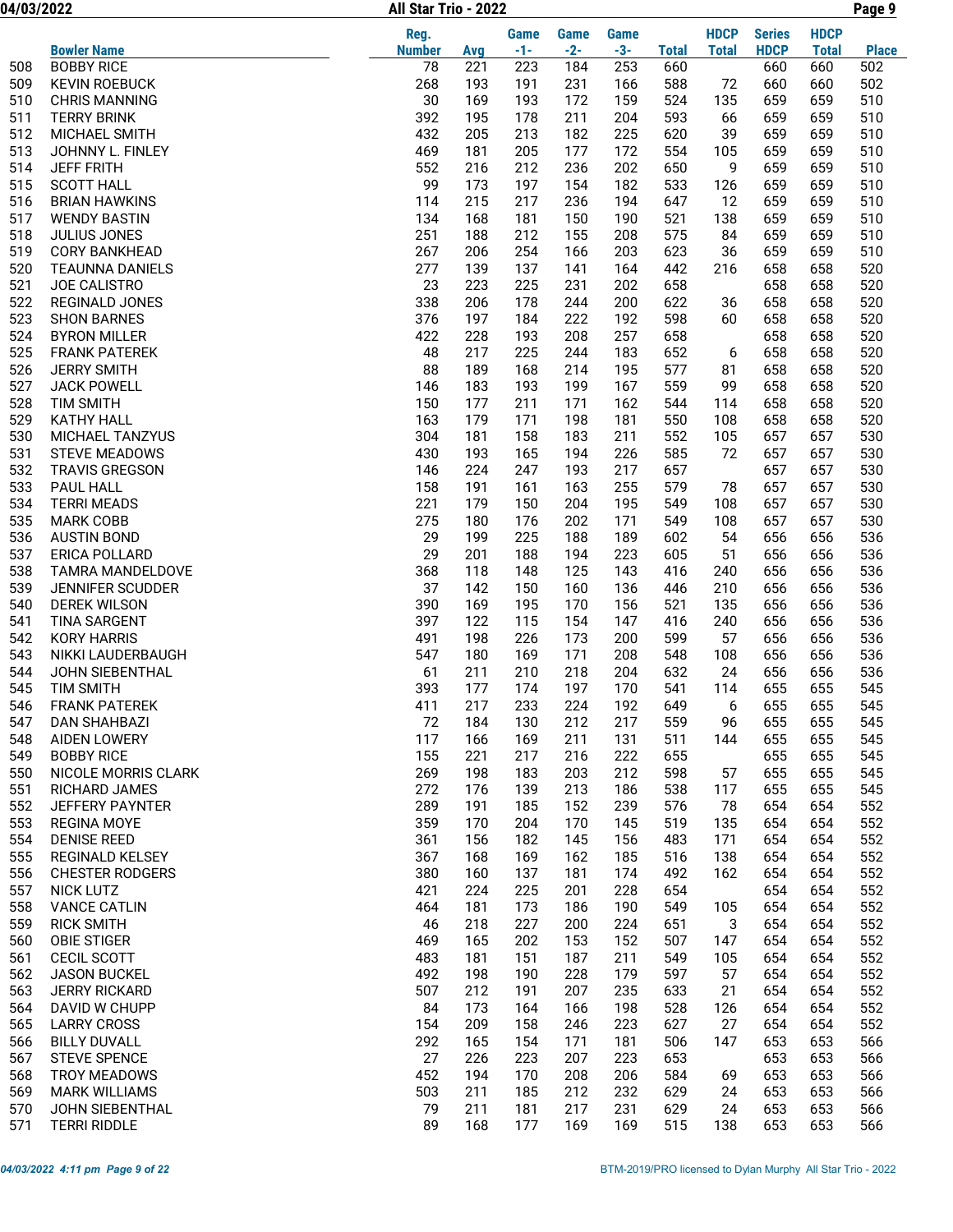04/03/2022 Page 10 All Star Trio - 2022

|            |                                         | Reg.          |            | <b>Game</b> | <b>Game</b> | <b>Game</b> |              | <b>HDCP</b>  | <b>Series</b> | <b>HDCP</b>  |              |
|------------|-----------------------------------------|---------------|------------|-------------|-------------|-------------|--------------|--------------|---------------|--------------|--------------|
|            | <b>Bowler Name</b>                      | <b>Number</b> | <b>Avg</b> | $-1-$       | $-2-$       | $-3-$       | <b>Total</b> | <b>Total</b> | <b>HDCP</b>   | <b>Total</b> | <b>Place</b> |
| 572        | <b>TINA SARGENT</b>                     | 191           | 122        | 144         | 145         | 124         | 413          | 240          | 653           | 653          | 566          |
| 573        | <b>TIM SMITH</b>                        | 210           | 177        | 156         | 165         | 218         | 539          | 114          | 653           | 653          | 566          |
| 574        | <b>RICARDO HARNS</b>                    | 265           | 199        | 150         | 225         | 224         | 599          | 54           | 653           | 653          | 566          |
| 575        | <b>ANDRE THOMPSON</b>                   | 273           | 196        | 178         | 208         | 204         | 590          | 63           | 653           | 653          | 566          |
| 576        | <b>COREY WARD</b>                       | 338           | 222        | 201         | 223         | 228         | 652          |              | 652           | 652          | 576          |
| 577        | <b>JASON HAMPTON</b>                    | 39            | 202        | 225         | 179         | 200         | 604          | 48           | 652           | 652          | 576          |
| 578        | TREVOR PEROV                            | 417           | 213        | 192         | 215         | 227         | 634          | 18           | 652           | 652          | 576          |
| 579        | <b>DENITA MYLES</b>                     | 461           | 169        | 172         | 171         | 174         | 517          | 135          | 652           | 652          | 576          |
| 580        | RITCHIE THATCHER                        | 92            | 212        | 232         | 222         | 177         | 631          | 21           | 652           | 652          | 576          |
| 581        | <b>SCOTT HERRON</b>                     | 123           | 187        | 196         | 166         | 203         | 565          | 87           | 652           | 652          | 576          |
| 582        | <b>ERIC HADLEY</b>                      | 154           | 189        | 198         | 203         | 170         | 571          | 81           | 652           | 652          | 576          |
| 583<br>584 | ORLANDO SMITH<br><b>TONEY HENDERSON</b> | 255<br>285    | 208<br>204 | 181<br>224  | 207<br>193  | 234<br>192  | 622<br>609   | 30<br>42     | 652<br>651    | 652<br>651   | 576<br>584   |
| 585        | JOHN LONG JR                            | 327           | 226        | 225         | 190         | 236         | 651          |              | 651           | 651          | 584          |
| 586        | <b>BRANDON BOLDEN</b>                   | 26            | 182        | 174         | 161         | 214         | 549          | 102          | 651           | 651          | 584          |
| 587        | <b>BRADLY HENDERSON</b>                 | 457           | 184        | 192         | 174         | 189         | 555          | 96           | 651           | 651          | 584          |
| 588        | <b>JERREEN STEPHENS</b>                 | 476           | 163        | 144         | 179         | 175         | 498          | 153          | 651           | 651          | 584          |
| 589        | ANDREW BENSLAY                          | 500           | 203        | 196         | 197         | 213         | 606          | 45           | 651           | 651          | 584          |
| 590        | <b>JIM HEARD</b>                        | 537           | 192        | 196         | 200         | 180         | 576          | 75           | 651           | 651          | 584          |
| 591        | <b>ASHLEY TRONE</b>                     | 77            | 189        | 180         | 189         | 201         | 570          | 81           | 651           | 651          | 584          |
| 592        | <b>AUSTIN SAMPLY</b>                    | 107           | 142        | 115         | 150         | 176         | 441          | 210          | 651           | 651          | 584          |
| 593        | <b>LINDA BURNS</b>                      | 153           | 208        | 180         | 239         | 202         | 621          | 30           | 651           | 651          | 584          |
| 594        | <b>MIKE RAMSEY</b>                      | 158           | 203        | 216         | 154         | 236         | 606          | 45           | 651           | 651          | 584          |
| 595        | <b>DUSTIN DIDION</b>                    | 166           | 210        | 217         | 186         | 221         | 624          | 27           | 651           | 651          | 584          |
| 596        | <b>D'SHON LENOIR</b>                    | 216           | 208        | 179         | 214         | 228         | 621          | 30           | 651           | 651          | 584          |
| 597        | <b>ANTHONY HAMITER</b>                  | 31            | 213        | 218         | 187         | 227         | 632          | 18           | 650           | 650          | 597          |
| 598        | <b>JOHN DAVIS</b>                       | 43            | 212        | 188         | 181         | 260         | 629          | 21           | 650           | 650          | 597          |
| 599        | <b>DANIEL BLEVINS</b>                   | 433           | 177        | 178         | 154         | 204         | 536          | 114          | 650           | 650          | 597          |
| 600        | <b>MARK SPENCER</b>                     | 46            | 208        | 202         | 197         | 221         | 620          | 30           | 650           | 650          | 597          |
| 601        | <b>DANNY CLARK</b>                      | 54            | 220        | 258         | 215         | 177         | 650          |              | 650           | 650          | 597          |
| 602        | <b>JAMES BROWN</b>                      | 249           | 184        | 174         | 154         | 226         | 554          | 96           | 650           | 650          | 597          |
| 603        | <b>GARNETT SR HYDE</b>                  | 265           | 222        | 258         | 169         | 223         | 650          |              | 650           | 650          | 597          |
| 604        | <b>TERRY BRINK</b>                      | 295           | 195        | 187         | 191         | 205         | 583          | 66           | 649           | 649          | 604          |
| 605        | <b>RICK BROWN</b>                       | 330           | 204        | 236         | 180         | 191         | 607          | 42           | 649           | 649          | 604          |
| 606        | <b>RUSTY ELLIOTT</b>                    | 440           | 203        | 179         | 204         | 221         | 604          | 45           | 649           | 649          | 604          |
| 607        | <b>CHRISTOPHER WALLACE</b>              | 447           | 191        | 221         | 177         | 173         | 571          | 78           | 649           | 649          | 604          |
| 608        | <b>DEBORAH BARNES</b>                   | 480           | 162        | 151         | 160         | 182         | 493          | 156          | 649           | 649          | 604          |
| 609        | <b>ALANA BROWN</b>                      | 519           | 184        | 161         | 200         | 192         | 553          | 96           | 649           | 649          | 604          |
| 610        | <b>BYRON LAWSON</b>                     | 542           | 225        | 207         | 236         | 206         | 649          |              | 649           | 649          | 604          |
| 611        | <b>ISAAC IRWIN</b>                      | 549           | 217        | 235         | 202         | 206         | 643          | 6            | 649           | 649          | 604          |
| 612        | AMY CRAFT                               | 118           | 203        | 180         | 170         | 254         | 604          | 45           | 649           | 649          | 604          |
| 613        | KIEFER HILLERICH                        | 131           | 221        | 223         | 212         | 214         | 649          |              | 649           | 649          | 604          |
| 614<br>615 | JEFF SUTTON JR<br><b>JERRY SMITH</b>    | 175<br>224    | 215<br>189 | 200<br>179  | 255<br>195  | 182<br>194  | 637<br>568   | 12<br>81     | 649<br>649    | 649<br>649   | 604<br>604   |
| 616        | SABRINA WALKER                          | 235           | 154        | 134         | 145         | 193         | 472          | 177          | 649           | 649          | 604          |
| 617        | ROBIN JACKSON                           | 242           | 168        | 182         | 202         | 127         | 511          | 138          | 649           | 649          | 604          |
| 618        | DAVID SHANLEY                           | 244           | 202        | 200         | 165         | 236         | 601          | 48           | 649           | 649          | 604          |
| 619        | <b>DEVIN LAMPKINS</b>                   | 245           | 192        | 159         | 203         | 212         | 574          | 75           | 649           | 649          | 604          |
| 620        | <b>EARL REYNOLDS</b>                    | 350           | 218        | 194         | 213         | 238         | 645          | 3            | 648           | 648          | 620          |
| 621        | <b>JIM CRAFT</b>                        | 411           | 214        | 216         | 259         | 158         | 633          | 15           | 648           | 648          | 620          |
| 622        | ANGELA SANFORD                          | 439           | 140        | 137         | 137         | 158         | 432          | 216          | 648           | 648          | 620          |
| 623        | REGINALD JONES                          | 454           | 206        | 171         | 196         | 245         | 612          | 36           | 648           | 648          | 620          |
| 624        | <b>AKYLA CATLIN</b>                     | 464           | 184        | 188         | 189         | 175         | 552          | 96           | 648           | 648          | 620          |
| 625        | <b>CHRISTOPHER PARSONS</b>              | 466           | 201        | 217         | 189         | 191         | 597          | 51           | 648           | 648          | 620          |
| 626        | ANTHONY THOMAS                          | 468           | 225        | 169         | 274         | 205         | 648          |              | 648           | 648          | 620          |
| 627        | JORDON ROBERTSON                        | 499           | 200        | 180         | 232         | 182         | 594          | 54           | 648           | 648          | 620          |
| 628        | DANIEL FREEMAN                          | 541           | 211        | 181         | 216         | 227         | 624          | 24           | 648           | 648          | 620          |
| 629        | <b>STEVE GREDELL</b>                    | 62            | 191        | 206         | 165         | 199         | 570          | 78           | 648           | 648          | 620          |
| 630        | <b>MISTY MARCUM</b>                     | 144           | 175        | 193         | 142         | 193         | 528          | 120          | 648           | 648          | 620          |
| 631        | <b>SHANE BRUNNER</b>                    | 238           | 220        | 197         | 194         | 257         | 648          |              | 648           | 648          | 620          |
| 632        | ORECESIA FINLEY                         | 244           | 136        | 131         | 140         | 152         | 423          | 225          | 648           | 648          | 620          |
| 633        | STEPHANIE STOGSDILL                     | 290           | 177        | 159         | 179         | 195         | 533          | 114          | 647           | 647          | 633          |
| 634        | <b>DOUG LEAP</b>                        | 28            | 201        | 223         | 204         | 169         | 596          | 51           | 647           | 647          | 633          |
| 635        | KAYLA BYRD                              | 356           | 220        | 203         | 254         | 190         | 647          |              | 647           | 647          | 633          |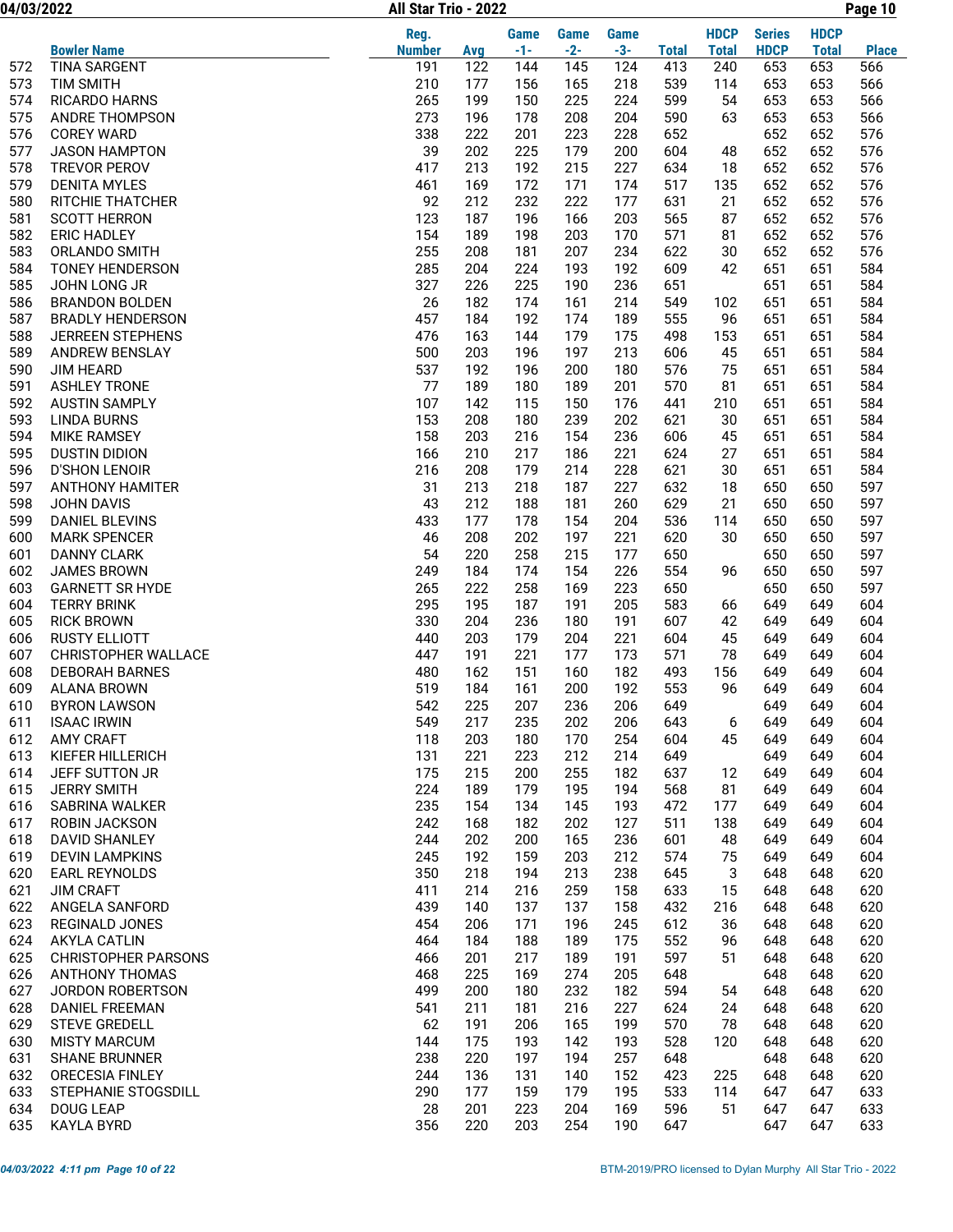04/03/2022 Page 11 All Star Trio - 2022

|     |                                       | Reg.          |     | <b>Game</b> | <b>Game</b> | <b>Game</b> |              | <b>HDCP</b>  | <b>Series</b> | <b>HDCP</b>  |              |
|-----|---------------------------------------|---------------|-----|-------------|-------------|-------------|--------------|--------------|---------------|--------------|--------------|
|     | <b>Bowler Name</b>                    | <b>Number</b> | Avg | $-1-$       | $-2-$       | $-3-$       | <b>Total</b> | <b>Total</b> | <b>HDCP</b>   | <b>Total</b> | <b>Place</b> |
| 636 | <b>SHAMYR HARNEY</b>                  | 74            | 165 | 210         | 142         | 148         | 500          | 147          | 647           | 647          | 633          |
| 637 | <b>JOE THOMPSON</b>                   | 83            | 196 | 172         | 210         | 202         | 584          | 63           | 647           | 647          | 633          |
| 638 | <b>MIKE KLEYN</b>                     | 117           | 114 | 136         | 165         | 106         | 407          | 240          | 647           | 647          | 633          |
| 639 | <b>JEN BAKER</b>                      | 213           | 193 | 217         | 178         | 180         | 575          | 72           | 647           | 647          | 633          |
| 640 | <b>CHRIS HOLMAN</b>                   | 23            | 212 | 223         | 214         | 188         | 625          | 21           | 646           | 646          | 640          |
| 641 | <b>DAMON ROBINSON</b>                 | 306           | 198 | 200         | 184         | 205         | 589          | 57           | 646           | 646          | 640          |
| 642 | <b>BOBBY RICE</b>                     | 328           | 221 | 227         | 214         | 205         | 646          |              | 646           | 646          | 640          |
| 643 | <b>LEVI HUNT</b>                      | 394           | 153 | 159         | 160         | 147         | 466          | 180          | 646           | 646          | 640          |
| 644 | <b>TERRY VAUGHN</b>                   | 441           | 200 | 187         | 181         | 224         | 592          | 54           | 646           | 646          | 640          |
| 645 | <b>MIKE RIDDLE</b>                    | 89            | 202 | 177         | 224         | 197         | 598          | 48           | 646           | 646          | 640          |
| 646 | <b>BILLY BEHYMER</b>                  | 165           | 217 | 216         | 201         | 223         | 640          | 6            | 646           | 646          | 640          |
| 647 | <b>BOBBY RICE</b>                     | 189           | 221 | 215         | 251         | 180         | 646          |              | 646           | 646          | 640          |
| 648 | FREDDIE WASHINGTON                    | 229           | 210 | 180         | 224         | 215         | 619          | 27           | 646           | 646          | 640          |
| 649 | <b>LARRY HAYSLETT</b>                 | 278           | 199 | 179         | 224         | 188         | 591          | 54           | 645           | 645          | 649          |
|     |                                       | 23            | 219 |             |             |             |              |              |               |              |              |
| 650 | <b>MATT HRYCYK</b>                    |               |     | 191         | 262         | 192         | 645          |              | 645           | 645          | 649          |
| 651 | <b>VINCENT CHATMAN</b>                | 484           | 207 | 181         | 186         | 245         | 612          | 33           | 645           | 645          | 649          |
| 652 | DAVID M CHUPP                         | 52            | 173 | 171         | 141         | 207         | 519          | 126          | 645           | 645          | 649          |
| 653 | THOMAS MCCOWAN                        | 530           | 185 | 147         | 168         | 237         | 552          | 93           | 645           | 645          | 649          |
| 654 | <b>JOHN GILBERT</b>                   | 8             | 168 | 177         | 200         | 130         | 507          | 138          | 645           | 645          | 649          |
| 655 | <b>HUNTER GLAZE</b>                   | 122           | 218 | 214         | 191         | 237         | 642          | 3            | 645           | 645          | 649          |
| 656 | <b>REGGIE WILLIAMSON</b>              | 147           | 194 | 186         | 199         | 191         | 576          | 69           | 645           | 645          | 649          |
| 657 | <b>ERICA MERRITT</b>                  | 254           | 223 | 235         | 188         | 222         | 645          |              | 645           | 645          | 649          |
| 658 | CHRIS SR MOORE                        | 277           | 193 | 206         | 198         | 168         | 572          | 72           | 644           | 644          | 658          |
| 659 | <b>BRADLY HENDERON</b>                | 349           | 184 | 144         | 167         | 237         | 548          | 96           | 644           | 644          | 658          |
| 660 | <b>DAVE PENSINGER</b>                 | 391           | 179 | 188         | 199         | 149         | 536          | 108          | 644           | 644          | 658          |
| 661 | JEFFREY SANFORD                       | 498           | 204 | 213         | 205         | 184         | 602          | 42           | 644           | 644          | 658          |
| 662 | <b>MATT HILLERS</b>                   | 95            | 207 | 176         | 256         | 179         | 611          | 33           | 644           | 644          | 658          |
| 663 | DEBORA DRAKE                          | 244           | 179 | 138         | 191         | 207         | 536          | 108          | 644           | 644          | 658          |
| 664 | <b>TRACEY WALTON</b>                  | 267           | 185 | 175         | 195         | 181         | 551          | 93           | 644           | 644          | 658          |
| 665 | <b>SHAWN PITTS</b>                    | 22            | 200 | 203         | 185         | 201         | 589          | 54           | 643           | 643          | 665          |
| 666 | PHRONDALE CLARK                       | 372           | 133 | 135         | 115         | 159         | 409          | 234          | 643           | 643          | 665          |
| 667 | <b>DESHON SUTHERLAND</b>              | 375           | 197 | 211         | 186         | 186         | 583          | 60           | 643           | 643          | 665          |
| 668 | <b>MARIO SMITH</b>                    | 479           | 194 | 174         | 201         | 199         | 574          | 69           | 643           | 643          | 665          |
| 669 | <b>BRANDON STOGSDILL</b>              | 506           | 215 | 218         | 184         | 229         | 631          | 12           | 643           | 643          | 665          |
| 670 | <b>JERRY SMITH</b>                    | 530           | 189 | 172         | 183         | 207         | 562          | 81           | 643           | 643          | 665          |
| 671 | <b>STEVE LANG</b>                     | 63            | 223 | 209         | 190         | 244         | 643          |              | 643           | 643          | 665          |
| 672 | <b>DON SMITH</b>                      | 76            | 201 | 199         | 183         | 210         | 592          | 51           | 643           | 643          | 665          |
| 673 | <b>DEVON RADFORD</b>                  | 102           | 218 | 212         | 200         | 228         | 640          | 3            | 643           | 643          | 665          |
| 674 | <b>TERRY SOCKS</b>                    | 154           | 192 | 163         | 170         | 235         | 568          | 75           | 643           | 643          | 665          |
| 675 | <b>SHANE BRUNNER</b>                  | 213           | 220 | 193         | 192         | 258         | 643          |              | 643           | 643          | 665          |
| 676 | <b>DANIEL ABBITT</b>                  | 227           | 156 | 177         | 123         | 172         | 472          | 171          | 643           | 643          | 665          |
| 677 | <b>KARRIEM HAMILTON</b>               | 247           | 191 | 181         | 184         | 200         | 565          | 78           | 643           | 643          | 665          |
| 678 | NATHANIEL GILLESPIE                   | 247           | 206 | 183         | 214         | 210         | 607          | 36           | 643           | 643          | 665          |
| 679 | <b>MAURICE HARRIS</b>                 | 254           | 228 | 173         | 248         | 222         | 643          |              | 643           | 643          | 665          |
| 680 | <b>SHARON WATKINS</b>                 | 361           | 157 | 169         | 155         | 150         | 474          | 168          | 642           | 642          | 680          |
| 681 | <b>CHRIS HAYES</b>                    | 37            | 177 | 176         | 174         | 178         | 528          | 114          | 642           | 642          | 680          |
| 682 | <b>JIM HEARD</b>                      | 548           | 192 | 210         | 172         | 185         | 567          | 75           | 642           | 642          | 680          |
| 683 |                                       | 69            | 222 |             |             | 174         | 642          |              |               | 642          | 680          |
|     | <b>COREY WARD</b><br><b>AMY CRAFT</b> |               |     | 200         | 268         |             |              |              | 642           |              |              |
| 684 |                                       | 80            | 203 | 212         | 203         | 182         | 597          | 45           | 642           | 642          | 680          |
| 685 | <b>BRANDON GABHART</b>                | 99            | 232 | 226         | 202         | 214         | 642          |              | 642           | 642          | 680          |
| 686 | JACOB WISEMAN                         | 145           | 185 | 198         | 150         | 201         | 549          | 93           | 642           | 642          | 680          |
| 687 | <b>LARRY HAYSLETT</b>                 | 240           | 199 | 162         | 216         | 210         | 588          | 54           | 642           | 642          | 680          |
| 688 | <b>KENDRA FERGUSON</b>                | 303           | 166 | 140         | 192         | 165         | 497          | 144          | 641           | 641          | 688          |
| 689 | RICHARD COVINGTON                     | 425           | 234 | 223         | 215         | 203         | 641          |              | 641           | 641          | 688          |
| 690 | <b>TINA SARGENT</b>                   | 444           | 122 | 121         | 120         | 160         | 401          | 240          | 641           | 641          | 688          |
| 691 | <b>RICK GLAZE</b>                     | 106           | 205 | 195         | 236         | 171         | 602          | 39           | 641           | 641          | 688          |
| 692 | <b>GREG PULLEY</b>                    | 119           | 206 | 222         | 172         | 211         | 605          | 36           | 641           | 641          | 688          |
| 693 | <b>BYRNIE PATTILO</b>                 | 184           | 192 | 171         | 182         | 213         | 566          | 75           | 641           | 641          | 688          |
| 694 | <b>BOB COCKE</b>                      | 186           | 210 | 214         | 200         | 200         | 614          | 27           | 641           | 641          | 688          |
| 695 | AMY CRAFT                             | 190           | 203 | 203         | 214         | 179         | 596          | 45           | 641           | 641          | 688          |
| 696 | <b>D'SHON LENOIR</b>                  | 229           | 208 | 211         | 225         | 175         | 611          | 30           | 641           | 641          | 688          |
| 697 | PARIS HOLEYFIELD JR                   | 270           | 195 | 224         | 213         | 138         | 575          | 66           | 641           | 641          | 688          |
| 698 | JOHN LONG JR                          | 313           | 226 | 174         | 229         | 237         | 640          |              | 640           | 640          | 698          |
| 699 | <b>GEORGE MATTHEWS</b>                | 339           | 173 | 137         | 200         | 177         | 514          | 126          | 640           | 640          | 698          |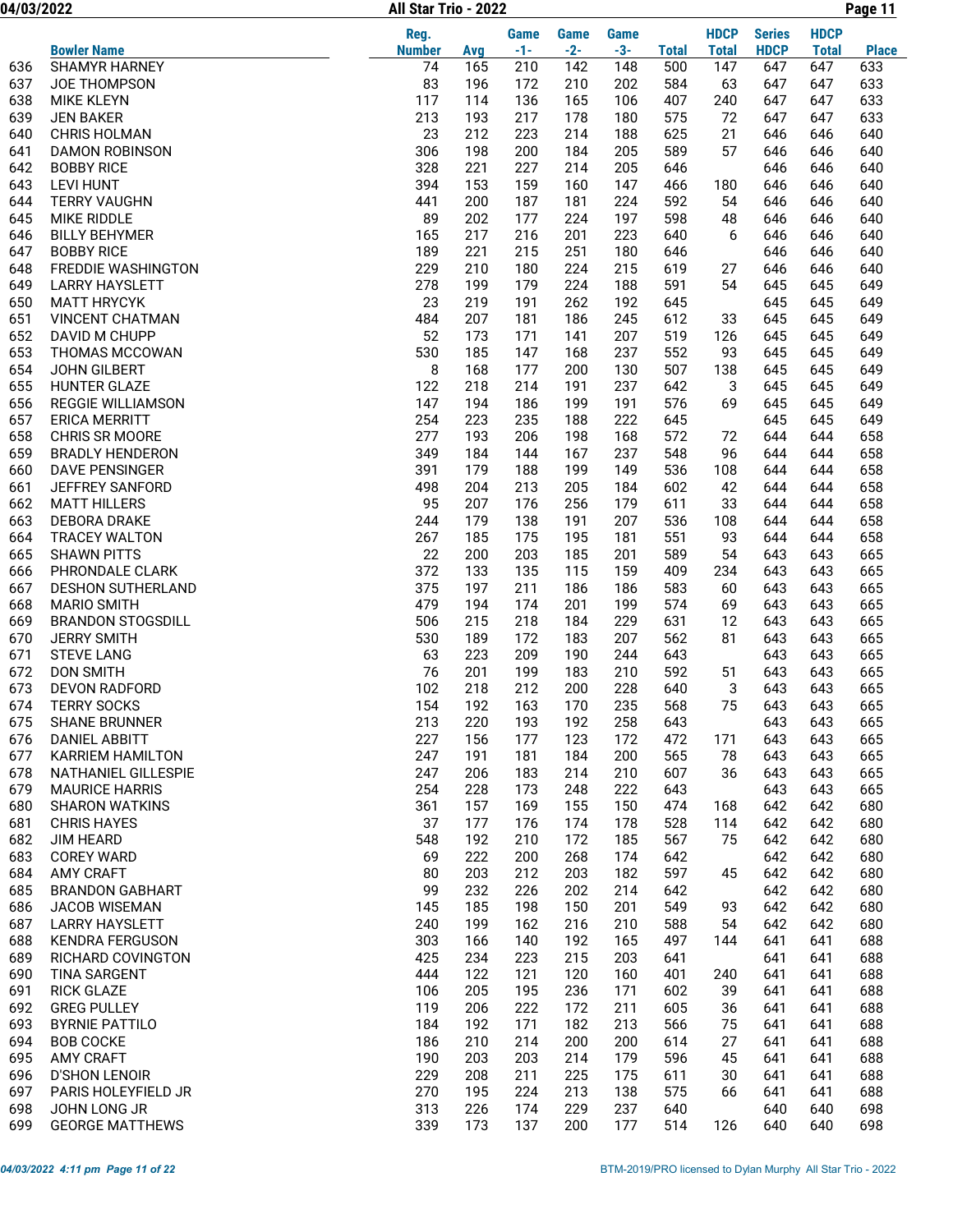04/03/2022 Page 12 All Star Trio - 2022

|     |                          | Reg.          |     | Game  | Game  | <b>Game</b> |              | <b>HDCP</b>  | <b>Series</b> | <b>HDCP</b>  |              |
|-----|--------------------------|---------------|-----|-------|-------|-------------|--------------|--------------|---------------|--------------|--------------|
|     | <b>Bowler Name</b>       | <b>Number</b> | Avg | $-1-$ | $-2-$ | $-3-$       | <b>Total</b> | <b>Total</b> | <b>HDCP</b>   | <b>Total</b> | <b>Place</b> |
| 700 | <b>GLENDA ANDREWS</b>    | 384           | 174 | 153   | 128   | 236         | 517          | 123          | 640           | 640          | 698          |
| 701 | <b>WILBERT BROWN</b>     | 447           | 182 | 212   | 153   | 173         | 538          | 102          | 640           | 640          | 698          |
| 702 | MIKE SEGBERS             | 552           | 195 | 189   | 184   | 201         | 574          | 66           | 640           | 640          | 698          |
| 703 | <b>DUSTIN HILL</b>       | 76            | 211 | 172   | 213   | 231         | 616          | 24           | 640           | 640          | 698          |
| 704 | <b>SCOTT HALL</b>        | 114           | 173 | 202   | 171   | 141         | 514          | 126          | 640           | 640          | 698          |
| 705 | ROGER JOHNSON            | 288           | 183 | 176   | 174   | 190         | 540          | 99           | 639           | 639          | 705          |
| 706 | <b>WADE HUGHES</b>       | 38            | 165 | 181   | 163   | 148         | 492          | 147          | 639           | 639          | 705          |
| 707 | <b>TINA SARGENT</b>      | 403           | 122 | 108   | 167   | 124         | 399          | 240          | 639           | 639          | 705          |
| 708 | <b>TERRI RIDDLE</b>      | 216           | 168 | 154   | 151   | 196         | 501          | 138          | 639           | 639          | 705          |
| 709 | ZACH MADLEY              | 234           | 213 | 207   | 201   | 213         | 621          | 18           | 639           | 639          | 705          |
| 710 | <b>ERICA PUGH</b>        | 266           | 200 | 160   | 204   | 221         | 585          | 54           | 639           | 639          | 705          |
| 711 | <b>CHRIS HAYES</b>       | 25            | 177 | 204   | 164   | 156         | 524          | 114          | 638           | 638          | 711          |
| 712 | <b>DAVID ROBERTS</b>     | 348           | 191 | 171   | 213   | 176         | 560          | 78           | 638           | 638          | 711          |
| 713 | SHELIA SHANNON           | 366           | 150 | 150   | 136   | 163         | 449          | 189          | 638           | 638          | 711          |
| 714 | <b>KERRY HOGAN</b>       | 423           | 188 | 183   | 193   | 178         | 554          | 84           | 638           | 638          | 711          |
| 715 | TOM MILLIKAN             | 427           | 186 | 200   | 149   | 199         | 548          | 90           | 638           | 638          | 711          |
| 716 | <b>ASHLEY GRAHAM</b>     | 466           | 194 | 195   | 201   | 173         | 569          | 69           | 638           | 638          | 711          |
| 717 | <b>JAMIE BICKING</b>     | 522           | 156 | 175   | 115   | 177         | 467          | 171          | 638           | 638          | 711          |
| 718 | <b>TIM HARTWIG</b>       | 551           | 176 | 179   | 180   | 162         | 521          | 117          | 638           | 638          | 711          |
| 719 | JOHN BAUERLE JR          | 76            | 226 | 205   | 214   | 219         | 638          |              | 638           | 638          | 711          |
| 720 | ANDREW COLLINS           | 252           | 191 | 192   | 175   | 193         | 560          | 78           | 638           | 638          | 711          |
| 721 | <b>JAMIE MYERS</b>       | 256           | 168 | 160   | 180   | 160         | 500          | 138          | 638           | 638          | 711          |
| 722 | MICHAEL MCKINNIE         | 315           | 228 | 193   | 231   | 213         | 637          |              | 637           | 637          | 722          |
| 723 | <b>GREG HOLFORD</b>      | 355           | 204 | 227   | 193   | 175         | 595          | 42           | 637           | 637          | 722          |
| 724 | <b>CODY CISCO</b>        | 530           | 203 | 156   | 247   | 189         | 592          | 45           | 637           | 637          | 722          |
| 725 | <b>MARTIN ANDERSON</b>   | 67            | 213 | 210   | 208   | 201         | 619          | 18           | 637           | 637          | 722          |
| 726 | SAMANTHA WARD            | 69            | 196 | 185   | 214   | 175         | 574          | 63           | 637           | 637          | 722          |
| 727 | <b>RICK GLAZE</b>        | 122           | 205 | 192   | 189   | 217         | 598          | 39           | 637           | 637          | 722          |
| 728 | <b>MARTIN ANDERSON</b>   | 135           | 213 | 202   | 203   | 214         | 619          | 18           | 637           | 637          | 722          |
| 729 | <b>SARA JONES</b>        | 138           | 133 | 115   | 132   | 156         | 403          | 234          | 637           | 637          | 722          |
| 730 | RAKYAH MERRIWEATHER      | 253           | 196 | 192   | 203   | 179         | 574          | 63           | 637           | 637          | 722          |
| 731 | RACHELLE BAILEY          | 260           | 174 | 182   | 166   | 166         | 514          | 123          | 637           | 637          | 722          |
| 732 | <b>CAROLYN RAINEY</b>    | 359           | 144 | 172   | 151   | 109         | 432          | 204          | 636           | 636          | 732          |
| 733 | CAROLYN SIMPSON-HARPER   | 379           | 128 | 112   | 132   | 152         | 396          | 240          | 636           | 636          | 732          |
| 734 | <b>TOBY LAWSON</b>       | 40            | 215 | 264   | 178   | 182         | 624          | 12           | 636           | 636          | 732          |
| 735 | <b>BRANDON ROBERTSON</b> | 459           | 226 | 196   | 233   | 207         | 636          |              | 636           | 636          | 732          |
| 736 | ROMULUS JACKSON          | 467           | 208 | 191   | 202   | 213         | 606          | 30           | 636           | 636          | 732          |
| 737 | AJ BERRY                 | 489           | 203 | 149   | 235   | 207         | 591          | 45           | 636           | 636          | 732          |
| 738 | <b>JOSH RAYBURN</b>      | 96            | 208 | 224   | 179   | 203         | 606          | 30           | 636           | 636          | 732          |
| 739 | <b>ANTHONY FELLER</b>    | 138           | 156 | 156   | 138   | 171         | 465          | 171          | 636           | 636          | 732          |
| 740 | <b>ERIC WALTON</b>       | 266           | 214 | 206   | 196   | 219         | 621          | 15           | 636           | 636          | 732          |
| 741 | <b>GARY JEWELL</b>       | 331           | 214 | 212   | 216   | 192         | 620          | 15           | 635           | 635          | 741          |
| 742 | <b>BRANDON HARPER</b>    | 502           | 147 | 153   | 138   | 149         | 440          | 195          | 635           | 635          | 741          |
| 743 | <b>KORI HARRIS</b>       | 53            | 198 | 188   | 178   | 212         | 578          | 57           | 635           | 635          | 741          |
| 744 | NIA ANDERSON             | 81            | 175 | 182   | 145   | 188         | 515          | 120          | 635           | 635          | 741          |
| 745 | TINA SARGENT             | 167           | 122 | 121   | 149   | 125         | 395          | 240          | 635           | 635          | 741          |
| 746 | P ANGEL SMITH            | 357           | 128 | 112   | 156   | 126         | 394          | 240          | 634           | 634          | 746          |
| 747 | <b>COURTNEY HALLOM</b>   | 362           | 153 | 114   | 169   | 171         | 454          | 180          | 634           | 634          | 746          |
| 748 | STEPHEN MARTIN           | 463           | 176 | 174   | 188   | 155         | 517          | 117          | 634           | 634          | 746          |
| 749 | MIGUEL RAMIREZ           | 55            | 142 | 143   | 125   | 156         | 424          | 210          | 634           | 634          | 746          |
| 750 | <b>RANDY DERRINGER</b>   | 557           | 172 | 152   | 164   | 189         | 505          | 129          | 634           | 634          | 746          |
| 751 | <b>RICK POLLARD</b>      | 57            | 225 | 215   | 211   | 208         | 634          |              | 634           | 634          | 746          |
| 752 | PAUL BROWN               | 8             | 224 | 228   | 192   | 214         | 634          |              | 634           | 634          | 746          |
| 753 | RACHEL LUNA              | 109           | 178 | 169   | 170   | 184         | 523          | 111          | 634           | 634          | 746          |
| 754 | RUSSELL SAGE             | 157           | 215 | 244   | 170   | 208         | 622          | 12           | 634           | 634          | 746          |
| 755 | <b>BILL STOREY</b>       | 173           | 221 | 211   | 220   | 203         | 634          |              | 634           | 634          | 746          |
| 756 | JOE FARMER               | 16            | 205 | 167   | 233   | 195         | 595          | 39           | 634           | 634          | 746          |
| 757 | L'NEISHA PORTER          | 269           | 190 | 227   | 147   | 179         | 553          | 81           | 634           | 634          | 746          |
| 758 | <b>XAVIER STUDWAY</b>    | 286           | 213 | 174   | 238   | 203         | 615          | 18           | 633           | 633          | 758          |
| 759 | <b>SCOTT O'BRIEN</b>     | 386           | 171 | 165   | 188   | 148         | 501          | 132          | 633           | 633          | 758          |
| 760 | <b>MARK WILLIAMS</b>     | 512           | 211 | 214   | 194   | 201         | 609          | 24           | 633           | 633          | 758          |
| 761 | <b>STEVE BERGMAN</b>     | 540           | 215 | 204   | 225   | 192         | 621          | 12           | 633           | 633          | 758          |
| 762 | <b>AIDEN LOWERY</b>      | 96            | 166 | 174   | 160   | 155         | 489          | 144          | 633           | 633          | 758          |
| 763 | TERRY SR RUDE            | 119           | 176 | 171   | 171   | 174         | 516          | 117          | 633           | 633          | 758          |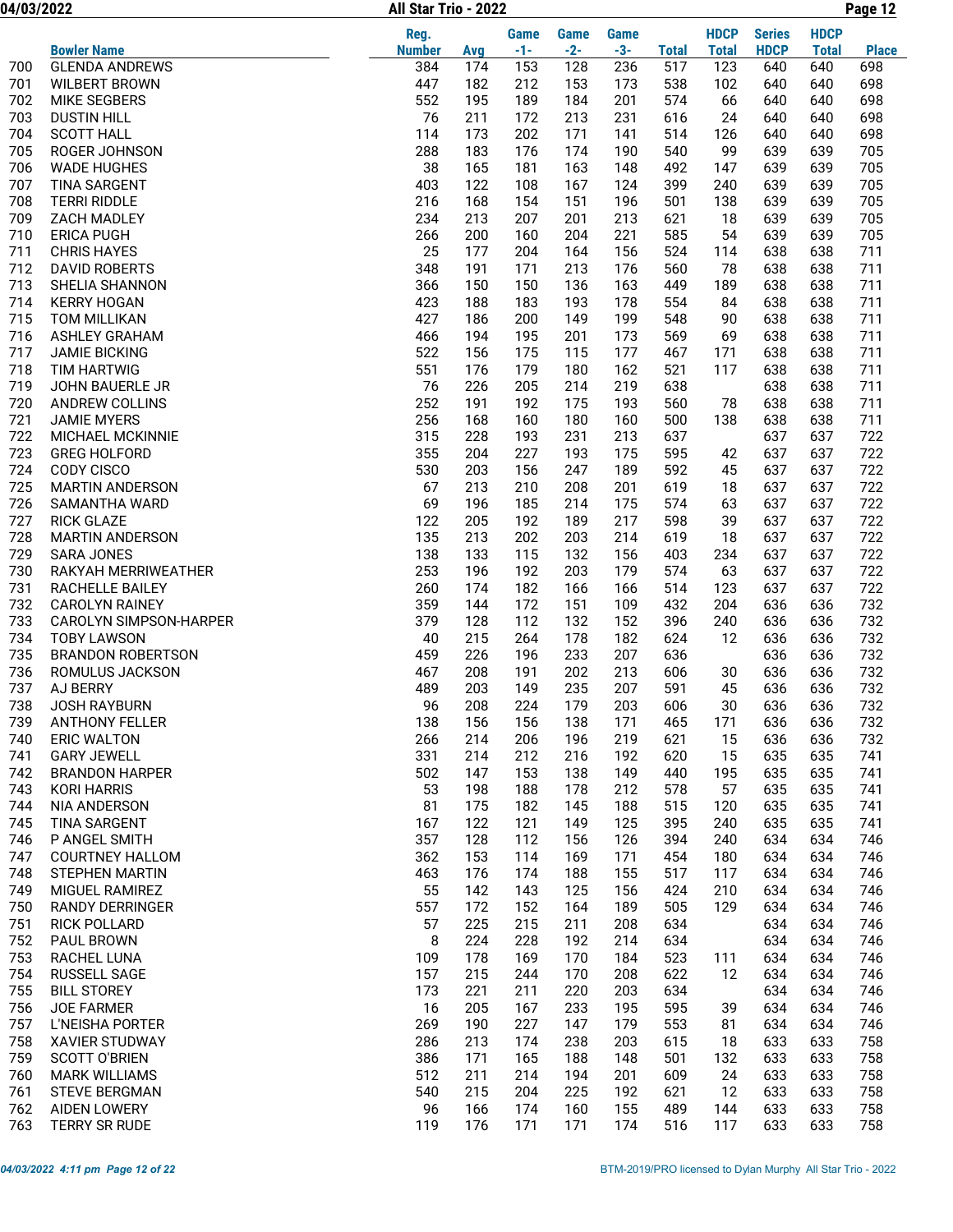04/03/2022 Page 13 All Star Trio - 2022

|     |                          | Reg.           |     | <b>Game</b> | Game  | <b>Game</b> |              | <b>HDCP</b>  | <b>Series</b> | <b>HDCP</b>  |              |
|-----|--------------------------|----------------|-----|-------------|-------|-------------|--------------|--------------|---------------|--------------|--------------|
|     | <b>Bowler Name</b>       | <b>Number</b>  | Avg | $-1-$       | $-2-$ | $-3-$       | <b>Total</b> | <b>Total</b> | <b>HDCP</b>   | <b>Total</b> | <b>Place</b> |
| 764 | <b>KENT THOMPSON</b>     | 20             | 238 | 209         | 244   | 180         | 633          |              | 633           | 633          | 758          |
| 765 | JOHN LONG JR             | 291            | 226 | 214         | 180   | 238         | 632          |              | 632           | 632          | 765          |
| 766 | <b>JENNIFER THOMPSON</b> | 306            | 199 | 189         | 217   | 172         | 578          | 54           | 632           | 632          | 765          |
| 767 | <b>MARK DAVIS</b>        | 373            | 182 | 205         | 178   | 147         | 530          | 102          | 632           | 632          | 765          |
| 768 | <b>CHRIS CURRY</b>       | 456            | 230 | 244         | 191   | 197         | 632          |              | 632           | 632          | 765          |
| 769 | DAVE KEMP III            | 516            | 219 | 212         | 181   | 239         | 632          |              | 632           | 632          | 765          |
| 770 | JOHN BLEDSOE             | 560            | 210 | 205         | 205   | 195         | 605          | 27           | 632           | 632          | 765          |
| 771 | <b>FRANKLIN LOGAN</b>    | 274            | 164 | 157         | 158   | 167         | 482          | 150          | 632           | 632          | 765          |
| 772 | <b>COREY WILSON</b>      | 296            | 226 | 219         | 170   | 242         | 631          |              | 631           | 631          | 772          |
| 773 | ADAM DOAN JR             | 313            | 210 | 213         | 194   | 197         | 604          | 27           | 631           | 631          | 772          |
| 774 | <b>TIFFANY GRAYSON</b>   | 319            | 193 | 169         | 188   | 202         | 559          | 72           | 631           | 631          | 772          |
| 775 | <b>FRANK PATEREK</b>     | 392            | 217 | 187         | 256   | 182         | 625          | 6            | 631           | 631          | 772          |
| 776 | EDWARD LOCKETT           | 3              | 212 | 221         | 202   | 187         | 610          | 21           | 631           | 631          | 772          |
| 777 | RANDY DERRINGER          | 535            | 172 | 148         | 173   | 181         | 502          | 129          | 631           | 631          | 772          |
| 778 | <b>ALEXIS BRUNCK</b>     | 558            | 189 | 202         | 167   | 181         | 550          | 81           | 631           | 631          | 772          |
| 779 | <b>ERIC MULLINIX</b>     | 85             | 211 | 177         | 206   | 224         | 607          | 24           | 631           | 631          | 772          |
| 780 | <b>GORDON SCALES</b>     | 179            | 203 | 194         | 164   | 228         | 586          | 45           | 631           | 631          | 772          |
| 781 | <b>MATT HILLERS</b>      | 206            | 207 | 170         | 217   | 211         | 598          | 33           | 631           | 631          | 772          |
| 782 | MARSHA ARMSTEAD          | 258            | 113 | 119         | 156   | 116         | 391          | 240          | 631           | 631          | 772          |
| 783 | <b>ALICIA HALE</b>       | 279            | 186 | 202         | 190   | 148         | 540          | 90           | 630           | 630          | 783          |
| 784 | PAUL ELLERY              | 437            | 156 | 122         | 158   | 179         | 459          | 171          | 630           | 630          | 783          |
| 785 | <b>MIKE GILPATRICK</b>   | 48             | 227 | 216         | 197   | 217         | 630          |              | 630           | 630          | 783          |
| 786 | LOGAN HOLFORD            | 51             | 121 | 98          | 139   | 153         | 390          | 240          | 630           | 630          | 783          |
| 787 | <b>SCOTT GLOVER</b>      | 520            | 200 | 189         | 194   | 193         | 576          | 54           | 630           | 630          | 783          |
| 788 | <b>GINA ANDERSON</b>     | 81             | 171 | 156         | 180   | 162         | 498          | 132          | 630           | 630          | 783          |
| 789 | <b>JOHN BLACKBURN</b>    | 111            | 216 | 213         | 175   | 233         | 621          | 9            | 630           | 630          | 783          |
| 790 | <b>JERRY SMITH</b>       | 149            | 189 | 224         | 163   | 162         | 549          | 81           | 630           | 630          | 783          |
| 791 | MIKE SORRELLS            | 14             | 204 | 202         | 204   | 182         | 588          | 42           | 630           | 630          | 783          |
| 792 | PHIL MUSSA               | 232            | 181 | 178         | 164   | 183         | 525          | 105          | 630           | 630          | 783          |
| 793 | <b>CHRIS SR MOORE</b>    | 240            | 193 | 182         | 179   | 197         | 558          | 72           | 630           | 630          | 783          |
|     |                          | 285            |     |             |       |             | 593          |              |               |              | 794          |
| 794 | NATHANIEL GILLESPIE      |                | 206 | 191         | 202   | 200         |              | 36           | 629           | 629          |              |
| 795 | <b>CHARLES MAY</b>       | 25             | 183 | 182         | 177   | 171         | 530          | 99           | 629           | 629          | 794          |
| 796 | WILLIE MAE KELSEY        | 359            | 153 | 161         | 143   | 145         | 449          | 180          | 629           | 629          | 794          |
| 797 | <b>AARON SIPES</b>       | 400            | 221 | 193         | 223   | 213         | 629          |              | 629           | 629          | 794          |
| 798 | <b>RON HUNGLER</b>       | 527            | 199 | 202         | 202   | 171         | 575          | 54           | 629           | 629          | 794          |
| 799 | JOE DIDION JR            | 151            | 214 | 238         | 189   | 187         | 614          | 15           | 629           | 629          | 794          |
| 800 | TIMOTHY PATTERSON        | 262            | 231 | 248         | 198   | 183         | 629          |              | 629           | 629          | 794          |
| 801 | <b>RANDY MESSER</b>      | 312            | 207 | 178         | 224   | 193         | 595          | 33           | 628           | 628          | 801          |
| 802 | MICHELE IRWIN            | 329            | 220 | 192         | 222   | 214         | 628          |              | 628           | 628          | 801          |
| 803 | DARNELL COLEMAN          | 365            | 147 | 133         | 147   | 153         | 433          | 195          | 628           | 628          | 801          |
| 804 | <b>JOSH NAPIER</b>       | 492            | 201 | 200         | 209   | 168         | 577          | 51           | 628           | 628          | 801          |
| 805 | KAYLA BYRD               | 505            | 220 | 221         | 228   | 179         | 628          |              | 628           | 628          | 801          |
| 806 | <b>GARRETT HILLERICH</b> | 130            | 211 | 219         | 226   | 159         | 604          | 24           | 628           | 628          | 801          |
| 807 | A.J. STUART              | 169            | 205 | 203         | 187   | 199         | 589          | 39           | 628           | 628          | 801          |
| 808 | JIMMY FINCHUM            | 238            | 229 | 204         | 177   | 247         | 628          |              | 628           | 628          | 801          |
| 809 | <b>TRAVIS GREGSON</b>    | 306            | 224 | 181         | 222   | 224         | 627          |              | 627           | 627          | 809          |
| 810 | MICHELE IRWIN            | 356            | 220 | 235         | 203   | 189         | 627          |              | 627           | 627          | 809          |
| 811 | <b>KENNETH BALL JR</b>   | 381            | 185 | 191         | 171   | 172         | 534          | 93           | 627           | 627          | 809          |
| 812 | <b>CHRIS MOORE</b>       | 446            | 210 | 187         | 199   | 214         | 600          | 27           | 627           | 627          | 809          |
| 813 | <b>GREGORY SR GOSS</b>   | 485            | 160 | 182         | 139   | 144         | 465          | 162          | 627           | 627          | 809          |
| 814 | <b>RICK SMITH</b>        | 7              | 218 | 255         | 216   | 153         | 624          | 3            | 627           | 627          | 809          |
| 815 | <b>BRIAN HAWKINS</b>     | 98             | 215 | 219         | 194   | 202         | 615          | 12           | 627           | 627          | 809          |
| 816 | <b>SHANE BRUNNER</b>     | 109            | 220 | 181         | 236   | 210         | 627          |              | 627           | 627          | 809          |
| 817 | JONATHAN HUTTON          | 156            | 220 | 193         | 234   | 200         | 627          |              | 627           | 627          | 809          |
| 818 | <b>EDUARD SIDES</b>      | 11             | 185 | 173         | 170   | 191         | 534          | 93           | 627           | 627          | 809          |
| 819 | JEFF SUTTON JR           | 203            | 215 | 214         | 167   | 234         | 615          | 12           | 627           | 627          | 809          |
| 820 | <b>DOUG BURRESS</b>      | 217            | 195 | 189         | 180   | 192         | 561          | 66           | 627           | 627          | 809          |
| 821 | <b>TINA SARGENT</b>      | 224            | 122 | 133         | 115   | 139         | 387          | 240          | 627           | 627          | 809          |
| 822 | <b>CL SMITH</b>          | $\overline{c}$ | 209 | 223         | 186   | 190         | 599          | 27           | 626           | 626          | 822          |
| 823 | <b>TOBY GOLDER</b>       | 35             | 175 | 127         | 181   | 198         | 506          | 120          | 626           | 626          | 822          |
| 824 | <b>SCOTT GLOVER</b>      | 95             | 200 | 189         | 170   | 213         | 572          | 54           | 626           | 626          | 822          |
| 825 | TRAVIS GREGSON           | 135            | 224 | 226         | 163   | 237         | 626          |              | 626           | 626          | 822          |
| 826 | TERRY SR RUDE            | 295            | 176 | 172         | 160   | 176         | 508          | 117          | 625           | 625          | 826          |
| 827 | SHELAX DAVIS-WILLIAMS    | 363            | 149 | 129         | 141   | 166         | 436          | 189          | 625           | 625          | 826          |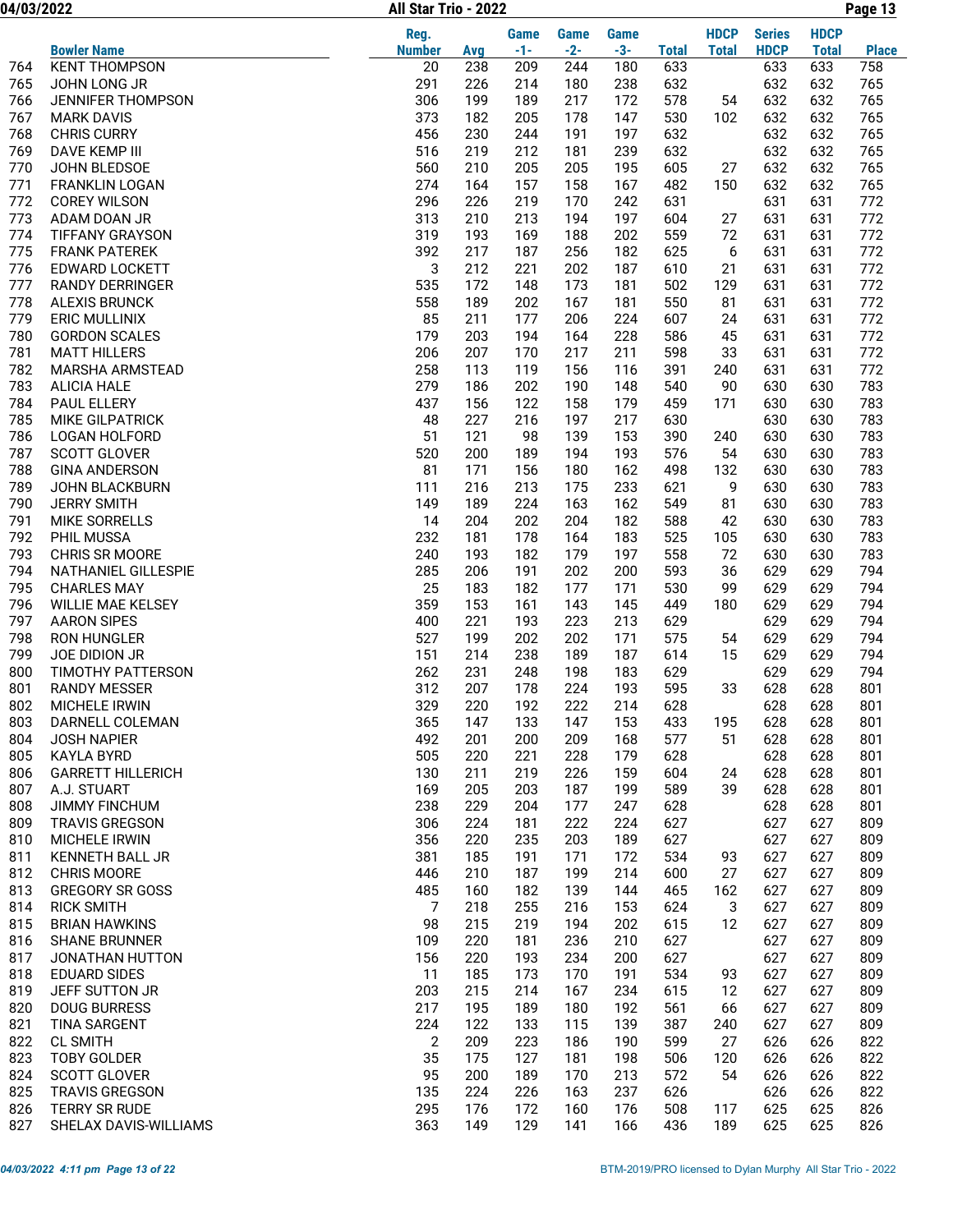04/03/2022 Page 14 All Star Trio - 2022

|     |                        | Reg.          |     | <b>Game</b> | <b>Game</b> | <b>Game</b> |              | <b>HDCP</b>  | <b>Series</b> | <b>HDCP</b>  |              |
|-----|------------------------|---------------|-----|-------------|-------------|-------------|--------------|--------------|---------------|--------------|--------------|
|     | <b>Bowler Name</b>     | <b>Number</b> | Avg | $-1-$       | $-2-$       | $-3-$       | <b>Total</b> | <b>Total</b> | <b>HDCP</b>   | <b>Total</b> | <b>Place</b> |
| 828 | <b>CATHY SHENAULT</b>  | 366           | 174 | 139         | 179         | 184         | 502          | 123          | 625           | 625          | 826          |
| 829 | ANDREW GILMORE         | 39            | 202 | 183         | 227         | 167         | 577          | 48           | 625           | 625          | 826          |
| 830 | <b>LEVI HUNT</b>       | 436           | 153 | 145         | 126         | 174         | 445          | 180          | 625           | 625          | 826          |
| 831 | <b>RICK DITTON</b>     | 45            | 215 | 174         | 243         | 196         | 613          | 12           | 625           | 625          | 826          |
| 832 | <b>EDDIE ADAMS</b>     | 116           | 193 | 177         | 192         | 184         | 553          | 72           | 625           | 625          | 826          |
| 833 | <b>GORDON SCALES</b>   | 198           | 203 | 171         | 197         | 212         | 580          | 45           | 625           | 625          | 826          |
| 834 | <b>ERIK HAMILTON</b>   | 378           | 179 | 133         | 222         | 161         | 516          | 108          | 624           | 624          | 834          |
| 835 | <b>JERRY SMITH</b>     | 442           | 189 | 197         | 187         | 159         | 543          | 81           | 624           | 624          | 834          |
| 836 | <b>MICHELE IRWIN</b>   | 173           | 220 | 207         | 215         | 202         | 624          |              | 624           | 624          | 834          |
| 837 | <b>BRAD GARD</b>       | 210           | 199 | 159         | 236         | 175         | 570          | 54           | 624           | 624          | 834          |
| 838 | <b>MARION DENSON</b>   | 260           | 159 | 133         | 150         | 179         | 462          | 162          | 624           | 624          | 834          |
| 839 | <b>SHAWN RHODES</b>    | 280           | 218 | 214         | 213         | 193         | 620          | 3            | 623           | 623          | 839          |
| 840 | DYLAN MOLLO            | 305           | 217 | 216         | 186         | 215         | 617          | 6            | 623           | 623          | 839          |
| 841 | <b>TREVOR MOHAN</b>    | 27            | 183 | 161         | 224         | 139         | 524          | 99           | 623           | 623          | 839          |
| 842 | <b>BRENDAN HOLFORD</b> | 35            | 198 | 169         | 199         | 198         | 566          | 57           | 623           | 623          | 839          |
| 843 | CARLA WASHINGTON       | 542           | 184 | 207         | 155         | 165         | 527          | 96           | 623           | 623          | 839          |
| 844 | <b>ROBBIE MCDANIEL</b> | 7             | 215 | 199         | 225         | 187         | 611          | 12           | 623           | 623          | 839          |
| 845 | JOE DIDION JR          | 142           | 214 | 208         | 175         | 225         | 608          | 15           | 623           | 623          | 839          |
| 846 | <b>BRANDON DIDION</b>  | 166           | 225 | 233         | 181         | 209         | 623          |              | 623           | 623          | 839          |
| 847 | <b>SHANNON BURNELL</b> | 184           | 231 | 165         | 220         | 238         | 623          |              | 623           | 623          | 839          |
| 848 | JEREMY JACKSON         | 259           | 168 | 165         | 140         | 180         | 485          | 138          | 623           | 623          | 839          |
| 849 | <b>DANARD SMITH</b>    | 299           | 196 | 222         | 164         | 173         | 559          | 63           | 622           | 622          | 849          |
| 850 | <b>TYLER HOWARD</b>    | 369           | 157 | 183         | 122         | 149         | 454          | 168          | 622           | 622          | 849          |
| 851 | TERRY JR RUDE          | 43            | 211 | 157         | 227         | 214         | 598          | 24           | 622           | 622          | 849          |
| 852 | <b>JOSH HERMAN</b>     | 518           | 208 | 204         | 203         | 185         | 592          | 30           | 622           | 622          | 849          |
| 853 | JOHN PASCH             | 69            | 231 | 200         | 222         | 200         | 622          |              | 622           | 622          | 849          |
| 854 | MIGUEL RAMIREZ         | 84            | 142 | 115         | 134         | 163         | 412          | 210          | 622           | 622          | 849          |
| 855 | <b>BRIAN ADAMS</b>     | 136           | 214 | 206         | 215         | 186         | 607          | 15           | 622           | 622          | 849          |
| 856 | JAMES JONES            | 138           | 176 | 168         | 165         | 172         | 505          | 117          | 622           | 622          | 849          |
| 857 | <b>HUNTER GLAZE</b>    | 142           | 218 | 244         | 201         | 174         | 619          | 3            | 622           | 622          | 849          |
| 858 | RICHIE GEIERSBACH      | 169           | 206 | 172         | 193         | 221         | 586          | 36           | 622           | 622          | 849          |
| 859 | <b>MARTIN ANDERSON</b> | 219           | 213 | 224         | 179         | 201         | 604          | 18           | 622           | 622          | 849          |
| 860 | <b>MIKE MEADS</b>      | 220           | 211 | 233         | 181         | 184         | 598          | 24           | 622           | 622          | 849          |
| 861 | RACHELLE BAILEY        | 263           | 174 | 182         | 159         | 158         | 499          | 123          | 622           | 622          | 849          |
| 862 | <b>CASEY JEWELL</b>    | 300           | 202 | 171         | 210         | 192         | 573          | 48           | 621           | 621          | 862          |
| 863 | CARLA WASHINGTON       | 329           | 184 | 175         | 181         | 169         | 525          | 96           | 621           | 621          | 862          |
| 864 | <b>JIM HUDSON</b>      | 428           | 217 | 205         | 213         | 197         | 615          | 6            | 621           | 621          | 862          |
| 865 | <b>LAMONT DIGGS</b>    | 484           | 194 | 175         | 155         | 222         | 552          | 69           | 621           | 621          | 862          |
| 866 | <b>AMY CRAFT</b>       | 61            | 203 | 167         | 206         | 203         | 576          | 45           | 621           | 621          | 862          |
| 867 | <b>MARK SPENCER</b>    | 5             | 208 | 161         | 205         | 225         | 591          | 30           | 621           | 621          | 862          |
| 868 | <b>JOSH RAYBURN</b>    | 79            | 208 | 201         | 169         | 221         | 591          | 30           | 621           | 621          | 862          |
| 869 | <b>JOSH GREGORY</b>    | 196           | 193 | 181         | 196         | 172         | 549          | 72           | 621           | 621          | 862          |
| 870 | RHONDA FREEMAN         | 246           | 130 | 111         | 136         | 134         | 381          | 240          | 621           | 621          | 862          |
| 871 | DOMONIQUE DESAVIEU     | 247           | 211 | 202         | 191         | 204         | 597          | 24           | 621           | 621          | 862          |
| 872 | <b>DAVE MATTHEWS</b>   | 386           | 167 | 160         | 169         | 150         | 479          | 141          | 620           | 620          | 872          |
| 873 | <b>TERRY BRINK</b>     | 396           | 195 | 150         | 192         | 212         | 554          | 66           | 620           | 620          | 872          |
| 874 | <b>BILL CASH</b>       | 456           | 202 | 162         | 235         | 175         | 572          | 48           | 620           | 620          | 872          |
| 875 | TIM BRADLEY            | 50            | 211 | 197         | 196         | 203         | 596          | 24           | 620           | 620          | 872          |
| 876 | <b>TRAVIS BOGGS</b>    | 495           | 224 | 210         | 197         | 213         | 620          |              | 620           | 620          | 872          |
| 877 | <b>AUSTIN BOND</b>     | 58            | 199 | 214         | 181         | 171         |              | 54           | 620           | 620          | 872          |
|     | <b>BOBBY RICE</b>      |               |     |             |             |             | 566          |              |               |              |              |
| 878 |                        | 59            | 221 | 212         | 218         | 190         | 620          |              | 620           | 620          | 872          |
| 879 | <b>SCOTT GLOVER</b>    | 70            | 200 | 178         | 211         | 177         | 566          | 54           | 620           | 620          | 872          |
| 880 | JOHNNY L. FINLEY       | 243           | 181 | 169         | 143         | 203         | 515          | 105          | 620           | 620          | 872          |
| 881 | <b>TAMIKA JONES</b>    | 262           | 181 | 148         | 167         | 200         | 515          | 105          | 620           | 620          | 872          |
| 882 | JEFFERY JOHNSON        | 470           | 181 | 179         | 166         | 169         | 514          | 105          | 619           | 619          | 882          |
| 883 | <b>TINA SARGENT</b>    | 490           | 122 | 124         | 138         | 117         | 379          | 240          | 619           | 619          | 882          |
| 884 | <b>CHERYL WILLIAMS</b> | 512           | 175 | 177         | 154         | 168         | 499          | 120          | 619           | 619          | 882          |
| 885 | <b>ERICA WRIGHT</b>    | 126           | 185 | 162         | 170         | 194         | 526          | 93           | 619           | 619          | 882          |
| 886 | <b>GREG HOLFORD</b>    | 201           | 204 | 193         | 163         | 221         | 577          | 42           | 619           | 619          | 882          |
| 887 | <b>JONATHAN MYERS</b>  | 207           | 211 | 170         | 263         | 162         | 595          | 24           | 619           | 619          | 882          |
| 888 | <b>GREGORY GRIER</b>   | 299           | 201 | 198         | 186         | 183         | 567          | 51           | 618           | 618          | 888          |
| 889 | AARON HORTON           | 321           | 220 | 206         | 219         | 193         | 618          |              | 618           | 618          | 888          |
| 890 | <b>CARMELLE GOSS</b>   | 485           | 142 | 124         | 139         | 145         | 408          | 210          | 618           | 618          | 888          |
| 891 | <b>TONY TEMPLE</b>     | 532           | 184 | 174         | 200         | 148         | 522          | 96           | 618           | 618          | 888          |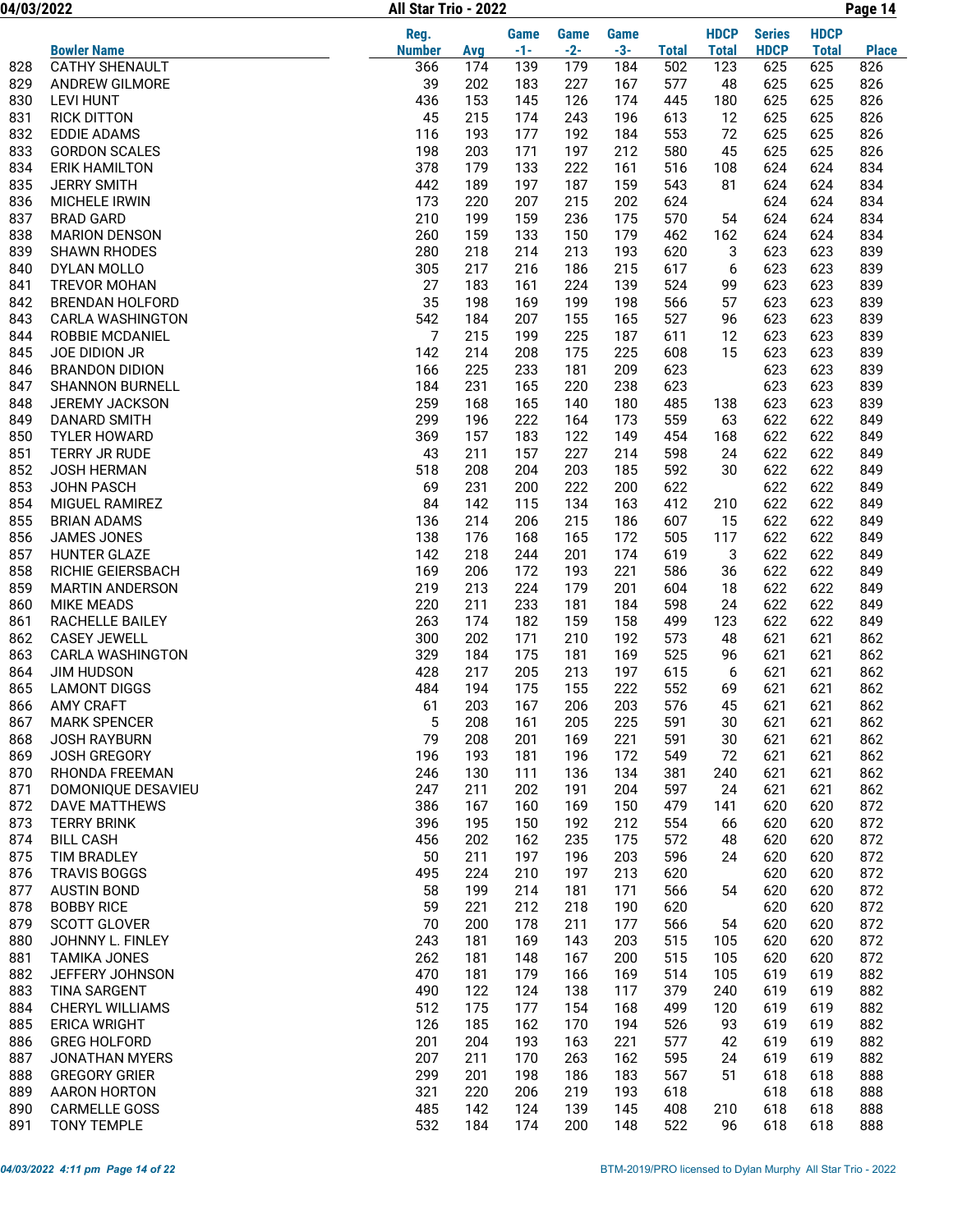04/03/2022 Page 15 All Star Trio - 2022

|            |                                                | Reg.          |            | <b>Game</b> | <b>Game</b> | <b>Game</b> |              | <b>HDCP</b>  | <b>Series</b> | <b>HDCP</b>  |              |
|------------|------------------------------------------------|---------------|------------|-------------|-------------|-------------|--------------|--------------|---------------|--------------|--------------|
|            | <b>Bowler Name</b>                             | <b>Number</b> | Avg        | $-1-$       | $-2-$       | $-3-$       | <b>Total</b> | <b>Total</b> | <b>HDCP</b>   | <b>Total</b> | <b>Place</b> |
| 892        | <b>JIM CRAFT</b>                               | 1             | 214        | 212         | 180         | 211         | 603          | 15           | 618           | 618          | 888          |
| 893        | <b>GREG BUMPUS</b>                             | 137           | 213        | 211         | 223         | 166         | 600          | 18           | 618           | 618          | 888          |
| 894        | JOE DIDION JR                                  | 18            | 214        | 179         | 211         | 213         | 603          | 15           | 618           | 618          | 888          |
| 895        | JOHN LONG JR                                   | 352           | 226        | 193         | 204         | 220         | 617          |              | 617           | 617          | 895          |
| 896        | CAROL JONES                                    | 377           | 147        | 147         | 131         | 144         | 422          | 195          | 617           | 617          | 895          |
| 897        | <b>BRANDON BRIMM</b>                           | 465           | 217        | 189         | 232         | 190         | 611          | 6            | 617           | 617          | 895          |
| 898        | <b>KENNETH BURRELL</b>                         | 467           | 209        | 161         | 197         | 232         | 590          | 27           | 617           | 617          | 895          |
| 899        | <b>TIM SMITH</b>                               | 528           | 177        | 190         | 147         | 166         | 503          | 114          | 617           | 617          | 895          |
| 900        | <b>SCOTT GLOVER</b>                            | 215           | 200        | 217         | 153         | 193         | 563          | 54           | 617           | 617          | 895          |
| 901        | <b>ISAAC PORTER</b>                            | 264           | 227        | 197         | 214         | 206         | 617          |              | 617           | 617          | 895          |
| 902        | <b>KAYLA BYRD</b>                              | 321           | 220        | 234         | 170         | 212         | 616          |              | 616           | 616          | 902          |
| 903        | JORDAN JAMERSON                                | 382           | 148        | 135         | 160         | 129         | 424          | 192          | 616           | 616          | 902          |
| 904        | PAT GIESLER                                    | 387           | 200        | 193         | 170         | 199         | 562          | 54           | 616           | 616          | 902          |
| 905        | <b>SCOTT GLOVER</b>                            | 439           | 200        | 154         | 205         | 203         | 562          | 54           | 616           | 616          | 902          |
| 906        | <b>GEROD QUALLS</b>                            | 446           | 219        | 205         | 254         | 157         | 616          |              | 616           | 616          | 902          |
| 907        | <b>DEREK NEWSOME</b>                           | 457           | 212        | 213         | 192         | 190         | 595          | 21           | 616           | 616          | 902          |
| 908        | <b>BRANDON COOPER</b>                          | 518           | 221        | 196         | 237         | 183         | 616          |              | 616           | 616          | 902          |
| 909        | <b>BEN CALDWELL</b>                            | 54            | 227        | 202         | 203         | 211         | 616          |              | 616           | 616          | 902          |
| 910        | DESMOND JORDAN                                 | 542           | 223        | 197         | 225         | 194         | 616          |              | 616           | 616          | 902          |
|            |                                                | 555           |            |             |             |             |              |              |               |              |              |
| 911        | <b>TINA SARGENT</b>                            |               | 122        | 144         | 123         | 109         | 376          | 240          | 616           | 616          | 902          |
| 912        | <b>KEVIN PAYNE</b>                             | 65            | 210        | 196         | 170         | 223         | 589          | 27           | 616           | 616          | 902          |
| 913        | <b>JOSH RAYBURN</b>                            | 117           | 208        | 169         | 191         | 226         | 586          | 30           | 616           | 616          | 902          |
| 914        | <b>JASON HAMPTON</b>                           | 227           | 202        | 196         | 191         | 181         | 568          | 48           | 616           | 616          | 902          |
| 915        | <b>SCOTT GLOVER</b>                            | 337           | 200        | 200         | 196         | 165         | 561          | 54           | 615           | 615          | 915          |
| 916        | <b>TIM SMITH</b>                               | 436           | 177        | 154         | 180         | 167         | 501          | 114          | 615           | 615          | 915          |
| 917        | <b>ERIC WAGNER</b>                             | 519           | 225        | 205         | 205         | 205         | 615          |              | 615           | 615          | 915          |
| 918        | <b>MARTIN ANDERSON</b>                         | 81            | 213        | 258         | 167         | 172         | 597          | 18           | 615           | 615          | 915          |
| 919        | <b>SCOTT HERRON</b>                            | 150           | 187        | 202         | 152         | 174         | 528          | 87           | 615           | 615          | 915          |
| 920        | <b>DEVON DENNEY</b>                            | 340           | 185        | 159         | 160         | 202         | 521          | 93           | 614           | 614          | 920          |
| 921        | <b>ELIHAH MILLS</b>                            | 30            | 200        | 161         | 165         | 234         | 560          | 54           | 614           | 614          | 920          |
| 922        | JOEY PEMBERTON                                 | 39            | 212        | 194         | 187         | 212         | 593          | 21           | 614           | 614          | 920          |
| 923        | <b>TRENT BURNS</b>                             | 411           | 225        | 259         | 178         | 177         | 614          |              | 614           | 614          | 920          |
| 924        | LINDA HAYNES                                   | 475           | 173        | 137         | 175         | 176         | 488          | 126          | 614           | 614          | 920          |
| 925        | <b>TIFFANY GRAYSON</b>                         | 502           | 193        | 176         | 188         | 178         | 542          | 72           | 614           | 614          | 920          |
| 926        | <b>RICHARD GOEWEY</b>                          | 140           | 175        | 188         | 145         | 161         | 494          | 120          | 614           | 614          | 920          |
| 927        | <b>CHRIS FLEMING</b>                           | 176           | 220        | 165         | 213         | 236         | 614          |              | 614           | 614          | 920          |
| 928        | <b>CHET GRAHAM</b>                             | 208           | 206        | 234         | 182         | 162         | 578          | 36           | 614           | 614          | 920          |
| 929        | ORLANDO SMITH                                  | 250           | 208        | 183         | 219         | 182         | 584          | 30           | 614           | 614          | 920          |
| 930        | <b>GEORGE MATTHEWS</b>                         | 293           | 173        | 135         | 202         | 150         | 487          | 126          | 613           | 613          | 930          |
| 931        | <b>MARK STRAWN</b>                             | 347           | 205        | 220         | 169         | 185         | 574          | 39           | 613           | 613          | 930          |
| 932        | <b>JOE FARMER</b>                              | 41            | 205        | 183         | 192         | 199         | 574          | 39           | 613           | 613          | 930          |
| 933        | JOANNA STROUD                                  | 472           | 167        | 136         | 142         | 194         | 472          | 141          | 613           | 613          | 930          |
| 934        | ANDRE BROWN                                    | 482           | 183        | 162         | 177         | 175         | 514          | 99           | 613           | 613          | 930          |
| 935        | THOMAS MCCOWAN                                 | 53            | 185        | 183         | 159         | 178         | 520          | 93           | 613           | 613          | 930          |
| 936        | J.D. MOORE                                     | 155           | 209        | 156         | 205         | 225         | 586          | 27           | 613           | 613          | 930          |
| 937        | JOHN BAUERLE JR                                | 205           | 226        | 246         | 167         | 200         | 613          |              | 613           | 613          | 930          |
| 938        | <b>RICKEY BURGESS II</b>                       | 212           | 208        | 205         | 204         | 174         | 583          | 30           | 613           | 613          | 930          |
| 939        | <b>ANDRE BAILEY</b>                            | 222           | 208        | 182         | 197         | 204         | 583          | 30           | 613           | 613          | 930          |
| 940        | RUSSELL SAGE                                   | 300           | 215        | 201         | 215         | 184         | 600          | 12           | 612           | 612          | 940          |
| 941        | <b>SANDY BROMBEREK</b>                         | 370           | 142        | 115         | 151         | 136         | 402          | 210          | 612           | 612          | 940          |
| 942        | <b>ARTHUR HINES</b>                            | 50            | 154        | 159         | 140         | 136         | 435          | 177          | 612           | 612          | 940          |
| 943        | <b>TRAVELLE HUDSON</b>                         | 485           | 183        | 152         | 166         | 195         | 513          | 99           | 612           | 612          | 940          |
| 944        | NIA ANDERSON                                   | 501           | 175        | 168         | 156         | 168         | 492          | 120          | 612           | 612          | 940          |
| 945        | <b>MARTY CUNDIFF</b>                           | 514           | 212        | 202         | 186         | 203         | 591          | 21           | 612           | 612          | 940          |
| 946        | JOE DIDION JR                                  | 550           | 214        | 222         | 173         | 202         | 597          | 15           | 612           | 612          | 940          |
| 947        | LEOTIS JOHNSON                                 | 198           | 193        | 193         | 147         | 200         | 540          | 72           | 612           | 612          | 940          |
|            |                                                |               |            |             |             |             |              |              |               |              |              |
| 948<br>949 | <b>EDWON SIMMONS</b><br><b>JAMES PARISH JR</b> | 256<br>314    | 178<br>202 | 142<br>187  | 186<br>206  | 173<br>170  | 501<br>563   | 111<br>48    | 612<br>611    | 612<br>611   | 940<br>949   |
|            |                                                | 328           |            |             |             |             |              |              |               |              |              |
| 950        | JEFF SUTTON JR                                 |               | 215        | 230         | 159         | 210         | 599          | 12           | 611           | 611          | 949          |
| 951        | <b>DAVID REASON</b>                            | 365           | 164        | 147         | 135         | 179         | 461          | 150          | 611           | 611          | 949          |
| 952        | RYAN HAMILTON                                  | 42            | 197        | 156         | 173         | 222         | 551          | 60           | 611           | 611          | 949          |
| 953        | MIKE COWELL                                    | 537           | 222        | 211         | 194         | 206         | 611          |              | 611           | 611          | 949          |
| 954        | <b>MATT STUCKER</b>                            | 5             | 217        | 198         | 218         | 189         | 605          | 6            | 611           | 611          | 949          |
| 955        | <b>DELVIN HAYES</b>                            | 248           | 223        | 147         | 248         | 216         | 611          |              | 611           | 611          | 949          |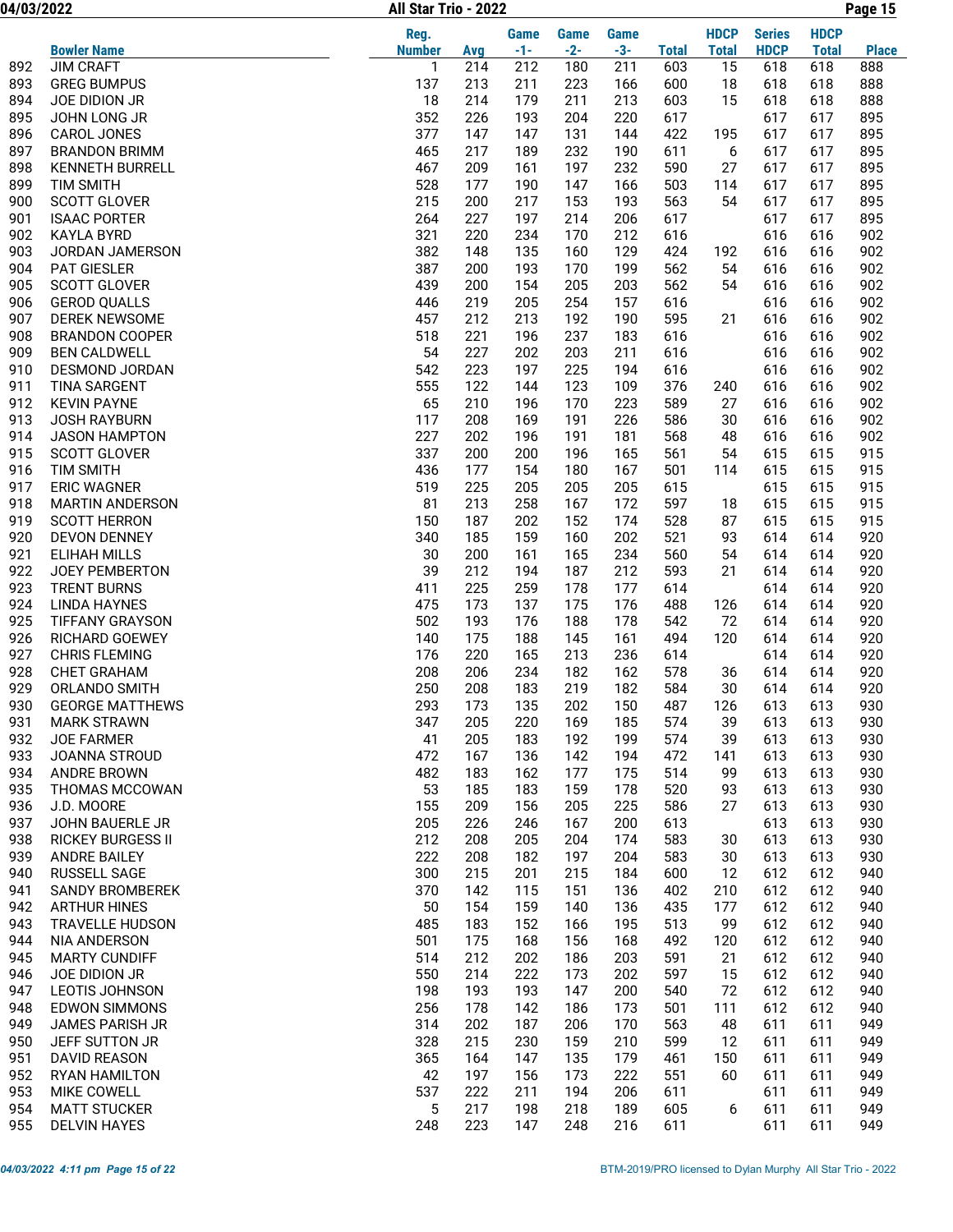04/03/2022 Page 16 All Star Trio - 2022

|              |                                              | Reg.          |            | <b>Game</b> | <b>Game</b> | <b>Game</b> |              | <b>HDCP</b>  | <b>Series</b> | <b>HDCP</b>  |              |
|--------------|----------------------------------------------|---------------|------------|-------------|-------------|-------------|--------------|--------------|---------------|--------------|--------------|
|              | <b>Bowler Name</b>                           | <b>Number</b> | Avg        | $-1-$       | $-2-$       | $-3-$       | <b>Total</b> | <b>Total</b> | <b>HDCP</b>   | <b>Total</b> | <b>Place</b> |
| 956          | <b>KILIJA BENSON</b>                         | 271           | 204        | 201         | 203         | 165         | 569          | 42           | 611           | 611          | 949          |
| 957          | <b>CHUCK BERRY JR</b>                        | 298           | 184        | 154         | 202         | 158         | 514          | 96           | 610           | 610          | 957          |
| 958          | <b>DUSTY HILL</b>                            | 514           | 211        | 193         | 203         | 190         | 586          | 24           | 610           | 610          | 957          |
| 959          | <b>SCOTT BICKING</b>                         | 522           | 189        | 170         | 156         | 203         | 529          | 81           | 610           | 610          | 957          |
| 960          | <b>SHELBY NEW</b>                            | 9             | 224        | 161         | 232         | 217         | 610          |              | 610           | 610          | 957          |
| 961          | <b>EUNA SARAH BURGESS</b>                    | 212           | 152        | 185         | 115         | 127         | 427          | 183          | 610           | 610          | 957          |
| 962          | <b>CURTIS NEAL</b>                           | 339           | 184        | 170         | 181         | 162         | 513          | 96           | 609           | 609          | 962          |
| 963          | ROSALIND GRESHAM                             | 362           | 128        | 114         | 123         | 132         | 369          | 240          | 609           | 609          | 962          |
| 964          | <b>ANTHONY WILLIAMS</b>                      | 376           | 194        | 194         | 137         | 209         | 540          | 69           | 609           | 609          | 962          |
| 965          | <b>BOBBY RICE</b>                            | 406           | 221        | 226         | 189         | 194         | 609          |              | 609           | 609          | 962          |
| 966          | <b>HAYLEY NACE</b>                           | 523           | 190        | 148         | 174         | 206         | 528          | 81           | 609           | 609          | 962          |
| 967          | <b>COREY WARD</b>                            | 147           | 222        | 191         | 220         | 198         | 609          |              | 609           | 609          | 962          |
| 968          | WILLIE JR STUDWAY                            | 286           | 205        | 143         | 224         | 202         | 569          | 39           | 608           | 608          | 968          |
| 969          | <b>JIM CRAFT</b>                             | 47            | 214        | 191         | 204         | 198         | 593          | 15           | 608           | 608          | 968          |
| 970          | <b>JASON BUCKEL</b>                          | 506           | 198        | 191         | 187         | 173         | 551          | 57           | 608           | 608          | 968          |
| 971          | <b>TROY MEADOWS</b>                          | 537           | 194        | 160         | 207         | 172         | 539          | 69           | 608           | 608          | 968          |
| 972          | <b>IRIS REEVES</b>                           | 56            | 177        | 195         | 141         | 158         | 494          | 114          | 608           | 608          | 968          |
| 973          | <b>JOEY PEMBERTON</b>                        | 6             | 212        | 193         | 225         | 169         | 587          | 21           | 608           | 608          | 968          |
| 974          | KIMMIE SLAVENA                               | 187           | 153        | 126         | 152         | 150         | 428          | 180          | 608           | 608          | 968          |
| 975          | TONY JR WILLIAMS                             | 243           | 196        | 244         | 168         | 133         | 545          | 63           | 608           | 608          | 968          |
| 976          | NICOLE MORRIS CLARK                          | 264           | 198        | 156         | 189         | 206         | 551          | 57           | 608           | 608          | 968          |
| 977          | <b>SHARI WILSON</b>                          | 303           | 175        | 163         | 155         | 169         | 487          | 120          | 607           | 607          | 977          |
| 978          | CAROL A JONES                                | 363           | 159        | 146         | 164         | 135         | 445          | 162          | 607           | 607          | 977          |
| 979          | <b>KENNY BALL</b>                            | 137           | 199        | 143         | 188         | 222         | 553          | 54           | 607           | 607          | 977          |
| 980          | MICHELE IRWIN                                | 190           | 220        | 228         | 185         | 194         | 607          |              | 607           | 607          | 977          |
| 981          | <b>GARY FISCUS</b>                           | 314           | 210        | 159         | 152         | 268         | 579          | 27           | 606           | 606          | 981          |
| 982          | <b>CLINT MILLION</b>                         | 316           | 238        | 204         | 211         | 191         | 606          |              | 606           | 606          | 981          |
| 983          | SHAWN HARDAWAY                               | 374           | 208        | 225         | 179         | 172         | 576          | 30           | 606           | 606          | 981          |
| 984          | <b>TERRY JONES</b>                           | 401           | 166        | 144         | 163         | 155         | 462          | 144          | 606           | 606          | 981          |
| 985          | SCOTT KOPACZ                                 | 428           | 198        | 165         | 184         | 200         | 549          | 57           | 606           | 606          | 981          |
| 986          | <b>AUSTIN SAMPLY</b>                         | 144           | 142        | 125         | 148         | 123         | 396          | 210          | 606           | 606          | 981          |
| 987          | <b>REGINALD JONES</b>                        | 173           | 206        | 188         | 153         | 229         | 570          | 36           | 606           | 606          | 981          |
| 988          | <b>CHRIS PRICE</b>                           | 189           | 213        | 204         | 203         | 181         | 588          | 18           | 606           | 606          | 981          |
| 989          | <b>BARBARA LESNIAK</b>                       | 308           | 110        | 133         | 90          | 142         | 365          | 240          | 605           | 605          | 989          |
| 990          | PATRICIA POINTER                             | 471           | 171        | 157         | 157         | 159         | 473          | 132          | 605           | 605          | 989          |
| 991          | <b>RENARD PHILLIPS</b>                       | 480           | 181        | 178         | 172         | 150         | 500          | 105          | 605           | 605          | 989          |
| 992          | JOE DIDION JR                                | 497           | 214        | 140         | 214         | 236         | 590          | 15           | 605           | 605          | 989          |
| 993          | <b>KENNETH QUALLS</b>                        | 540           | 193        | 161         | 189         | 183         | 533          | 72           | 605           | 605          | 989          |
| 994          | <b>TIM SMITH</b>                             | 68            | 177        | 120         | 190         | 181         | 491          | 114          | 605           | 605          | 989          |
| 995          | JEREMY THURSTON                              | 83            | 193        | 205         | 160         | 168         | 533          | 72           | 605           | 605          | 989          |
| 996          | <b>TINA SARGENT</b>                          | 124           | 122        | 136         | 109         | 120         | 365          | 240          | 605           | 605          | 989          |
| 997          | NICHOLAS MOORE                               | 236           | 182        | 159         | 162         | 182         | 503          | 102          | 605           | 605          | 989          |
| 998          | <b>JOE BROWN</b>                             | 278           | 192        | 144         | 191         | 194         | 529          | 75           | 604           | 604          | 998          |
| 999          | JARED HUDGINS                                | 301           | 156        | 149         | 116         | 168         | 433          | 171          | 604           | 604          | 998          |
| 1000         | <b>KIM BERRY</b>                             | 358           | 121        | 116         | 113         | 135         | 364          | 240          | 604           | 604          | 998          |
| 1001         | <b>ARVON PRENTISS</b>                        | 378           | 184        | 147         | 179         | 182         | 508          | 96           | 604           | 604          | 998          |
| 1002         | <b>MATT LIGGETT</b>                          | 420           | 227        | 234         | 144         | 226         | 604          |              | 604           | 604          | 998          |
| 1003         | <b>BRAD WALKER</b>                           | 427           | 194        | 187         | 172         | 176         | 535          | 69           | 604           | 604          | 998          |
| 1004         | THOMAS MONTGOMERY                            | 446           | 204        | 188         | 199         | 175         | 562          | 42           | 604           | 604          | 998          |
| 1005         | CHERYL WILLIAMS<br><b>EBONY LOCKETT</b>      | 503           | 175        | 158         | 180         | 146         | 484          | 120          | 604           | 604          | 998          |
| 1006         |                                              | 4             | 176        | 134         | 165         | 188         | 487          | 117          | 604           | 604          | 998          |
| 1007<br>1008 | <b>LEOTIS SR JOHNSON</b>                     | 178<br>287    | 198<br>220 | 174<br>252  | 159<br>190  | 214<br>161  | 547          | 57           | 604<br>603    | 604<br>603   | 998          |
|              | <b>HARRY MURPHY</b>                          |               |            |             |             |             | 603          |              |               |              | 1008         |
| 1009<br>1010 | <b>BOBBY DUVALL</b><br><b>RENARD JOHNSON</b> | 292<br>321    | 197<br>208 | 193<br>207  | 171<br>181  | 179<br>185  | 543<br>573   | 60<br>30     | 603<br>603    | 603<br>603   | 1008<br>1008 |
| 1011         | <b>SHANE BRUNNER</b>                         | 328           | 220        | 186         | 236         | 181         | 603          |              | 603           | 603          | 1008         |
|              |                                              |               |            |             |             |             |              |              |               |              |              |
| 1012<br>1013 | <b>RICKEY MANNING</b>                        | 30<br>59      | 166<br>207 | 153<br>166  | 137<br>212  | 169<br>192  | 459<br>570   | 144<br>33    | 603<br>603    | 603<br>603   | 1008<br>1008 |
| 1014         | <b>RANDY MESSER</b><br>MICHELE IRWIN         | 110           | 220        | 179         | 193         | 231         | 603          |              | 603           | 603          | 1008         |
| 1015         | <b>EDUARD SIDES</b>                          | 139           | 185        | 194         | 161         | 155         | 510          | 93           | 603           | 603          | 1008         |
| 1016         | <b>MISTY MARCUM</b>                          | 151           | 175        | 212         | 140         | 131         | 483          | 120          | 603           | 603          | 1008         |
| 1017         | <b>BRANDON HARPER</b>                        | 174           | 147        | 112         | 141         | 155         | 408          | 195          | 603           | 603          | 1008         |
| 1018         | <b>LARISSA DARDEN</b>                        | 364           | 167        | 136         | 214         | 111         | 461          | 141          | 602           | 602          | 1018         |
| 1019         | <b>GEORGE CECALA</b>                         | 370           | 175        | 193         | 181         | 108         | 482          | 120          | 602           | 602          | 1018         |
|              |                                              |               |            |             |             |             |              |              |               |              |              |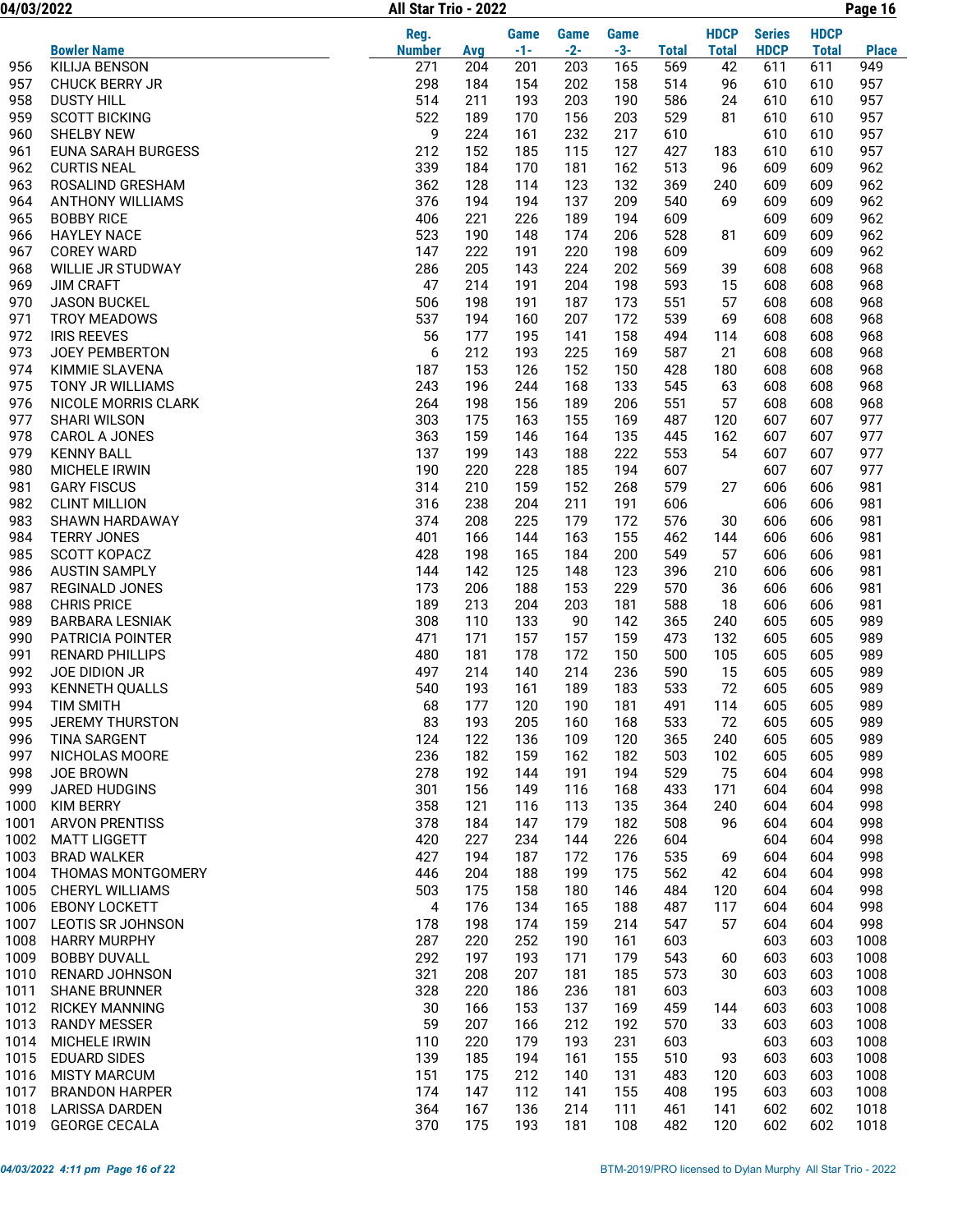04/03/2022 Page 17 All Star Trio - 2022

|              |                                               | Reg.          |            | Game       | Game       | <b>Game</b> |              | <b>HDCP</b>  | <b>Series</b> | <b>HDCP</b>  |              |
|--------------|-----------------------------------------------|---------------|------------|------------|------------|-------------|--------------|--------------|---------------|--------------|--------------|
|              | <b>Bowler Name</b>                            | <b>Number</b> | <b>Avg</b> | $-1-$      | $-2-$      | $-3-$       | <b>Total</b> | <b>Total</b> | <b>HDCP</b>   | <b>Total</b> | <b>Place</b> |
| 1020         | <b>DANIEL FREEMAN</b>                         | 445           | 211        | 225        | 174        | 179         | 578          | 24           | 602           | 602          | 1018         |
| 1021         | <b>ART HOLDEN</b>                             | 486           | 186        | 133        | 176        | 203         | 512          | 90           | 602           | 602          | 1018         |
| 1022         | <b>SCOTT GLOVER</b>                           | 521           | 200        | 179        | 175        | 194         | 548          | 54           | 602           | 602          | 1018         |
| 1023         | <b>BYRON LAWSON</b>                           | 561           | 225        | 184        | 226        | 192         | 602          |              | 602           | 602          | 1018         |
| 1024         | <b>RUSTY ELLIOTT</b>                          | 70            | 203        | 171        | 162        | 224         | 557          | 45           | 602           | 602          | 1018         |
| 1025         | <b>GERALD BAYLOR</b>                          | 73            | 203        | 169        | 198        | 190         | 557          | 45           | 602           | 602          | 1018         |
| 1026<br>1027 | <b>TINA SARGENT</b><br><b>BRANDON PATTILO</b> | 108<br>184    | 122<br>192 | 102<br>211 | 135<br>155 | 125<br>161  | 362<br>527   | 240<br>75    | 602<br>602    | 602<br>602   | 1018<br>1018 |
| 1028         | <b>WILLIAM BEHYMER</b>                        | 14            | 217        | 151        | 226        | 219         | 596          | 6            | 602           | 602          | 1018         |
| 1029         | <b>TINA SARGENT</b>                           | 210           | 122        | 148        | 110        | 104         | 362          | 240          | 602           | 602          | 1018         |
| 1030         | <b>VALGENE TRAYLOR</b>                        | 246           | 166        | 135        | 129        | 194         | 458          | 144          | 602           | 602          | 1018         |
| 1031         | <b>GARNETT SR HYDE</b>                        | 262           | 222        | 212        | 204        | 186         | 602          |              | 602           | 602          | 1018         |
| 1032         | MICHAEL BURGINS                               | 269           | 208        | 193        | 223        | 156         | 572          | 30           | 602           | 602          | 1018         |
| 1033         | MICHAEL WARD                                  | 377           | 175        | 149        | 171        | 161         | 481          | 120          | 601           | 601          | 1033         |
| 1034         | <b>KEITH STEPHENS</b>                         | 476           | 221        | 196        | 206        | 199         | 601          |              | 601           | 601          | 1033         |
| 1035         | <b>LISA HOLLIS</b>                            | 4             | 192        | 176        | 212        | 138         | 526          | 75           | 601           | 601          | 1033         |
| 1036         | <b>DERRICK STEELE</b>                         | 178           | 200        | 143        | 223        | 181         | 547          | 54           | 601           | 601          | 1033         |
| 1037         | <b>DOUG BURRESS</b>                           | 230           | 195        | 160        | 195        | 180         | 535          | 66           | 601           | 601          | 1033         |
| 1038         | DEXTER CALDWELL                               | 274           | 199        | 169        | 159        | 219         | 547          | 54           | 601           | 601          | 1033         |
| 1039         | <b>FRANK SMITH</b>                            | 465           | 172        | 156        | 155        | 160         | 471          | 129          | 600           | 600          | 1039         |
| 1040         | ANDREW GILMORE                                | 5             | 202        | 172        | 200        | 180         | 552          | 48           | 600           | 600          | 1039         |
| 1041<br>1042 | JEREMY HOOK<br>RODRE ROBINSON                 | 186<br>338    | 206<br>185 | 236<br>183 | 159<br>146 | 169<br>177  | 564<br>506   | 36<br>93     | 600<br>599    | 600<br>599   | 1039<br>1042 |
| 1043         | <b>GEORGE ELLISON JR</b>                      | 367           | 178        | 165        | 174        | 149         | 488          | 111          | 599           | 599          | 1042         |
| 1044         | <b>RODNEY WHITE</b>                           | 377           | 189        | 148        | 149        | 221         | 518          | 81           | 599           | 599          | 1042         |
| 1045         | <b>TOBY GOLDER</b>                            | 399           | 175        | 150        | 160        | 169         | 479          | 120          | 599           | 599          | 1042         |
| 1046         | <b>JASON HAMPTON</b>                          | 7             | 202        | 205        | 166        | 180         | 551          | 48           | 599           | 599          | 1042         |
| 1047         | <b>CHRIS MANNING</b>                          | 110           | 169        | 131        | 160        | 173         | 464          | 135          | 599           | 599          | 1042         |
| 1048         | EARL REYNOLDS                                 | 127           | 218        | 182        | 223        | 191         | 596          | 3            | 599           | 599          | 1042         |
| 1049         | <b>JERRY SMITH</b>                            | 191           | 189        | 145        | 182        | 191         | 518          | 81           | 599           | 599          | 1042         |
| 1050         | JD MOORE                                      | 199           | 209        | 203        | 197        | 172         | 572          | 27           | 599           | 599          | 1042         |
| 1051         | <b>JERRY SMITH</b>                            | 211           | 189        | 186        | 141        | 191         | 518          | 81           | 599           | 599          | 1042         |
| 1052         | <b>RICARDO HARRIS</b>                         | 260           | 199        | 176        | 147        | 222         | 545          | 54           | 599           | 599          | 1042         |
| 1053         | <b>TERRI YANCEY</b>                           | 303           | 186        | 152        | 173        | 183         | 508          | 90           | 598           | 598          | 1053         |
| 1054         | <b>MARC FOREMAN</b>                           | 398           | 183        | 191        | 171        | 137         | 499          | 99           | 598           | 598          | 1053         |
| 1055         | <b>SCOTT GLOVER</b>                           | 401           | 200        | 155        | 200        | 189         | 544          | 54           | 598           | 598          | 1053         |
| 1056<br>1057 | <b>JEFF HARRIS</b><br>JOSEPH MEENACH          | 434<br>526    | 202<br>220 | 166<br>136 | 225<br>268 | 159<br>194  | 550<br>598   | 48           | 598<br>598    | 598<br>598   | 1053<br>1053 |
| 1058         | <b>KELLIE QUALLS</b>                          | 113           | 187        | 167        | 197        | 147         | 511          | 87           | 598           | 598          | 1053         |
| 1059         | RON LORENZONI                                 | 222           | 220        | 194        | 178        | 226         | 598          |              | 598           | 598          | 1053         |
| 1060         | <b>CAROL REDMAN</b>                           | 365           | 173        | 134        | 157        | 180         | 471          | 126          | 597           | 597          | 1060         |
| 1061         | <b>BEN CALDWELL</b>                           | 63            | 227        | 207        | 202        | 188         | 597          |              | 597           | 597          | 1060         |
| 1062         | <b>TRENT BURNS</b>                            | 120           | 225        | 203        | 189        | 205         | 597          |              | 597           | 597          | 1060         |
| 1063         | ROSE BEHYMER                                  | 165           | 172        | 168        | 131        | 169         | 468          | 129          | 597           | 597          | 1060         |
| 1064         | <b>JEFF GRAHAM</b>                            | 208           | 215        | 184        | 207        | 194         | 585          | 12           | 597           | 597          | 1060         |
| 1065         | <b>BRIAN MUNDY</b>                            | 387           | 156        | 106        | 151        | 168         | 425          | 171          | 596           | 596          | 1065         |
| 1066         | <b>MARCELLA THOMAS</b>                        | 469           | 156        | 136        | 144        | 145         | 425          | 171          | 596           | 596          | 1065         |
| 1067         | <b>INIQUIA MILLER</b>                         | 4             | 180        | 182        | 119        | 187         | 488          | 108          | 596           | 596          | 1065         |
| 1068         | JEFF SUTTON JR                                | 109           | 215        | 204        | 215        | 165         | 584          | 12           | 596           | 596          | 1065         |
| 1069<br>1070 | <b>FRANK PATEREK</b><br><b>RODNEY SIMPSON</b> | 1<br>177      | 217<br>180 | 227<br>123 | 169<br>199 | 194<br>166  | 590<br>488   | 6<br>108     | 596<br>596    | 596<br>596   | 1065<br>1065 |
| 1071         | <b>MARK COBB</b>                              | 250           | 180        | 159        | 165        | 164         | 488          | 108          | 596           | 596          | 1065         |
| 1072         | MICHELLE HOLEYFIELD                           | 270           | 170        | 159        | 157        | 145         | 461          | 135          | 596           | 596          | 1065         |
| 1073         | <b>JASON JOHNSON</b>                          | 340           | 226        | 213        | 190        | 192         | 595          |              | 595           | 595          | 1073         |
| 1074         | AMANDA FOGERSON                               | 424           | 147        | 113        | 153        | 134         | 400          | 195          | 595           | 595          | 1073         |
| 1075         | <b>TERRY BRINK</b>                            | 529           | 195        | 173        | 188        | 168         | 529          | 66           | 595           | 595          | 1073         |
| 1076         | <b>CARRIE WEATHERHOLT</b>                     | 38            | 168        | 130        | 170        | 156         | 456          | 138          | 594           | 594          | 1076         |
| 1077         | DANIEL FREEMAN                                | 514           | 211        | 209        | 159        | 202         | 570          | 24           | 594           | 594          | 1076         |
| 1078         | <b>GREG NOLLEY</b>                            | 116           | 173        | 169        | 155        | 144         | 468          | 126          | 594           | 594          | 1076         |
| 1079         | <b>RICK PARRISH</b>                           | 145           | 194        | 184        | 166        | 175         | 525          | 69           | 594           | 594          | 1076         |
| 1080         | DAVID MODJESKI                                | 170           | 198        | 161        | 189        | 187         | 537          | 57           | 594           | 594          | 1076         |
| 1081         | <b>JOSH NAPIER</b>                            | 504           | 201        | 206        | 160        | 176         | 542          | 51           | 593           | 593          | 1081         |
| 1082         | <b>TIM SMITH</b>                              | 88            | 177        | 153        | 154        | 172         | 479          | 114          | 593           | 593          | 1081         |
| 1083         | <b>DUSTIN HILL</b>                            | 156           | 211        | 221        | 177        | 171         | 569          | 24           | 593           | 593          | 1081         |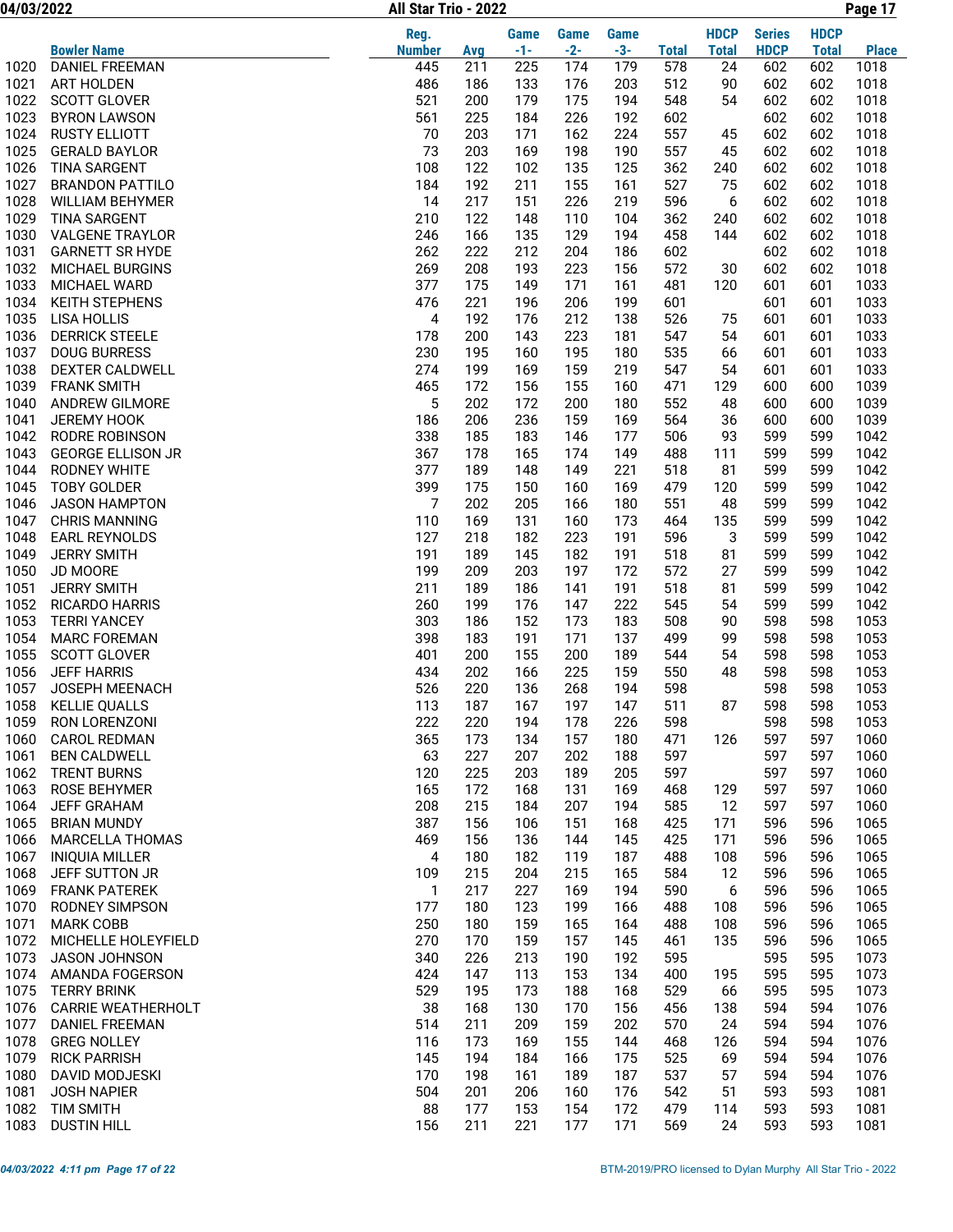04/03/2022 Page 18 All Star Trio - 2022

|              |                                            | Reg.          |            | <b>Game</b> | Game       | <b>Game</b> |              | <b>HDCP</b>  | <b>Series</b> | <b>HDCP</b>  |              |
|--------------|--------------------------------------------|---------------|------------|-------------|------------|-------------|--------------|--------------|---------------|--------------|--------------|
|              | <b>Bowler Name</b>                         | <b>Number</b> | <b>Avg</b> | $-1-$       | $-2-$      | $-3-$       | <b>Total</b> | <b>Total</b> | <b>HDCP</b>   | <b>Total</b> | <b>Place</b> |
| 1084         | <b>BRANDON GABHART</b>                     | 44            | 232        | 181         | 241        | 170         | 592          |              | 592           | 592          | 1084         |
| 1085         | <b>KENNY GADDIS</b>                        | 459           | 204        | 173         | 183        | 194         | 550          | 42           | 592           | 592          | 1084         |
| 1086         | <b>BRAD GARD</b>                           | 192           | 199        | 211         | 162        | 165         | 538          | 54           | 592           | 592          | 1084         |
| 1087         | <b>GARY FORTNER</b>                        | 14            | 208        | 201         | 187        | 174         | 562          | 30           | 592           | 592          | 1084         |
| 1088         | <b>SAM THOMPSON</b>                        | 229           | 203        | 162         | 201        | 184         | 547          | 45           | 592           | 592          | 1084         |
| 1089         | <b>TERRI RIDDLE</b>                        | 233           | 168        | 133         | 131        | 190         | 454          | 138          | 592           | 592          | 1084         |
| 1090         | <b>EDWARD TRAMELL</b>                      | 236           | 181        | 159         | 157        | 171         | 487          | 105          | 592           | 592          | 1084         |
| 1091         | <b>ROGER BYRD</b>                          | 255           | 221        | 189         | 203        | 200         | 592          |              | 592           | 592          | 1084         |
| 1092<br>1093 | <b>LARRY CROSS</b>                         | 301<br>373    | 209        | 176         | 178        | 210         | 564<br>552   | 27           | 591           | 591          | 1092         |
| 1094         | <b>BRIAN HEFLIN</b><br><b>STEVE ROMERO</b> | 423           | 205<br>232 | 155<br>193  | 214<br>225 | 183<br>173  | 591          | 39           | 591<br>591    | 591<br>591   | 1092<br>1092 |
| 1095         | NICOLE LAWSON                              | 465           | 163        | 183         | 127        | 128         | 438          | 153          | 591           | 591          | 1092         |
| 1096         | <b>CARL BLYTHE</b>                         | 502           | 182        | 162         | 159        | 168         | 489          | 102          | 591           | 591          | 1092         |
| 1097         | KIMMIE SLAVENA                             | 171           | 153        | 135         | 132        | 144         | 411          | 180          | 591           | 591          | 1092         |
| 1098         | <b>CHAD HINEN</b>                          | 294           | 225        | 146         | 185        | 259         | 590          |              | 590           | 590          | 1098         |
| 1099         | <b>MACIE HADLEY</b>                        | 305           | 193        | 172         | 166        | 180         | 518          | 72           | 590           | 590          | 1098         |
| 1100         | <b>NICK HAUSMANN</b>                       | 426           | 158        | 154         | 155        | 116         | 425          | 165          | 590           | 590          | 1098         |
| 1101         | <b>MAISHA HOOSIER</b>                      | 532           | 171        | 161         | 162        | 135         | 458          | 132          | 590           | 590          | 1098         |
| 1102         | ROSARIO MURELLO                            | 159           | 192        | 151         | 199        | 165         | 515          | 75           | 590           | 590          | 1098         |
| 1103         | <b>BRAD GARD</b>                           | 168           | 199        | 173         | 205        | 158         | 536          | 54           | 590           | 590          | 1098         |
| 1104         | PHIL MUSSA                                 | 213           | 181        | 163         | 164        | 158         | 485          | 105          | 590           | 590          | 1098         |
| 1105         | <b>WILLIE JUBITER</b>                      | 250           | 203        | 182         | 150        | 213         | 545          | 45           | 590           | 590          | 1098         |
| 1106         | DARNELL ABRON                              | 376           | 158        | 171         | 136        | 117         | 424          | 165          | 589           | 589          | 1106         |
| 1107         | <b>MICAH HAMILTON</b>                      | 382           | 180        | 143         | 157        | 181         | 481          | 108          | 589           | 589          | 1106         |
| 1108         | <b>EARL REYNOLDS</b>                       | 454           | 218        | 203         | 191        | 192         | 586          | 3            | 589           | 589          | 1106         |
| 1109         | TELESSA DIXON THOMAS                       | 503           | 136        | 161         | 99         | 104         | 364          | 225          | 589           | 589          | 1106         |
| 1110         | <b>PAM SHEAD</b>                           | 164           | 159        | 124         | 162        | 141         | 427          | 162          | 589           | 589          | 1106         |
| 1111         | <b>BOB COCKE</b>                           | 169           | 210        | 191         | 169        | 202         | 562          | 27           | 589           | 589          | 1106         |
| 1112         | <b>MALIK KNIGHT</b>                        | 175           | 210        | 187         | 177        | 198         | 562          | 27           | 589           | 589          | 1106         |
| 1113         | <b>LACEY HERRON</b>                        | 18            | 127        | 81          | 129        | 139         | 349          | 240          | 589           | 589          | 1106         |
| 1114         | <b>BEN CALDWELL</b>                        | 445           | 227        | 203         | 175        | 210         | 588          |              | 588           | 588          | 1114         |
| 1115         | <b>CRAIG SCHMUDE</b>                       | 477           | 199        | 167         | 156        | 211         | 534          | 54           | 588           | 588          | 1114         |
| 1116         | DENISE V. KENNEDY                          | 479           | 133        | 128         | 113        | 113         | 354          | 234          | 588           | 588          | 1114         |
| 1117         | <b>TOBY LAWSON</b>                         | 493           | 215        | 193         | 208        | 175         | 576          | 12           | 588           | 588          | 1114         |
| 1118         | <b>JERRY RICKARD</b>                       | 550           | 212        | 183         | 192        | 192         | 567          | 21           | 588           | 588          | 1114         |
| 1119         | <b>STEVE BERGMAN</b>                       | 72            | 215        | 213         | 172        | 191         | 576          | 12           | 588           | 588          | 1114         |
| 1120<br>1121 | <b>JIM CRAFT</b>                           | 80            | 214        | 205         | 181        | 187         | 573          | 15           | 588           | 588          | 1114         |
| 1122         | ED COPELY<br><b>MATT HILLERS</b>           | 100<br>215    | 224<br>207 | 203<br>209  | 193<br>167 | 192<br>179  | 588<br>555   | 33           | 588<br>588    | 588<br>588   | 1114<br>1114 |
| 1123         | <b>BRIAN WALKER</b>                        | 235           | 232        | 202         | 210        | 176         | 588          |              | 588           | 588          | 1114         |
| 1124         | <b>CLARENCE AMES</b>                       | 314           | 214        | 203         | 200        | 169         | 572          | 15           | 587           | 587          | 1124         |
| 1125         | <b>EARNEST ATKINS</b>                      | 339           | 172        | 159         | 172        | 127         | 458          | 129          | 587           | 587          | 1124         |
| 1126         | TIM HARTWIG                                | 527           | 176        | 159         | 146        | 165         | 470          | 117          | 587           | 587          | 1124         |
| 1127         | JENNIFER THOMPSON                          | 541           | 199        | 165         | 194        | 174         | 533          | 54           | 587           | 587          | 1124         |
| 1128         | <b>MELISSA HINKLE</b>                      | 425           | 195        | 174         | 179        | 167         | 520          | 66           | 586           | 586          | 1128         |
| 1129         | <b>MIKE GILPATRICK</b>                     | 59            | 227        | 203         | 196        | 187         | 586          |              | 586           | 586          | 1128         |
| 1130         | SHE'WANCA DOTSON                           | 284           | 185        | 151         | 187        | 154         | 492          | 93           | 585           | 585          | 1130         |
| 1131         | <b>BILLY CARSON</b>                        | 26            | 196        | 188         | 167        | 167         | 522          | 63           | 585           | 585          | 1130         |
| 1132         | <b>MARK BRUNCK</b>                         | 557           | 199        | 144         | 182        | 205         | 531          | 54           | 585           | 585          | 1130         |
| 1133         | <b>TERRY VAUGHN</b>                        | 124           | 200        | 193         | 182        | 156         | 531          | 54           | 585           | 585          | 1130         |
|              | 1134 VON COWPER                            | 160           | 201        | 192         | 191        | 151         | 534          | 51           | 585           | 585          | 1130         |
| 1135         | PAUL WILLIAMS                              | 249           | 178        | 136         | 168        | 170         | 474          | 111          | 585           | 585          | 1130         |
| 1136         | ROBERT HILLARD                             | 271           | 205        | 175         | 201        | 170         | 546          | 39           | 585           | 585          | 1130         |
| 1137         | <b>KRIS LAWSON</b>                         | 347           | 182        | 163         | 169        | 150         | 482          | 102          | 584           | 584          | 1137         |
| 1138         | <b>ELAINE DAVIS</b>                        | 357           | 152        | 108         | 137        | 156         | 401          | 183          | 584           | 584          | 1137         |
| 1139         | <b>BRYON DISPENNETT</b>                    | 42            | 201        | 143         | 207        | 183         | 533          | 51           | 584           | 584          | 1137         |
| 1140         | <b>SHELBY NEW</b>                          | 49            | 224        | 178         | 171        | 235         | 584          |              | 584           | 584          | 1137         |
| 1141         | SHERRIE WILLIAMSON                         | 147           | 108        | 120         | 136        | 88          | 344          | 240          | 584           | 584          | 1137         |
| 1142         | TYLER BEARD                                | 212           | 195        | 138         | 204        | 176         | 518          | 66           | 584           | 584          | 1137         |
| 1143         | <b>EUGENE JONES</b>                        | 242           | 223        | 181         | 196        | 207         | 584          |              | 584           | 584          | 1137         |
| 1144         | <b>CLINT MILLION</b>                       | 349           | 238        | 201         | 176        | 206         | 583          |              | 583           | 583          | 1144         |
| 1145         | <b>DANIEL PERATT</b>                       | 425           | 222        | 219         | 198        | 166         | 583          |              | 583           | 583          | 1144         |
| 1146         | <b>RICK SCOTT</b>                          | 429           | 180        | 175         | 149        | 151         | 475          | 108          | 583           | 583          | 1144         |
| 1147         | JOE FISHBACK                               | 531           | 209        | 180         | 190        | 186         | 556          | 27           | 583           | 583          | 1144         |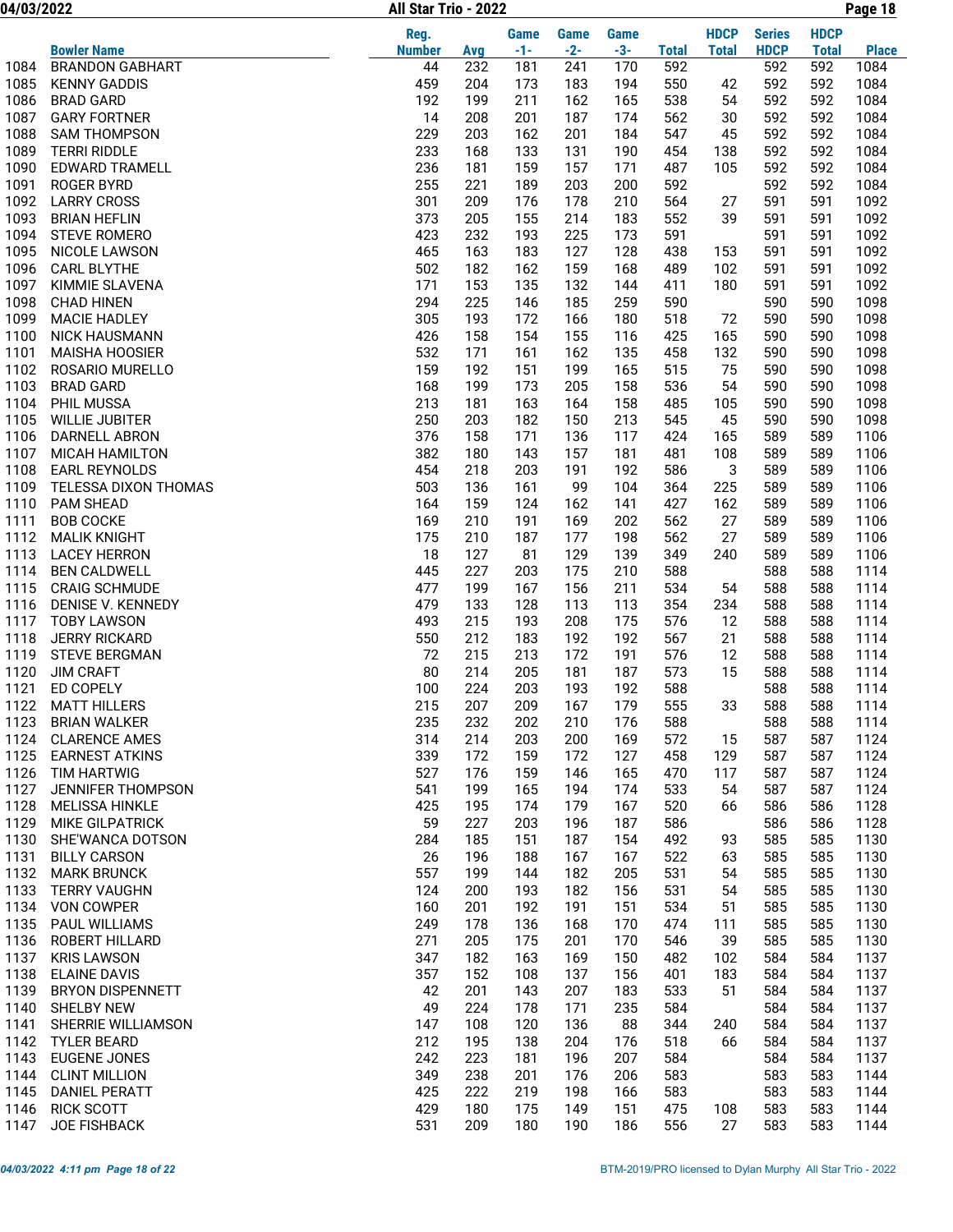04/03/2022 Page 19 All Star Trio - 2022

|              |                                           | Reg.          |            | <b>Game</b> | <b>Game</b> | <b>Game</b> |              | <b>HDCP</b>  | <b>Series</b> | <b>HDCP</b>  |              |
|--------------|-------------------------------------------|---------------|------------|-------------|-------------|-------------|--------------|--------------|---------------|--------------|--------------|
|              | <b>Bowler Name</b>                        | <b>Number</b> | Avg        | $-1-$       | $-2-$       | $-3-$       | <b>Total</b> | <b>Total</b> | <b>HDCP</b>   | <b>Total</b> | <b>Place</b> |
| 1148         | <b>TONY ROLLISON</b>                      | 551           | 208        | 171         | 193         | 189         | 553          | 30           | 583           | 583          | 1144         |
| 1149         | <b>JUDITH WATKINS</b>                     | 361           | 120        | 109         | 114         | 119         | 342          | 240          | 582           | 582          | 1149         |
| 1150         | <b>SHELBY NEW</b>                         | 389           | 224        | 185         | 193         | 204         | 582          |              | 582           | 582          | 1149         |
| 1151         | <b>HUNTER GLAZE</b>                       | 534           | 218        | 177         | 186         | 216         | 579          | 3            | 582           | 582          | 1149         |
| 1152         | <b>EUGENE JONES</b>                       | 275           | 223        | 185         | 201         | 196         | 582          |              | 582           | 582          | 1149         |
| 1153<br>1154 | DONALD ANTHIS<br>NOREEN LEE               | 416<br>482    | 181<br>160 | 169<br>126  | 150<br>169  | 157<br>124  | 476<br>419   | 105<br>162   | 581<br>581    | 581<br>581   | 1153<br>1153 |
| 1155         | <b>TRENT MARNER</b>                       | 533           | 220        | 179         | 219         | 183         | 581          |              | 581           | 581          | 1153         |
| 1156         | DONNIE BROWN                              | 85            | 194        | 171         | 171         | 170         | 512          | 69           | 581           | 581          | 1153         |
| 1157         | <b>GINA ANDERSON</b>                      | 218           | 171        | 154         | 188         | 107         | 449          | 132          | 581           | 581          | 1153         |
| 1158         | <b>JEN BAKER</b>                          | 232           | 193        | 173         | 157         | 179         | 509          | 72           | 581           | 581          | 1153         |
| 1159         | <b>LAKISHA PORTER</b>                     | 264           | 199        | 191         | 158         | 178         | 527          | 54           | 581           | 581          | 1153         |
| 1160         | <b>RACHEL BAKER</b>                       | 268           | 173        | 177         | 136         | 142         | 455          | 126          | 581           | 581          | 1153         |
| 1161         | <b>SCOTT GLOVER</b>                       | 352           | 200        | 167         | 157         | 202         | 526          | 54           | 580           | 580          | 1161         |
| 1162         | <b>KENNETH BALL SR</b>                    | 368           | 208        | 173         | 224         | 153         | 550          | 30           | 580           | 580          | 1161         |
| 1163         | <b>CHANEL THOMPSON</b>                    | 379           | 154        | 93          | 147         | 163         | 403          | 177          | 580           | 580          | 1161         |
| 1164         | <b>DAVE SHIPLEY</b>                       | 385           | 182        | 139         | 177         | 162         | 478          | 102          | 580           | 580          | 1161         |
| 1165         | PAUL BROWN                                | 45            | 224        | 204         | 229         | 147         | 580          |              | 580           | 580          | 1161         |
| 1166<br>1167 | LUTHER JACKSON<br><b>RUSTY BURGESS</b>    | 474<br>185    | 205<br>198 | 189<br>201  | 191<br>172  | 161<br>150  | 541<br>523   | 39<br>57     | 580<br>580    | 580<br>580   | 1161<br>1161 |
| 1168         | <b>JENNIFER WILSON</b>                    | 221           | 196        | 126         | 213         | 178         | 517          | 63           | 580           | 580          | 1161         |
| 1169         | <b>JEREMY JENNINGS</b>                    | 288           | 202        | 168         | 163         | 200         | 531          | 48           | 579           | 579          | 1169         |
| 1170         | <b>TJ YOUNGER</b>                         | 296           | 215        | 189         | 168         | 210         | 567          | 12           | 579           | 579          | 1169         |
| 1171         | <b>BRENDA STEWART</b>                     | 302           | 157        | 139         | 135         | 137         | 411          | 168          | 579           | 579          | 1169         |
| 1172         | <b>DERRICK STELLE</b>                     | 302           | 200        | 166         | 180         | 179         | 525          | 54           | 579           | 579          | 1169         |
| 1173         | JOHN NEMES                                | 77            | 223        | 197         | 180         | 202         | 579          |              | 579           | 579          | 1169         |
| 1174         | <b>KEVIN PAYNE</b>                        | 10            | 210        | 172         | 193         | 187         | 552          | 27           | 579           | 579          | 1169         |
| 1175         | <b>MATT DEVINE</b>                        | 207           | 210        | 158         | 179         | 215         | 552          | 27           | 579           | 579          | 1169         |
| 1176         | <b>CHARLES ROTT</b>                       | 207           | 230        | 211         | 181         | 187         | 579          |              | 579           | 579          | 1169         |
| 1177         | <b>ZACH LAWSON</b>                        | 438           | 194        | 170         | 193         | 146         | 509          | 69           | 578           | 578          | 1177         |
| 1178         | <b>JEFF HARRIS</b>                        | 509           | 202        | 195         | 191         | 144         | 530          | 48           | 578           | 578          | 1177         |
| 1179         | DAVID MODJESKI                            | 186           | 198        | 191         | 138         | 192         | 521          | 57           | 578           | 578          | 1177         |
| 1180<br>1181 | <b>ROBERT BOHL</b><br><b>GAGE DALBEY</b>  | 331<br>431    | 203<br>168 | 200<br>162  | 183<br>118  | 149<br>159  | 532<br>439   | 45<br>138    | 577<br>577    | 577<br>577   | 1180<br>1180 |
| 1182         | <b>EARNEST CRAWFORD</b>                   | 483           | 190        | 166         | 157         | 173         | 496          | 81           | 577           | 577          | 1180         |
| 1183         | <b>LOGAN ROBERTSON</b>                    | 499           | 193        | 194         | 177         | 134         | 505          | 72           | 577           | 577          | 1180         |
| 1184         | <b>CHRIS PRICE</b>                        | 166           | 213        | 172         | 176         | 211         | 559          | 18           | 577           | 577          | 1180         |
| 1185         | <b>JAMES JONES</b>                        | 12            | 176        | 162         | 117         | 181         | 460          | 117          | 577           | 577          | 1180         |
| 1186         | ASHLEY JACKSON                            | 102           | 193        | 220         | 181         | 103         | 504          | 72           | 576           | 576          | 1186         |
| 1187         | JOHN BROYER                               | 227           | 211        | 226         | 170         | 156         | 552          | 24           | 576           | 576          | 1186         |
| 1188         | <b>TAMIKA JONES</b>                       | 263           | 181        | 173         | 144         | 154         | 471          | 105          | 576           | 576          | 1186         |
| 1189         | <b>CATRICE HARDY</b>                      | 272           | 168        | 148         | 154         | 136         | 438          | 138          | 576           | 576          | 1186         |
| 1190         | <b>BRANDON NICHOLS</b>                    | 416           | 170        | 171         | 113         | 156         | 440          | 135          | 575           | 575          | 1190         |
| 1191         | <b>MAGGIE BOYKIN</b>                      | 473           | 186        | 201         | 139         | 145         | 485          | 90           | 575           | 575          | 1190         |
| 1192<br>1193 | <b>TOBY LAWSON</b><br><b>AIDEN LOWERY</b> | 115<br>190    | 215<br>166 | 205<br>127  | 172<br>186  | 186<br>118  | 563<br>431   | 12           | 575<br>575    | 575<br>575   | 1190<br>1190 |
| 1194         | <b>TERRY BRINK</b>                        | 445           | 195        | 205         | 177         | 126         | 508          | 144<br>66    | 574           | 574          | 1194         |
| 1195         | <b>JASON HENSON</b>                       | 204           | 201        | 180         | 168         | 175         | 523          | 51           | 574           | 574          | 1194         |
| 1196         | THERESA SMITH-DILL                        | 205           | 208        | 203         | 167         | 174         | 544          | 30           | 574           | 574          | 1194         |
| 1197         | KENNETH BALL JR                           | 368           | 185        | 157         | 152         | 171         | 480          | 93           | 573           | 573          | 1197         |
| 1198         | <b>RICK MURDOCK</b>                       | 466           | 204        | 222         | 160         | 149         | 531          | 42           | 573           | 573          | 1197         |
| 1199         | JAMES WALLACE II                          | 481           | 214        | 182         | 193         | 183         | 558          | 15           | 573           | 573          | 1197         |
| 1200         | <b>JIMMY FINCHUM</b>                      | 498           | 229        | 213         | 171         | 189         | 573          |              | 573           | 573          | 1197         |
| 1201         | <b>BOB COCKE</b>                          | 111           | 210        | 160         | 195         | 191         | 546          | 27           | 573           | 573          | 1197         |
| 1202         | CHRIS BUCHANAN                            | 137           | 200        | 163         | 180         | 176         | 519          | 54           | 573           | 573          | 1197         |
| 1203         | JOHN JR GWINN                             | 196           | 202        | 149         | 162         | 214         | 525          | 48           | 573           | 573          | 1197         |
| 1204         | <b>GEMISE JACKSON</b>                     | 251           | 203        | 190         | 138         | 200         | 528          | 45           | 573           | 573          | 1197         |
| 1205         | <b>WAYNE SPRINGER</b>                     | 257           | 206        | 160         | 200         | 177         | 537          | 36           | 573           | 573          | 1197         |
| 1206<br>1207 | <b>MATT STUCKER</b>                       | 44<br>45      | 217<br>211 | 200<br>166  | 183<br>192  | 183<br>190  | 566<br>548   | 6            | 572<br>572    | 572<br>572   | 1206<br>1206 |
| 1208         | <b>JOHN BROYER</b><br>MICHAEL TANZYUS     | 489           | 181        | 138         | 165         | 164         | 467          | 24<br>105    | 572           | 572          | 1206         |
| 1209         | <b>JUSTIN KUHN</b>                        | 234           | 187        | 171         | 168         | 146         | 485          | 87           | 572           | 572          | 1206         |
| 1210         | <b>BRENT PERRY</b>                        | 456           | 221        | 174         | 196         | 201         | 571          |              | 571           | 571          | 1210         |
| 1211         | MICAH HAMILTON                            | 462           | 180        | 140         | 152         | 171         | 463          | 108          | 571           | 571          | 1210         |
|              |                                           |               |            |             |             |             |              |              |               |              |              |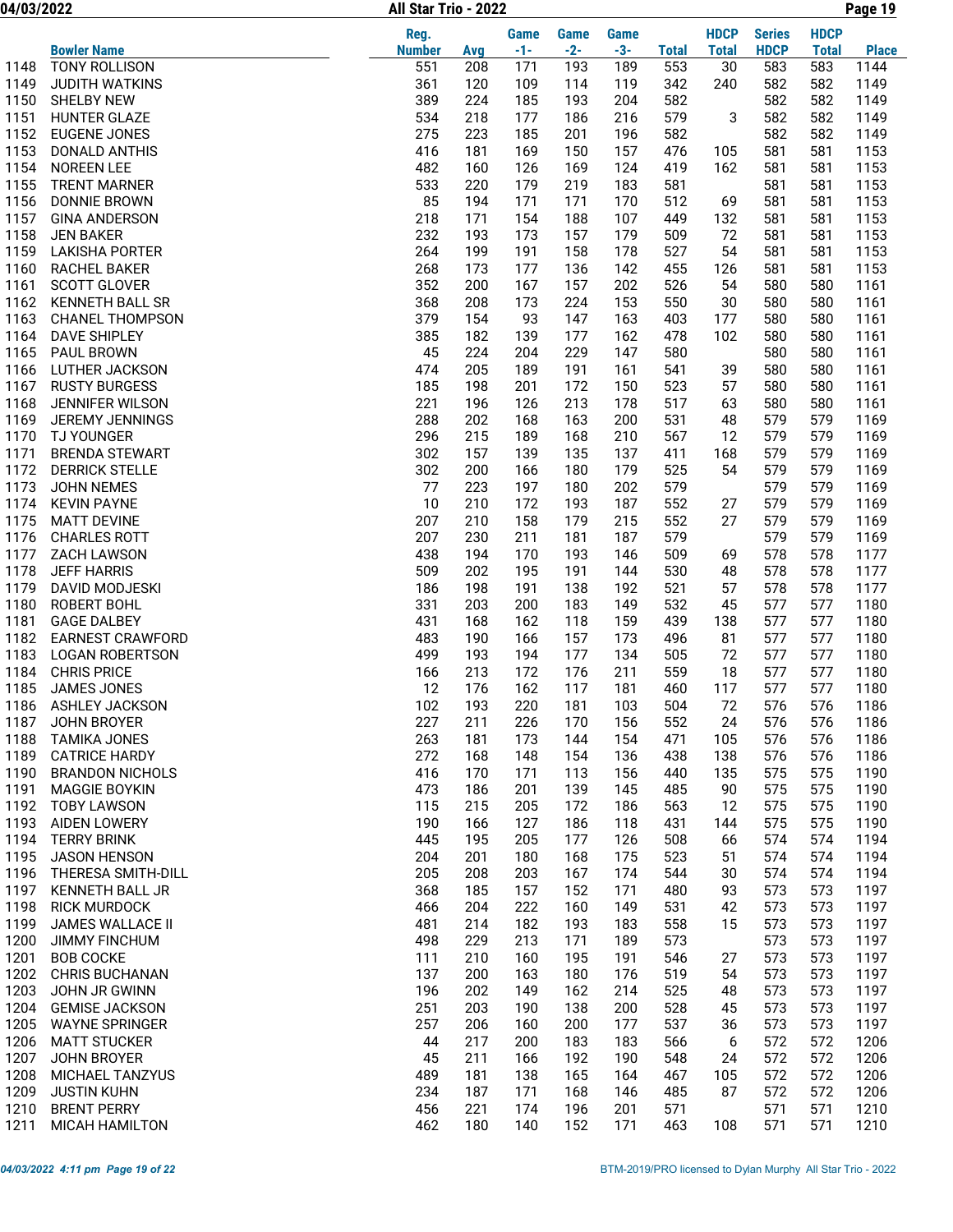04/03/2022 Page 20 All Star Trio - 2022

|      |                          | Reg.          |     | <b>Game</b> | <b>Game</b> | <b>Game</b> |              | <b>HDCP</b>  | <b>Series</b> | <b>HDCP</b>  |              |
|------|--------------------------|---------------|-----|-------------|-------------|-------------|--------------|--------------|---------------|--------------|--------------|
|      | <b>Bowler Name</b>       | <b>Number</b> | Avg | $-1-$       | $-2-$       | $-3-$       | <b>Total</b> | <b>Total</b> | <b>HDCP</b>   | <b>Total</b> | <b>Place</b> |
| 1212 | <b>BOB COCKE</b>         | 497           | 210 | 224         | 157         | 163         | 544          | 27           | 571           | 571          | 1210         |
| 1213 | <b>BYRON LAWSON</b>      | 219           | 225 | 168         | 235         | 168         | 571          |              | 571           | 571          | 1210         |
| 1214 | <b>BROCK MATTHEWS</b>    | 386           | 204 | 204         | 164         | 160         | 528          | 42           | 570           | 570          | 1214         |
| 1215 | <b>BRAD GARD</b>         | 436           | 199 | 113         | 167         | 236         | 516          | 54           | 570           | 570          | 1214         |
| 1216 | DARRYL JOHNSON           | 470           | 197 | 158         | 181         | 171         | 510          | 60           | 570           | 570          | 1214         |
| 1217 | JOSEPH MEENACH           | 551           | 220 | 163         | 227         | 179         | 569          |              | 569           | 569          | 1217         |
| 1218 | <b>ANTHONY HAMITER</b>   | 560           | 213 | 209         | 166         | 176         | 551          | 18           | 569           | 569          | 1217         |
| 1219 | SAMANTHA WARD            | 87            | 196 | 161         | 187         | 158         | 506          | 63           | 569           | 569          | 1217         |
| 1220 | <b>ANTONIE POLLARD</b>   | 10            | 217 | 172         | 222         | 169         | 563          | 6            | 569           | 569          | 1217         |
| 1221 | <b>SHANE BRUNNER</b>     | 199           | 220 | 209         | 203         | 157         | 569          |              | 569           | 569          | 1217         |
| 1222 | RACHEL LUNA              | 232           | 178 | 156         | 179         | 123         | 458          | 111          | 569           | 569          | 1217         |
| 1223 | CHRIS JR MOORE           | 240           | 215 | 173         | 194         | 190         | 557          | 12           | 569           | 569          | 1217         |
| 1224 | <b>STEPHEN LONG</b>      | 315           | 209 | 171         | 207         | 163         | 541          | 27           | 568           | 568          | 1224         |
| 1225 | <b>MATT BROMBEREK</b>    | 370           | 153 | 102         | 155         | 131         | 388          | 180          | 568           | 568          | 1224         |
| 1226 | <b>BOBBY RICE</b>        | 222           | 221 | 195         | 196         | 177         | 568          |              | 568           | 568          | 1224         |
| 1227 | <b>RON NEWBY</b>         | 20            | 200 | 166         | 179         | 169         | 514          | 54           | 568           | 568          | 1224         |
| 1228 | <b>MATT HILLERS</b>      | 337           | 207 | 169         | 155         | 210         | 534          | 33           | 567           | 567          | 1228         |
| 1229 | RICHARD QUALLS           | 113           | 208 | 194         | 155         | 188         | 537          | 30           | 567           | 567          | 1228         |
| 1230 | JOHN HALL                | 163           | 212 | 185         | 182         | 179         | 546          | 21           | 567           | 567          | 1228         |
| 1231 | <b>GARY FORTNER</b>      | 164           | 208 | 160         | 177         | 200         | 537          | 30           | 567           | 567          | 1228         |
| 1232 | <b>ANDRANICE COLLINS</b> | 252           | 205 | 191         | 171         | 166         | 528          | 39           | 567           | 567          | 1228         |
| 1233 | JOE LOTT                 | 330           | 214 | 198         | 194         | 159         | 551          | 15           | 566           | 566          | 1233         |
| 1234 | <b>RON WHITAKER</b>      | 204           | 188 | 146         | 154         | 182         | 482          | 84           | 566           | 566          | 1233         |
| 1235 | <b>JOEY STULL</b>        | 398           | 220 | 237         | 147         | 181         | 565          |              | 565           | 565          | 1235         |
| 1236 | MORRIS RICHARDSON II     | 471           | 213 | 166         | 213         | 168         | 547          | 18           | 565           | 565          | 1235         |
| 1237 | <b>KAYLA BYRD</b>        | 501           | 220 | 181         | 210         | 174         | 565          |              | 565           | 565          | 1235         |
| 1238 | <b>MATT HILLERS</b>      | 521           | 207 | 178         | 195         | 159         | 532          | 33           | 565           | 565          | 1235         |
| 1239 | RICHARD TAYLOR           | 62            | 187 | 178         | 155         | 145         | 478          | 87           | 565           | 565          | 1235         |
| 1240 | <b>ANDRE SIDES</b>       | 12            | 173 | 142         | 131         | 166         | 439          | 126          | 565           | 565          | 1235         |
| 1241 | <b>KAYLA BYRD</b>        | 31            | 220 | 161         | 192         | 211         | 564          |              | 564           | 564          | 1241         |
| 1242 | MICHELLE JONES           | 371           | 121 | 120         | 101         | 103         | 324          | 240          | 564           | 564          | 1241         |
| 1243 | JD MOORE                 | 406           | 209 | 176         | 163         | 198         | 537          | 27           | 564           | 564          | 1241         |
| 1244 | <b>BEN ESSEX</b>         | 540           | 196 | 168         | 159         | 174         | 501          | 63           | 564           | 564          | 1241         |
| 1245 | MIKE COWELL              | 546           | 222 | 212         | 181         | 171         | 564          |              | 564           | 564          | 1241         |
| 1246 | <b>JIM CRAFT</b>         | 118           | 214 | 178         | 201         | 170         | 549          | 15           | 564           | 564          | 1241         |
| 1247 | <b>MATT HILLERS</b>      | 161           | 207 | 167         | 190         | 174         | 531          | 33           | 564           | 564          | 1241         |
| 1248 | <b>GWEN ATKINS</b>       | 293           | 167 | 147         | 139         | 136         | 422          | 141          | 563           | 563          | 1248         |
| 1249 | <b>JABARI PAYNE</b>      | 372           | 187 | 146         | 137         | 193         | 476          | 87           | 563           | 563          | 1248         |
| 1250 | <b>WILLIAM FREEMAN</b>   | 374           | 213 | 159         | 195         | 191         | 545          | 18           | 563           | 563          | 1248         |
| 1251 | DYLAN HOLFORD            | 49            | 222 | 215         | 203         | 145         | 563          |              | 563           | 563          | 1248         |
| 1252 | <b>GARY GUIRE</b>        | 522           | 176 | 122         | 154         | 170         | 446          | 117          | 563           | 563          | 1248         |
| 1253 | <b>DANIEL FREEMAN</b>    | 395           | 211 | 162         | 187         | 189         | 538          | 24           | 562           | 562          | 1253         |
| 1254 | <b>KRIS LAWSON</b>       | 437           | 182 | 145         | 159         | 156         | 460          | 102          | 562           | 562          | 1253         |
| 1255 | <b>BRENDAN HOLFORD</b>   | 49            | 198 | 162         | 164         | 179         | 505          | 57           | 562           | 562          | 1253         |
| 1256 | <b>BRIAN MODJESKI</b>    | 171           | 195 | 169         | 156         | 171         | 496          | 66           | 562           | 562          | 1253         |
| 1257 | <b>RICHARD FINK</b>      | 183           | 212 | 169         | 160         | 212         | 541          | 21           | 562           | 562          | 1253         |
| 1258 | <b>GEMISE JACKSON</b>    | 275           | 203 | 173         | 167         | 177         | 517          | 45           | 562           | 562          | 1253         |
| 1259 | <b>JONATHAN MYERS</b>    | 327           | 211 | 149         | 190         | 198         | 537          | 24           | 561           | 561          | 1259         |
| 1260 | <b>READITH GARNETT</b>   | 362           | 147 | 124         | 118         | 124         | 366          | 195          | 561           | 561          | 1259         |
| 1261 | MICHELLE PLANT           | 467           | 206 | 195         | 171         | 159         | 525          | 36           | 561           | 561          | 1259         |
| 1262 | <b>JAMES GABBARD</b>     | 11            | 157 | 137         | 116         | 140         | 393          | 168          | 561           | 561          | 1259         |
| 1263 | ARIACHIZU KAMALU         | 268           | 234 | 225         | 191         | 145         | 561          |              | 561           | 561          | 1259         |
|      | 1264 TRACY PATTON        | 289           | 171 | 152         | 130         | 146         | 428          | 132          | 560           | 560          | 1264         |
| 1265 | <b>KAYLA BYRD</b>        | 329           | 220 | 169         | 191         | 199         | 559          |              | 559           | 559          | 1265         |
| 1266 | <b>TRENT BURNS</b>       | 330           | 225 | 200         | 168         | 191         | 559          |              | 559           | 559          | 1265         |
| 1267 | <b>KEITH STEPHENS</b>    | 179           | 221 | 216         | 158         | 185         | 559          |              | 559           | 559          | 1265         |
| 1268 | ALLEN SCOTT              | 243           | 192 | 161         | 128         | 195         | 484          | 75           | 559           | 559          | 1265         |
| 1269 | JOE BROWN                | 277           | 192 | 119         | 129         | 235         | 483          | 75           | 558           | 558          | 1269         |
| 1270 | JONATHAN MYERS           | 235           | 211 | 179         | 156         | 199         | 534          | 24           | 558           | 558          | 1269         |
| 1271 | <b>AMY CRAFT</b>         | 96            | 203 | 170         | 149         | 193         | 512          | 45           | 557           | 557          | 1271         |
| 1272 | <b>COREY BEHYMER</b>     | 164           | 190 | 144         | 176         | 155         | 475          | 81           | 556           | 556          | 1272         |
| 1273 | <b>KEVIN ROEBUCK</b>     | 276           | 193 | 170         | 137         | 177         | 484          | 72           | 556           | 556          | 1272         |
| 1274 | <b>JC HUBER</b>          | 296           | 206 | 183         | 163         | 173         | 519          | 36           | 555           | 555          | 1274         |
| 1275 | LASHAUNE DARDEN          | 393           | 185 | 161         | 148         | 153         | 462          | 93           | 555           | 555          | 1274         |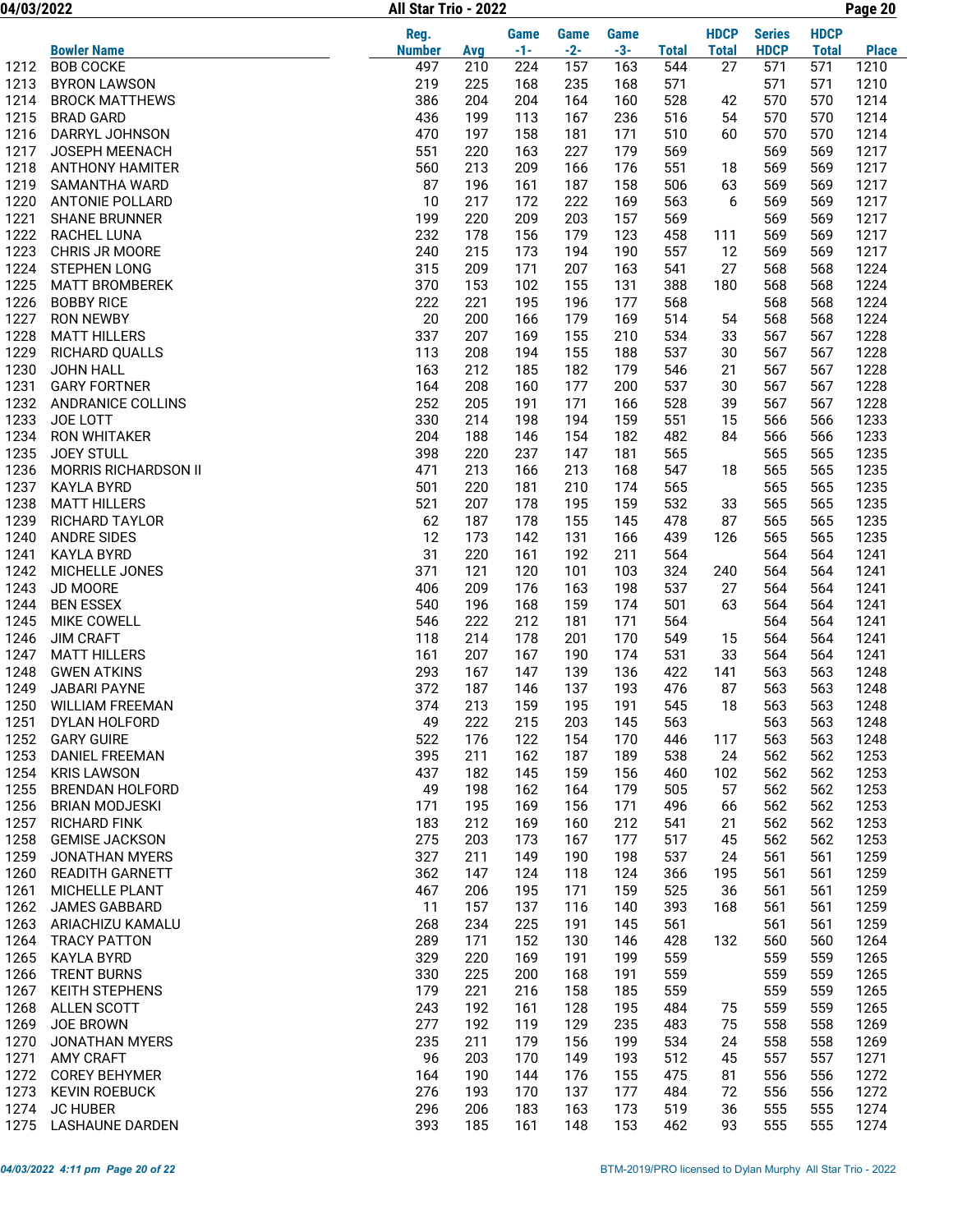04/03/2022 Page 21 All Star Trio - 2022

|              |                                                  | Reg.          |            | <b>Game</b> | <b>Game</b> | Game       |              | <b>HDCP</b>  | <b>Series</b> | <b>HDCP</b>  |              |
|--------------|--------------------------------------------------|---------------|------------|-------------|-------------|------------|--------------|--------------|---------------|--------------|--------------|
|              | <b>Bowler Name</b>                               | <b>Number</b> | <b>Avg</b> | $-1-$       | $-2-$       | $-3-$      | <b>Total</b> | <b>Total</b> | <b>HDCP</b>   | <b>Total</b> | <b>Place</b> |
| 1276         | <b>DANARD SMITH</b>                              | 286           | 196        | 160         | 189         | 142        | 491          | 63           | 554           | 554          | 1276         |
| 1277         | <b>JEFF Strong</b>                               | 78            | 217        | 179         | 194         | 175        | 548          | 6            | 554           | 554          | 1276         |
| 1278         | <b>EARNEST ATKINS</b>                            | 293           | 172        | 125         | 124         | 175        | 424          | 129          | 553           | 553          | 1278         |
| 1279         | JOHN CALDWELL                                    | 157           | 220        | 172         | 180         | 201        | 553          |              | 553           | 553          | 1278         |
| 1280         | <b>CONNIE WILLIAMS JENKIN</b>                    | 383           | 116        | 98          | 120         | 93         | 311          | 240          | 551           | 551          | 1280         |
| 1281         | CODY CISCO                                       | 435           | 203        | 152         | 170         | 184        | 506          | 45           | 551           | 551          | 1280         |
| 1282<br>1283 | <b>PATRICK FLEMING</b><br><b>MARC FOREMAN</b>    | 176<br>391    | 220<br>183 | 161<br>129  | 177<br>171  | 213<br>151 | 551<br>451   | 99           | 551<br>550    | 551<br>550   | 1280<br>1283 |
| 1284         | <b>JESSE BANKS</b>                               | 463           | 172        | 143         | 121         | 157        | 421          | 129          | 550           | 550          | 1283         |
| 1285         | <b>SEAN PEPPER</b>                               | 87            | 237        | 189         | 199         | 162        | 550          |              | 550           | 550          | 1283         |
| 1286         | <b>FREDDIE WASHINGTON</b>                        | 219           | 210        | 179         | 165         | 179        | 523          | 27           | 550           | 550          | 1283         |
| 1287         | ARIACHIZU KAMALU                                 | 276           | 234        | 216         | 173         | 161        | 550          |              | 550           | 550          | 1283         |
| 1288         | <b>CIERRA SIMMONS</b>                            | 479           | 146        | 137         | 111         | 103        | 351          | 198          | 549           | 549          | 1288         |
| 1289         | STEPHANIE STOGSDILL                              | 291           | 177        | 143         | 147         | 144        | 434          | 114          | 548           | 548          | 1289         |
| 1290         | SHENA BRIDGEWATER                                | 371           | 116        | 119         | 93          | 96         | 308          | 240          | 548           | 548          | 1289         |
| 1291         | ALYSON BIRDSONG                                  | 348           | 163        | 102         | 144         | 148        | 394          | 153          | 547           | 547          | 1291         |
| 1292         | <b>DON SMITH</b>                                 | 156           | 201        | 166         | 161         | 169        | 496          | 51           | 547           | 547          | 1291         |
| 1293         | <b>RYAN SISK</b>                                 | 518           | 223        | 167         | 144         | 235        | 546          |              | 546           | 546          | 1293         |
| 1294         | REGINALD JONES                                   | 110           | 206        | 190         | 152         | 168        | 510          | 36           | 546           | 546          | 1293         |
| 1295         | <b>KRIS ANTHIS</b>                               | 416           | 220        | 183         | 172         | 190        | 545          |              | 545           | 545          | 1295         |
| 1296         | <b>TONI TEMPLE</b>                               | 127           | 178        | 121         | 142         | 170        | 433          | 111          | 544           | 544          | 1296         |
| 1297         | <b>DUSTIN STRONG</b>                             | 20            | 210        | 132         | 204         | 181        | 517          | 27           | 544           | 544          | 1296         |
| 1298         | <b>JEN BAKER</b>                                 | 327           | 193        | 141         | 154         | 176        | 471          | 72           | 543           | 543          | 1298         |
| 1299<br>1300 | JOHNNY HAMPTON<br><b>TONY TANET</b>              | 383<br>472    | 164<br>189 | 131<br>142  | 122<br>162  | 140<br>158 | 393<br>462   | 150<br>81    | 543<br>543    | 543<br>543   | 1298<br>1298 |
| 1301         | <b>JAMES WILLIAMS</b>                            | 249           | 183        | 154         | 135         | 155        | 444          | 99           | 543           | 543          | 1298         |
| 1302         | AARON OZOLIN                                     | 62            | 194        | 188         | 136         | 149        | 473          | 69           | 542           | 542          | 1302         |
| 1303         | <b>BRODIE OHANIS</b>                             | 21            | 188        | 168         | 147         | 143        | 458          | 84           | 542           | 542          | 1302         |
| 1304         | <b>LANICE SHERROD</b>                            | 371           | 98         | 102         | 113         | 86         | 301          | 240          | 541           | 541          | 1304         |
| 1305         | <b>MATT KING</b>                                 | 406           | 227        | 178         | 161         | 202        | 541          |              | 541           | 541          | 1304         |
| 1306         | <b>JEFF KURYLA</b>                               | 158           | 189        | 142         | 135         | 182        | 459          | 81           | 540           | 540          | 1306         |
| 1307         | <b>ROBERT FIELDS</b>                             | 40            | 201        | 164         | 169         | 155        | 488          | 51           | 539           | 539          | 1307         |
| 1308         | <b>KADE'JAH STEPHENS</b>                         | 476           | 216        | 161         | 189         | 179        | 529          | 9            | 538           | 538          | 1308         |
| 1309         | <b>ANTONIO GRANT</b>                             | 177           | 199        | 149         | 135         | 200        | 484          | 54           | 538           | 538          | 1308         |
| 1310         | <b>GEORGE THOMPSON</b>                           | 22            | 191        | 137         | 166         | 157        | 460          | 78           | 538           | 538          | 1308         |
| 1311         | <b>VERNELL GAINES</b>                            | 252           | 214        | 149         | 191         | 182        | 522          | 15           | 537           | 537          | 1311         |
| 1312         | <b>COREY WARD</b>                                | 550           | 222        | 204         | 189         | 143        | 536          |              | 536           | 536          | 1312         |
| 1313         | JOHN WILZ                                        | 234           | 194        | 148         | 153         | 166        | 467          | 69           | 536           | 536          | 1312         |
| 1314         | <b>WILLIAM BERRY</b><br>1315 VALEDA SHAVER       | 315<br>364    | 202<br>139 | 125<br>57   | 188<br>138  | 174<br>124 | 487<br>319   | 48<br>216    | 535<br>535    | 535<br>535   | 1314<br>1314 |
| 1316         | <b>TROY MEADOWS</b>                              | 548           | 194        | 183         | 167         | 115        | 465          | 69           | 534           | 534          | 1316         |
| 1317         | <b>COREY WARD</b>                                | 87            | 222        | 212         | 193         | 129        | 534          |              | 534           | 534          | 1316         |
| 1318         | <b>ROBERT FIELDS</b>                             | 17            | 201        | 133         | 182         | 168        | 483          | 51           | 534           | 534          | 1316         |
| 1319         | JOHN STONE                                       | 437           | 203        | 155         | 148         | 185        | 488          | 45           | 533           | 533          | 1319         |
| 1320         | <b>ERIC KOCH</b>                                 | 185           | 190        | 150         | 188         | 114        | 452          | 81           | 533           | 533          | 1319         |
| 1321         | <b>RICKEY MANNING</b>                            | 74            | 166        | 133         | 128         | 126        | 387          | 144          | 531           | 531          | 1321         |
| 1322         | SANTAGO PURDIMAN                                 | 475           | 169        | 108         | 140         | 147        | 395          | 135          | 530           | 530          | 1322         |
| 1323         | <b>ANDRE HARRIS</b>                              | 482           | 206        | 142         | 176         | 174        | 492          | 36           | 528           | 528          | 1323         |
| 1324         | SAMUEL STOTTS                                    | 375           | 200        | 160         | 156         | 155        | 471          | 54           | 525           | 525          | 1324         |
| 1325         | <b>XAVIER STUDWAY</b>                            | 298           | 213        | 167         | 145         | 194        | 506          | 18           | 524           | 524          | 1325         |
| 1326         | JOHN BROYER                                      | 6             | 211        | 156         | 172         | 172        | 500          | 24           | 524           | 524          | 1325         |
| 1327         | <b>KEITH STEPHENS</b>                            | 198           | 221        | 181         | 190         | 153        | 524          |              | 524           | 524          | 1325         |
| 1328         | NIKOLAS MOORE                                    | 280           | 199        | 185         | 162         | 122        | 469          | 54           | 523           | 523          | 1328         |
| 1329         | <b>AARON CURTIS</b>                              | 378           | 220        | 159         | 174         | 190        | 523          |              | 523           | 523          | 1328         |
| 1330         | <b>BOBBY RICE</b>                                | 111           | 221        | 185         | 164         | 174        | 523          |              | 523           | 523          | 1328         |
| 1331         | <b>BOBBY RICE</b>                                | 120           | 221        | 177         | 134         | 212        | 523          |              | 523<br>523    | 523          | 1328         |
| 1332<br>1333 | <b>DUSTIN STRONG</b><br><b>BRANDON STOGSDILL</b> | 163<br>115    | 210<br>215 | 167<br>196  | 183<br>170  | 146<br>144 | 496<br>510   | 27<br>12     | 522           | 523<br>522   | 1328<br>1333 |
| 1334         | <b>RYAN BURTON</b>                               | 417           | 238        | 162         | 189         | 170        | 521          |              | 521           | 521          | 1334         |
| 1335         | <b>DAN BEEMSTERBOER</b>                          | 400           | 216        | 167         | 161         | 183        | 511          | 9            | 520           | 520          | 1335         |
| 1336         | <b>BILL JONES</b>                                | 185           | 190        | 121         | 169         | 148        | 438          | 81           | 519           | 519          | 1336         |
| 1337         | JEFF HARDCASTLE                                  | 284           | 198        | 141         | 159         | 161        | 461          | 57           | 518           | 518          | 1337         |
| 1338         | <b>DEVON RADFORD</b>                             | 512           | 218        | 194         | 183         | 137        | 514          | 3            | 517           | 517          | 1338         |
| 1339         | <b>LATRICE BROWN</b>                             | 471           | 174        | 145         | 135         | 107        | 387          | 123          | 510           | 510          | 1339         |